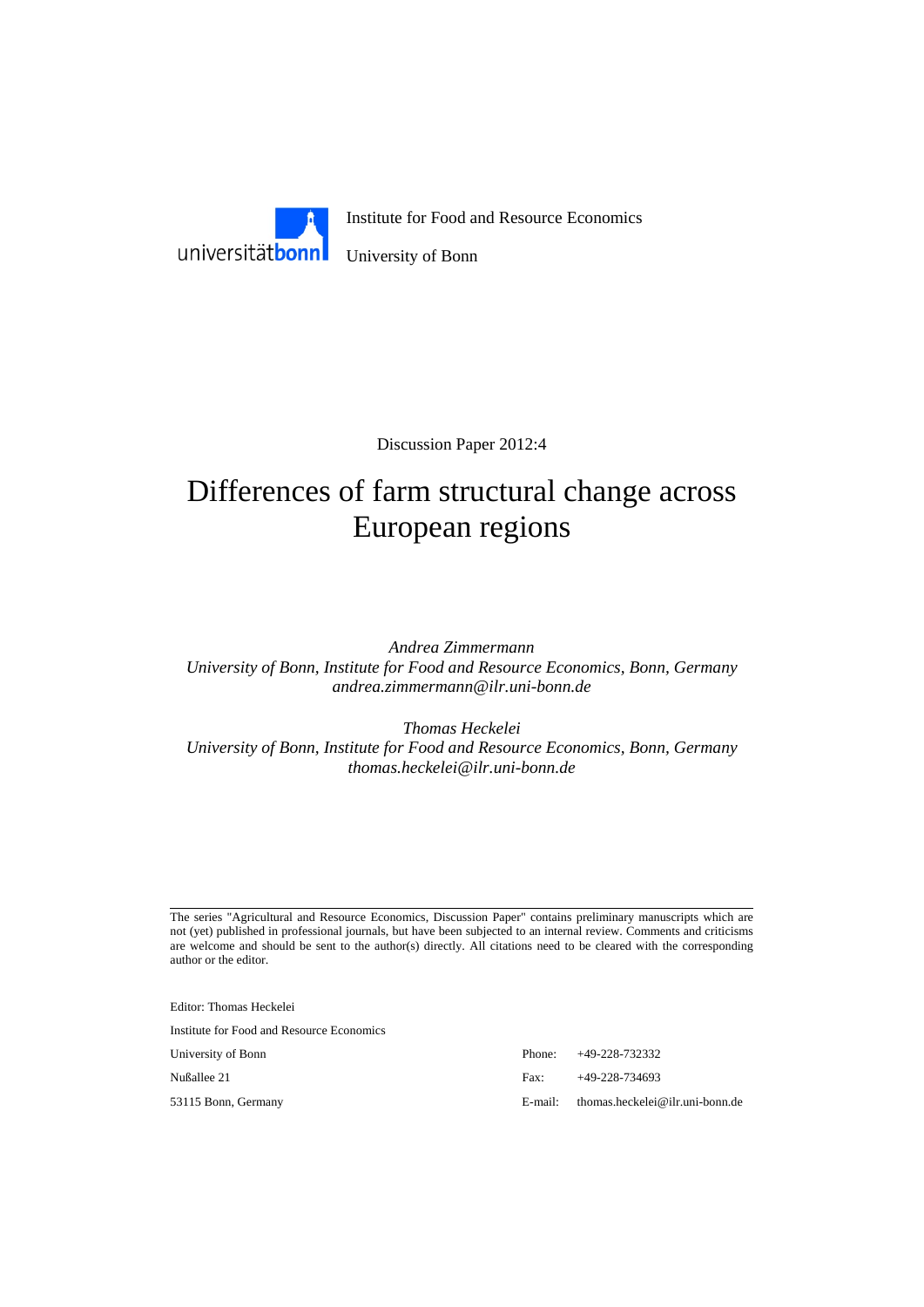# Differences of farm structural change across European regions

*Andrea Zimmermann, Thomas Heckelei* 

#### **Abstract**

Challenges arising from the EU policy focus on rural development lead to an increased demand for farm structure analyses at a regional level. The study's aim is to show (1) which way structural change differs across EU15 regions referring to size and production orientation and (2) how far certain regional characteristics contribute to those differences. A Markov chain analysis combining sample and aggregate data is used to identify regionally different development paths. Significant regional differences are observed regarding the farm number development in general and with respect to size and specialisation classes. A cross-sectional analysis shows that region-specific structural variables partially explain those differences.

**Keywords:** Farm structural change, Markov chain analysis, mobility indices, cross sectional analysis.

**JEL classification:** C13, R11, Q12

#### **1 Introduction**

The EU policy focus on rural development leads to an increased interest in farm structural change at a regional level. General economic developments as well as recent fundamental reforms of the Common Agricultural Policy significantly impact on the European farm structure. Although a decline of total farm numbers continues to be the general observation, important differences exist across regions. Regional differences of farm structural change under similar overall conditions in Europe have long been observed and are extensively discussed in the economic history literature. Brenner (1976) describes such regional differences in Europe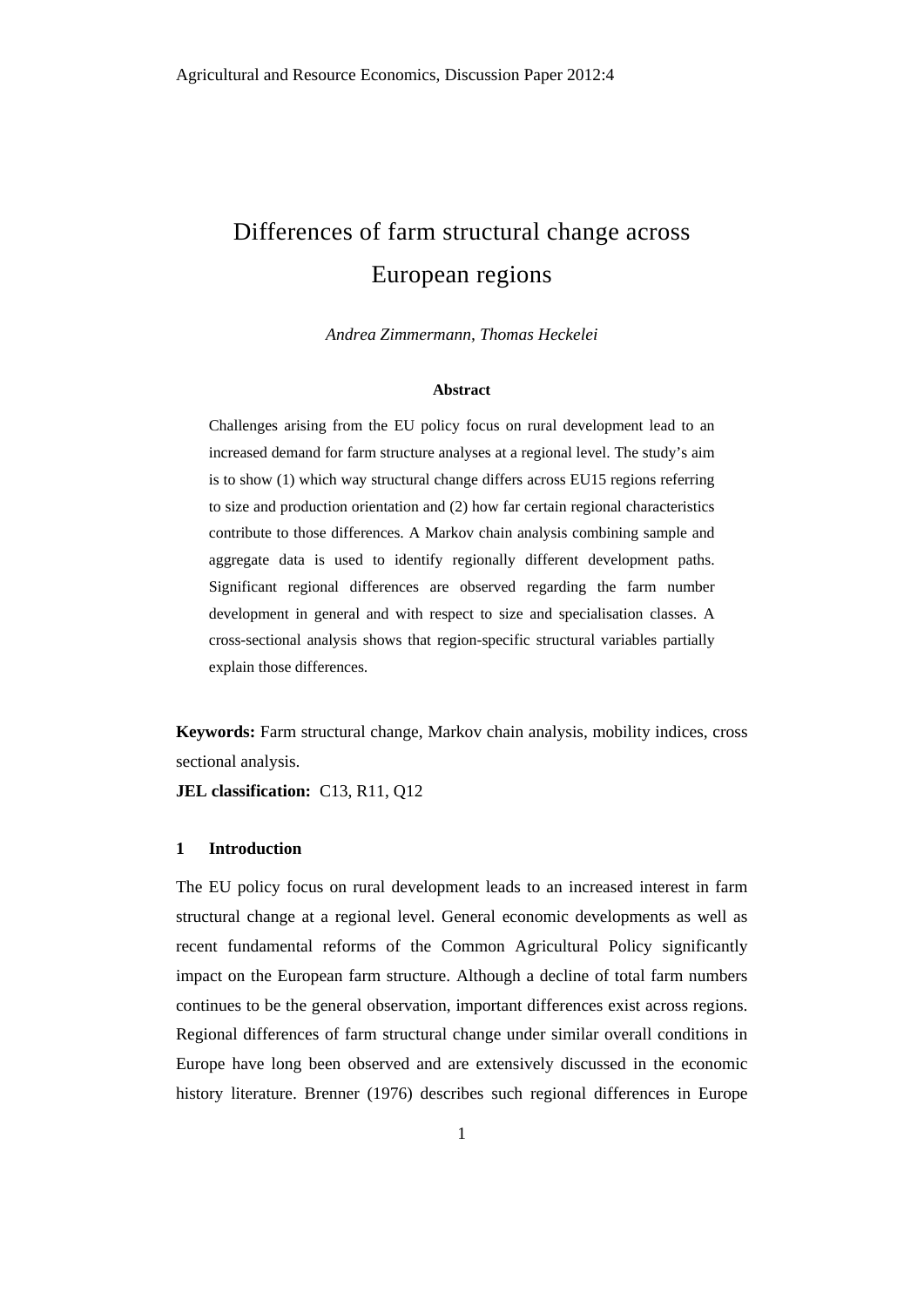during the Middle Ages until 1800. Emphasizing the very similar overall conditions in Europe already at these times, he argues that most of the differences are likely to be caused by regionally specific characteristics. His article provoked a still continuing scientific discussion (e.g. Karayalcin, 2010) which was later called the "Brenner debate" (Aston et al., 1987). Though the phenomenon of regionally differing structural developments has long been described, the agricultural economics literature only very recently started to explore and to explain those differences. In comparing English and Spanish rural restructuring processes, Hoggart and Paniagua (2001a and 2001b) discover significant differences and explicitly call for analysing the cross-national dimension. Breustedt and Glauben (2007) identify determinants which cause regionally differing exit rates of farms in Western Europe.

Defining structural change as the change of the number of farms in different farm types over time, we are particularly interested in Markov chain studies which allow estimating probabilities not only for sector entries and exits but also for the movement of farms across other farm types (e.g. size increases and decreases, changes to other production specialisations). Among the Markov chain studies, Rahelizatovo and Gillespie (1999) are the first who pay attention to regional differences in farm structural change. They estimate a two-region panel data model for dairy farms in Louisiana (USA) and represent the regional characteristics by dummy variables. Gillespie and Fulton (2001) estimate a panel data model for hog farms with dummy variables representing 17 states of the USA. Zimmermann and Heckelei (2008) quantify the regional impact on structural change in the German Bundesländer by estimating a fixed effects model. Huettel and Margarian (2009) explain differences in farm structural change across West German regions with a cross-sectional*<sup>1</sup>* Markov chain approach. We explicitly aim at (1) identifying the

l

<sup>&</sup>lt;sup>1</sup> Their focus is on the cross-sectional effects, they additionally compare two time periods (1999-2003) and 2003-2007) to each other.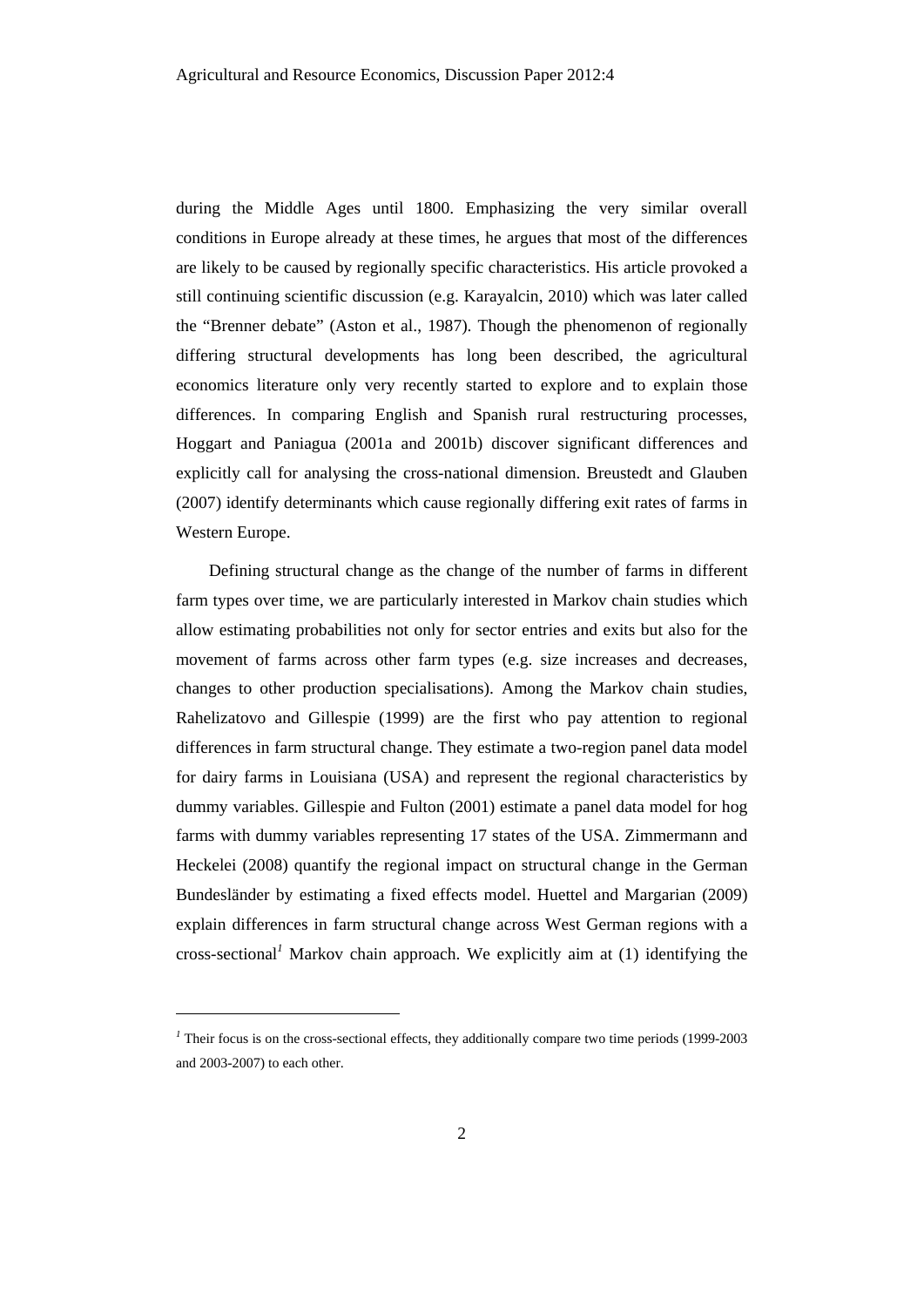differences in farm structural change across regions in Western Europe and (2) identifying key factors that likely cause these differences.

More particularly, the paper analyses differences in the farm structure development across farm types and 101 EU15 regions in the years 1990 to 2005. We apply a Markov chain approach in order to derive regional structural development patterns (which are expressed in transition probabilities and summarised in mobility indices adapted from Jongeneel and Tonini, 2008). Afterwards the regional development patterns (in form of the mobility indices) are compared to each other and cross-sectionally regressed against a set of regionspecific explanatory variables.

Since Judge and Swanson (1961) used a Markov chain approach to predict the development of pig farms in Illinois, Markov chain estimations have often been applied in the farm structural change literature (recent literature reviews are provided by Piet (2008) and Zimmermann et al., 2009). By far the most Markov chain studies in agriculture focus on structural developments within one region. Often, stationary transition probabilities are estimated, i.e. the structural developments are averaged over time (recent examples are Jongeneel and Tonini, 2008 and Piet, 2008). Other studies estimate non-stationary transition probabilities which vary over time (e.g. Zepeda, 1995a and 1995b and Stokes, 2006). Stationary transition probabilities can be used to describe the general direction of structural change over a certain time period. Additionally, non-stationary probabilities can be used to describe changes in the structural change process itself. Furthermore, nonstationary transition probabilities are often regressed against other time-dependent variables which are assumed to influence structural change. Apart from the timedependency of structural change, very few studies pay attention to differing structural developments across regions (cf. studies mentioned above: Rahelizatovo and Gillespie, 1999, Gillespie and Fulton, 2001, Zimmermann and Heckelei, 2008, Huettel and Margarian, 2009).

We conduct a cross-sectional analysis across 101 EU-15 regions. Whereas the influence of time-dependent variables on structural change has been tested in many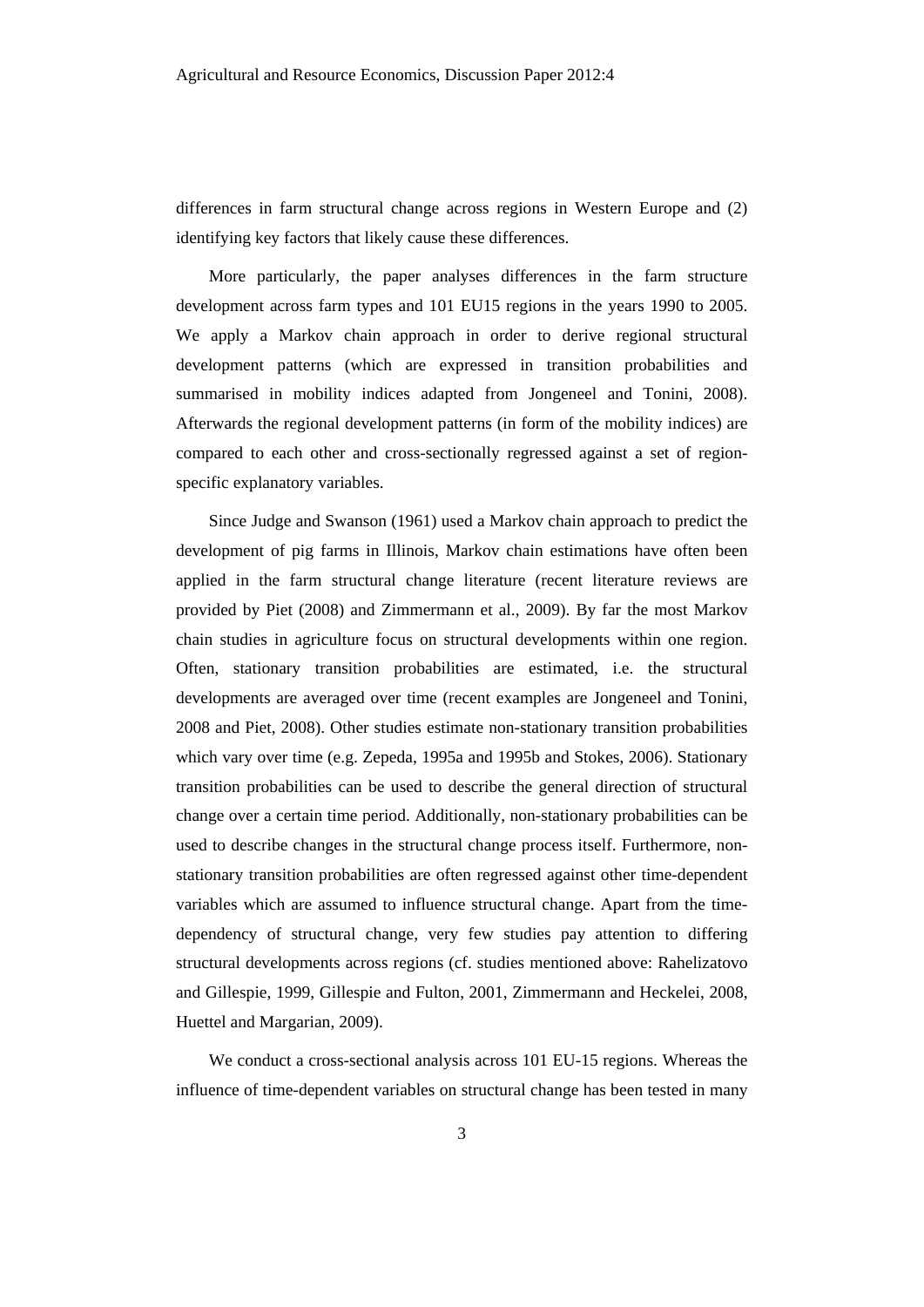Markov chain studies<sup>2</sup>, we explicitly focus on the detection of regional characteristics and their impact on the structural change process. In line with the agricultural economics literature we chose five variables representing regional characteristics: the initial farm structure is represented by the initial farm size (in the agricultural economics literature it is often tested against Gibrat's law which states the independence of farm size and its growth rate), farm size heterogeneity (Harrington and Reinsel, 1995, Huettel and Margarian, 2009) and the share of mixed farms. Additionally, the farm holders' age (Harrington and Reinsel, 1995, Pietola et al., 2003) and the regional unemployment rate (Goddard et al., 1993, Harrington and Reinsel, 1995) are considered.

According to the data type used, one distinguishes between micro and macro data Markov chain approaches. In the Markov chain terminology, micro data describe detailed information on the movement of farms across farm types (e.g. size classes) over time (Lee et al., 1977). Most of the early Markov chain approaches rely on such kind of data (e.g. Judge and Swanson, 1961, Padberg, 1962, Hallberg, 1969). Macro data, in the Markov chain terminology, describe aggregate data that comprise time series on the number of farms in different farm types (Lee et al., 1977). Since micro data are mostly not available, macro data dominate the Markov chain literature (e.g. Disney et al., 1988, Zepeda, 1995a and 1995b, Karantininis, 2002, Stokes, 2006). The Farm Accountancy Data Network (FADN) grants access to both data types, though the micro data on FADN sample farms is not sufficient for a full micro data Markov chain approach. The macro data is derived from bi- or tri-annual censuses, the Farm Structure Survey. Macro data can also be recovered by applying the weights attached to the sample farms in

l

<sup>&</sup>lt;sup>2</sup> Variables often tested with regard to this aspect are input-output price ratios (e.g. Disney et al., 1988, Zepeda, 1995a, Karantininis, 2002), productivity measures (e.g. Zepeda, 1995b, Rahelizatovo and Gillespie, 1999), policy variables (e.g. Zepeda, 1995a, Rahelizatovo and Gillespie, 1999) and macroeconomic variables as wages (e.g. Hallberg, 1969, Ethridge et al., 1985) or interest rates (e.g. von Massow et al., 1992, Zepeda, 1995a, Rahelizatovo and Gillespie, 1999, Karantininis, 2002).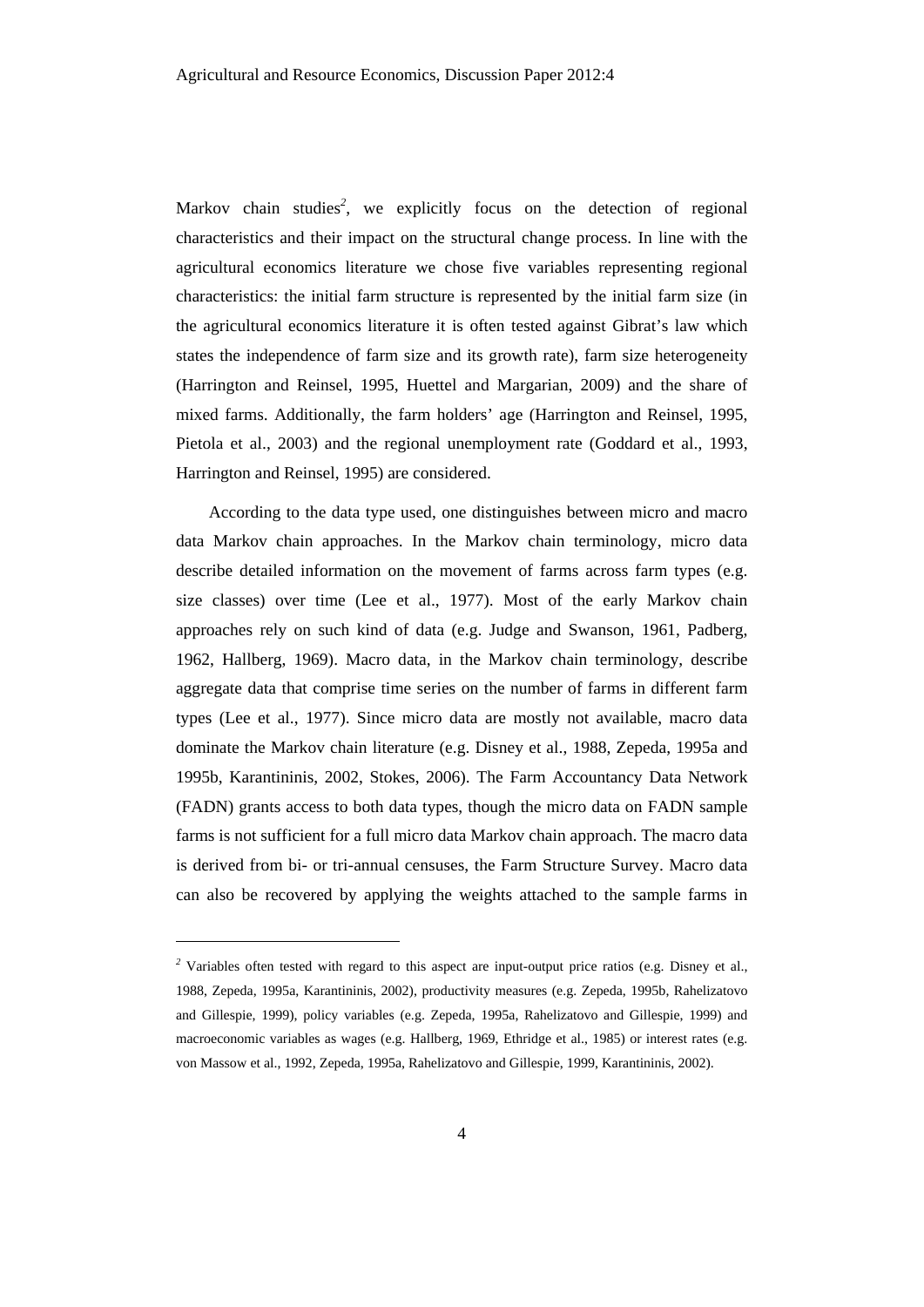FADN.<sup>3</sup> Since the not fully representative micro data nonetheless provide valuable information on the magnitude of movements of farms across certain farm types, we chose to combine both data types in our estimation approach. The combination of the micro and the macro data is accomplished by using the micro data as prior information in a macro data cross-entropy estimation approach.

According to Goddard et al. (1993), the definition of structural change in the agricultural economics literature has generally narrowly focused on the number and size of farms. Almost all Markov chain applications in agriculture define structural change as the change of the number of farms in certain size classes. Additionally to the size classes mostly also sector entries and exits are considered. Given that Markov processes can generally be used to describe the movement of economic agents across a number of discrete states over time (MacRae, 1977), Ethridge et al. (1985) do not stick to the size classes but also consider activity classes in their analysis.

Considering the whole farm population represented by FADN and acknowledging potentially different underlying dynamics concerning specialisation changes, we distinguish between size and specialisation class changes. Specifically, we distinguish between an entry/exit class, three size and ten specialisation classes. Combining the size and specialisation classes, i.e. each specialisation is divided into three size classes and adding the entry/exit class, we arrive at 31 farm types to be considered in our empirical analysis. This goes far beyond the number of classes that has been considered so far in Markov chain studies. Karantininis (2002) applied a Markov chain procedure to 19 classes, the other Markov chain studies vary between three (e.g. Zepeda, 1995a) and twelve classes (Ethridge, 1985).

Summarising, our approach differs from previous Markov studies in three ways: 1) We explicitly focus on regional differences in farm structural change and

l

<sup>&</sup>lt;sup>3</sup> Details are provided in: http://ec.europa.eu/agriculture/rica/methodology3\_en.cfm, accessed at 28 February 2011.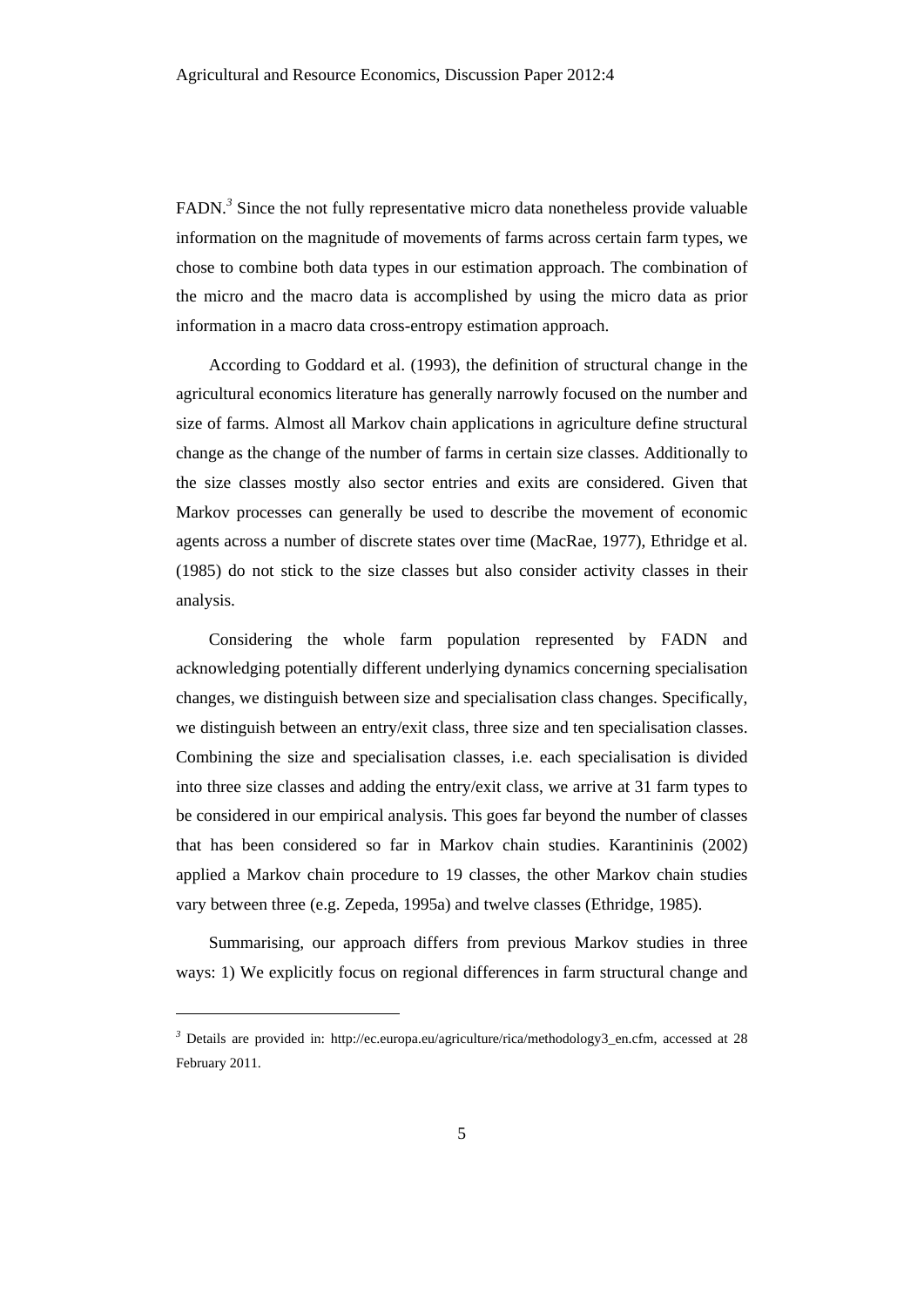their determinants. Considering the whole EU15, the analysis has an unprecedented cross-sectional scope (101 regions across the EU15) which significantly increases the observed variance in farm type transitions and brings new determinants into play; 2) farm type transitions observed at micro level are used as prior information in a macro data estimation approach; and 3) not only size, but also different specialisation classes are considered distinguishing 30 farm types (plus one entry/exit class) and thereby significantly exceeding the number of farm types considered up to now.

In the next chapter the data base is explained and general farm structure developments are summarized, followed by the description of the methodological approach. Thereafter the results and the analysis of the relationship between structural variables and the mobility indices are presented. The final chapter concludes.

# **2 European farm structure**

This chapter introduces the farm typology and the data used throughout the document and gives an overview of the differences in European farm structure development from 1990 to 2005.

#### 2.1 *Farm typology*

We use an adapted version of the multi-dimensional farm typology presented in Andersen et al. (2006) which was developed based on the FADN data. Our farm typology comprises two dimensions: a size and a specialisation dimension. According to FADN and the farm typology of Andersen et al. (2006), farm size is measured in economic terms (European Size Units). We distinguish three size categories: a small size category until 16 ESU (Small), a medium size category from 16 to 40 ESU (Medium) and a large size category greater or equal to 40 ESU (Large). The specialisation classes as defined by Andersen et al. (2006) are based on the European Community farm typology. Ten specialisation classes are considered: 1) arable systems, 2) dairy cattle, 3) beef and mixed cattle, 4) sheep,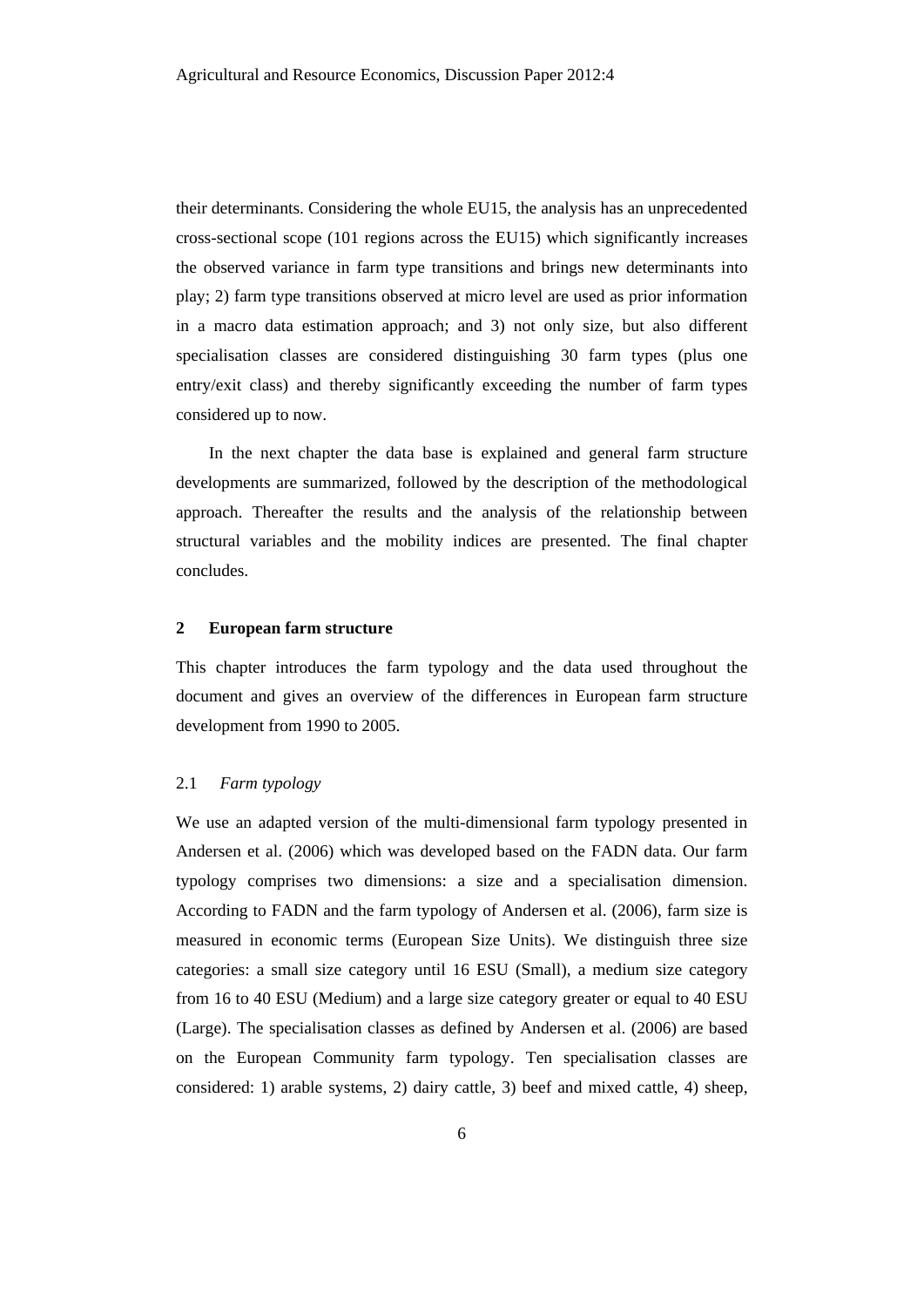goats, and mixed grazing livestock, 5) pigs, 6) poultry and mixed pigs/poultry, 7) mixed farms, 8) mixed livestock, 9) permanent crops, 10) horticulture. As in case of the size classes, the specialisation classes are defined in economic terms, specifically by the standard gross margin shares of farming activities. The exact definition is given in the appendix (Table A 1). A farm type is defined as a combination of a certain size and a certain specialisation class. Combining our three size and ten specialisation classes, we thus arrive at 30 farm types to be considered in the empirical analysis.

# 2.2 *Data*

l

The main data used throughout the document stem from the Farm Accountancy Data Network (FADN). The FADN database uses sample farms in order to represent the European farm structure. In FADN, only 'commercial' farms, which exceed a certain country specific size threshold, are considered.*<sup>4</sup>* Weighting factors define the number of farms which is represented by each FADN sample farm. The weighting factors are calculated according to three stratification criteria: region, economic size and specialisation. A farm type is a combination of a certain economic size and a specialisation class. The weighting factors are derived from bi- to tri-annual censuses (the Farm Structure Survey). FADN has its own regional resolution such that FADN regions only roughly refer to NUTS I and II regions or their aggregates.*<sup>5</sup>* This analysis uses FADN data for the EU15 from 1990 to 2005. In 2005, about 57,000 sample farms were used to represent approximately 3

*<sup>4</sup>* The threshold value is country-specific and defined in terms of economic size (http://ec.europa.eu/agriculture/rica/methodology1\_en.cfm, accessed at 28 February 2011).

<sup>&</sup>lt;sup>5</sup> Though the FADN weighting factors are derived from the Farm Structure Survey, the number of farms represented by FADN (i.e. the FADN single farms multiplied by their weighting factors) is not equal to the publicly available Farm Structure Survey farm numbers. This is due to two effects: (1) in FADN only 'commercial' farms are considered, and (2) the FADN regions differ from the NUTS II level at which the Farm Structure Survey is based.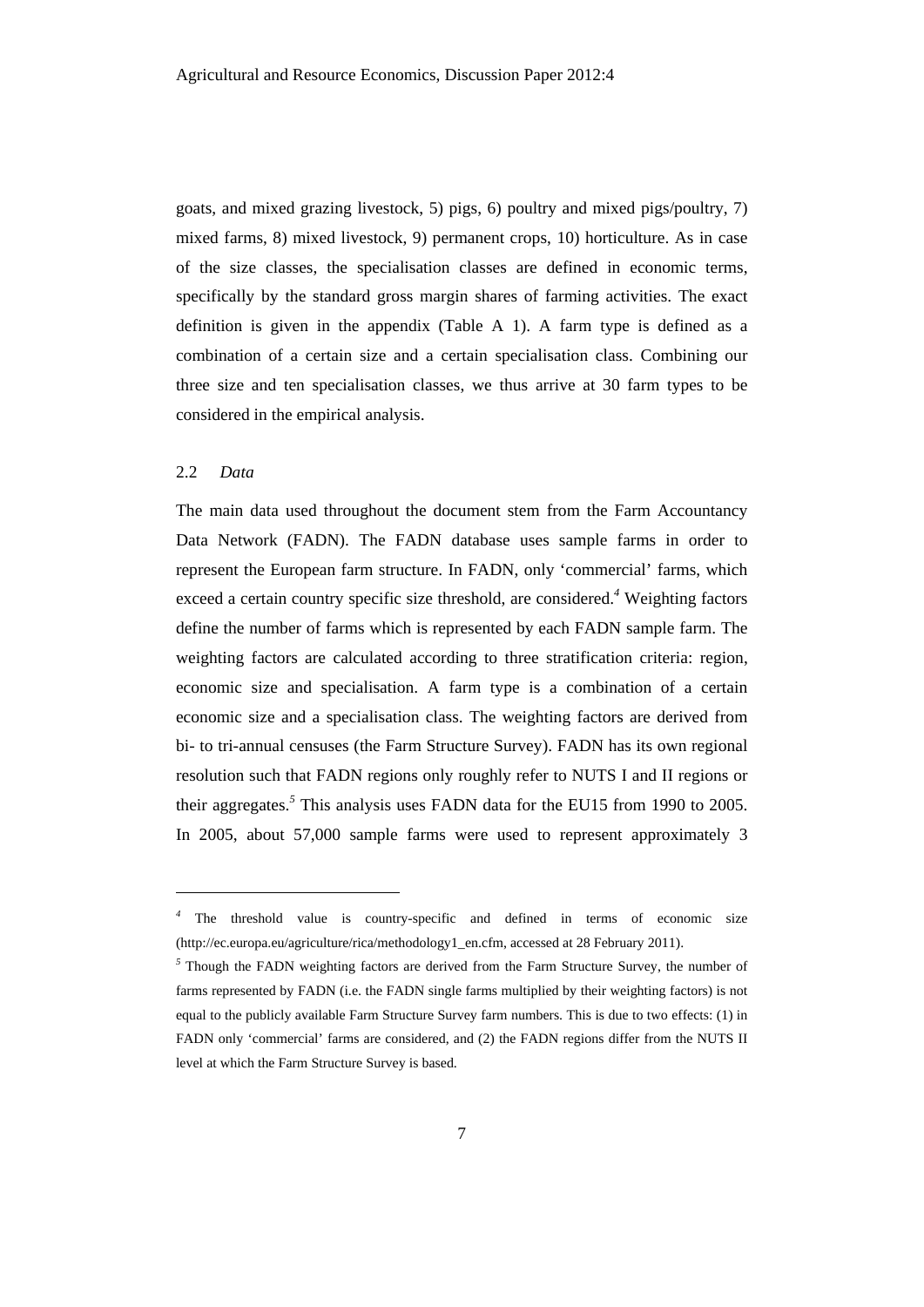million 'real' farms in the EU15. For the Markov chain estimations information of sample farm movements across different farm types (a combination of both size and specialisation classes) as well as the aggregated data on the number of farms (represented by the sample farms) in different time periods is used. The information on observed transitions of sample farms is called micro data in the Markov chain terminology (Lee et al., 1977). The aggregate data which gives the actual number of farms in the different farm types (as surveyed in the Farm Structure Survey) is named macro data.

Generally, the availability of micro data would allow for a simple calculation of transition probabilities, a so-called micro data Markov chain approach. However, the FADN micro data is not sufficient for such an approach since: (1) FADN data is based on a rotating panel. The FADN sample farms arbitrarily enter, exit and probably re-enter the sample. As a result of this policy, the data on sector entries and exits of sample farms is not meaningful at all. (2) The FADN micro data constitutes a, compared to the population, small sample with corresponding sampling noise. However, it still represents a unique and valuable source of information. Our approach combines both data types: the observed movements of sample farms across the farm types (micro data) is used as a priori information, whereas the total number of farms derived by applying the weighting factors (macro data) is used as data for the Markov chain constraint (see detailed estimation description in Chapter 3).

# 2.3 *Farm structure development*

This chapter provides a descriptive analysis of the differences in farm structural change across the European regions.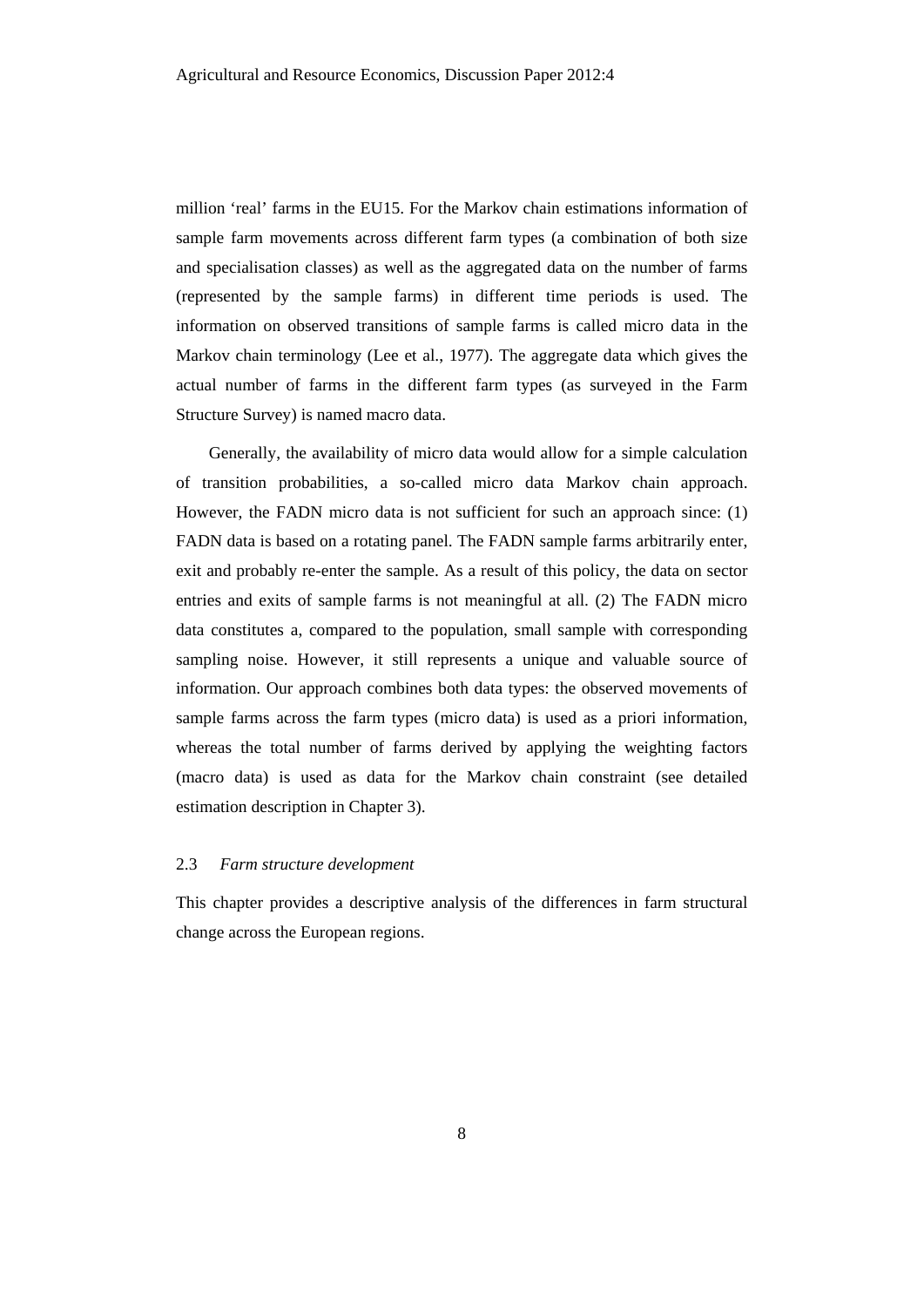## *Farm number development*

l

The number of farms in the Member States forming the EU before 1995 has decreased from more than 4 million in 1990 to less than 3 million in 2005.*<sup>6</sup>* In the countries which joined the EU in 1995 (Austria, Sweden, Finland) including East Germany, the number of farms decreased from almost 200,000 in 1995 to less than 160,000 in 2005. Figure 1 reveals the regional distribution of the average annual rates of farms leaving the sector (exit rates) for the observation period 1990 to 2005 (1995 to 2005 for East Germany, Austria, Sweden and Finland).*<sup>7</sup>*

<sup>&</sup>lt;sup>6</sup> Since the analysis in this paper is based on data coming from the Farm Accountancy Data Network (FADN), here as in FADN, only so-called 'commercial' farms are considered.

 $<sup>7</sup>$  The exit rates are calculated by applying the geometric mean to the total number of farms at the</sup> beginning and at the end of the observation period.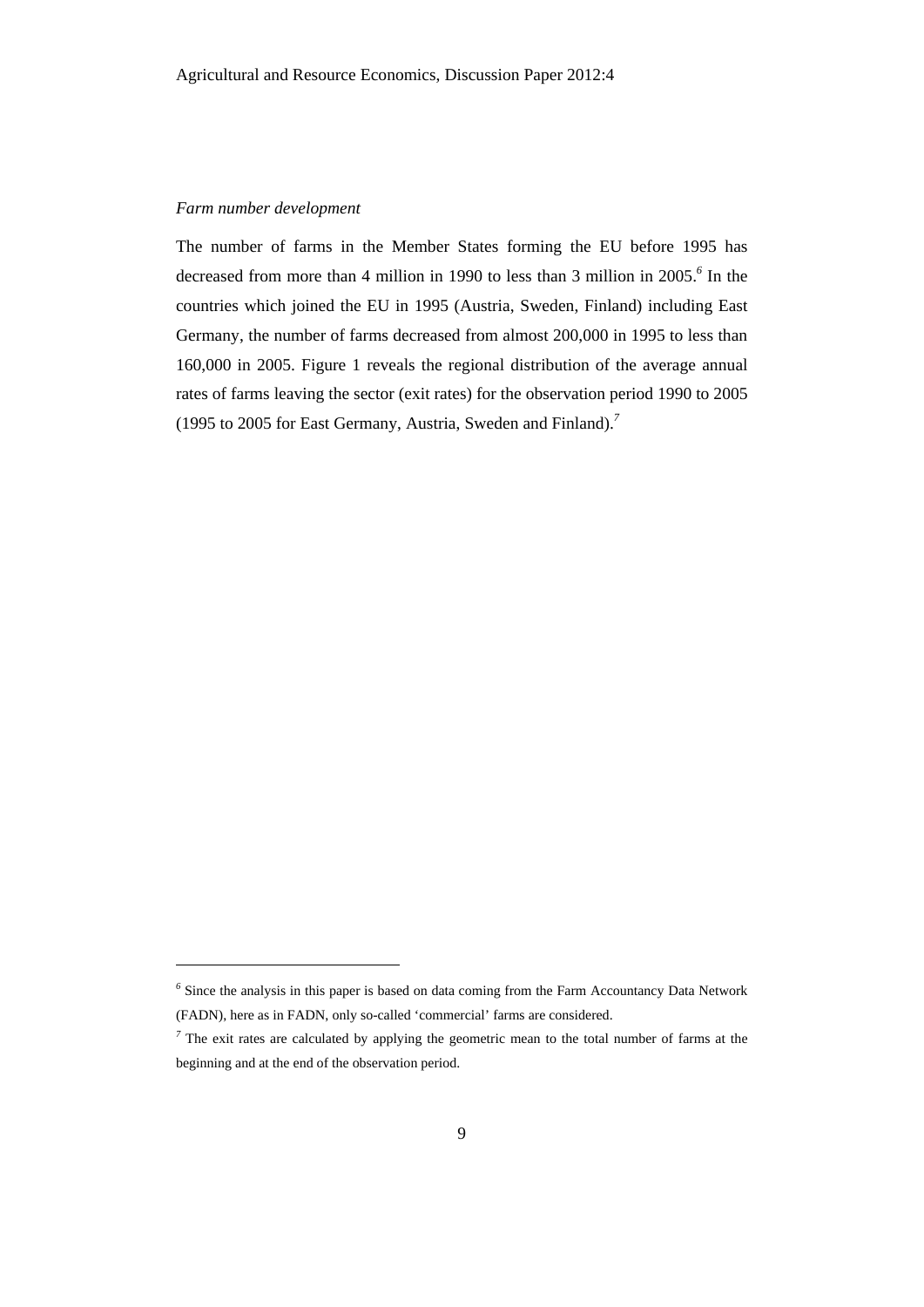



*Source: Own calculation based on FADN data.* 

l

*<sup>8</sup>* Switzerland, Andorra and the German city states Berlin, Hamburg, and Bremen are not considered.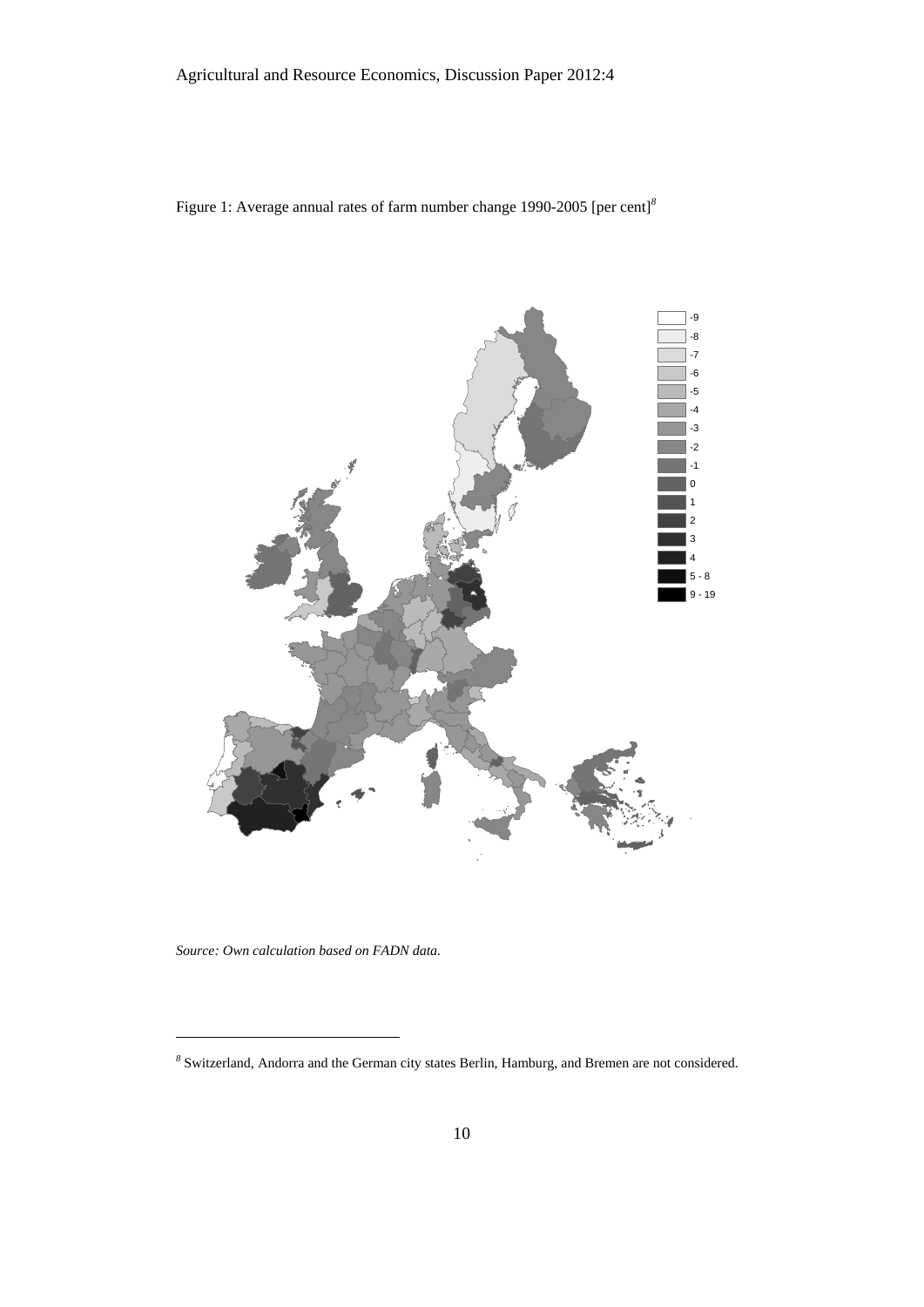The figure shows considerable variation in the farm number development across regions on the Iberian Peninsula, Scandinavia and Germany, whereas regional farm number change is relatively homogeneous in France and Italy. Most European regions experienced decreasing farm numbers during the time period 1990/1995 to 2005. The highest net exit rates are reported in Portugal and Sweden. The only regions where the number of farms has increased are Central and Southern Spain and, due to historical reasons, parts of East Germany.*<sup>9</sup>* Before the German reunification, farms were organised in collectives in East Germany. After the reunification, the collectives were partly split and new farms occurred which explains the raise in farm numbers in East Germany. One explanation for a growing number of farms in Spain could be that farms formerly classified as not commercial farms exceed the monetary FADN threshold value and hence newly appear in the FADN statistics.*<sup>10</sup>* This is supported by Hoggart and Paniagua (2001b) who find that in fact agriculture in rural Spain is characterised by a growth in full-time farm engagement.

#### *Development of the size classes*

 $\overline{a}$ 

In the United Kingdom, Belgium, Luxembourg, the Netherlands, Denmark and Sweden large farms already represented the majority of farms in 1990 and their share still gained importance till 2005 (Table A 2 in the appendix). In France and Germany the status of the largest size class changed from medium-sized farms in 1990 to large farms in 2005. Medium-sized farms remain the most important group in Austria and Finland, whereas the farm structure in the South European countries and Ireland was and still is dominated by small farms.

<sup>&</sup>lt;sup>9</sup> The regions with positive growth rates are: Brandenburg, Mecklenburg-Vorpommern, Thueringen in Germany, and Pais Vasco, La Rioja, Baleares, Madrid, Castilla-La Mancha, Comunidad Valenciana, Murcia, Extremadura, Andalucia, Canarias in Spain.

<sup>&</sup>lt;sup>10</sup> The same holds for exits. Farms exiting the sector could also be farms that just decline in size and do not reach the threshold size anymore.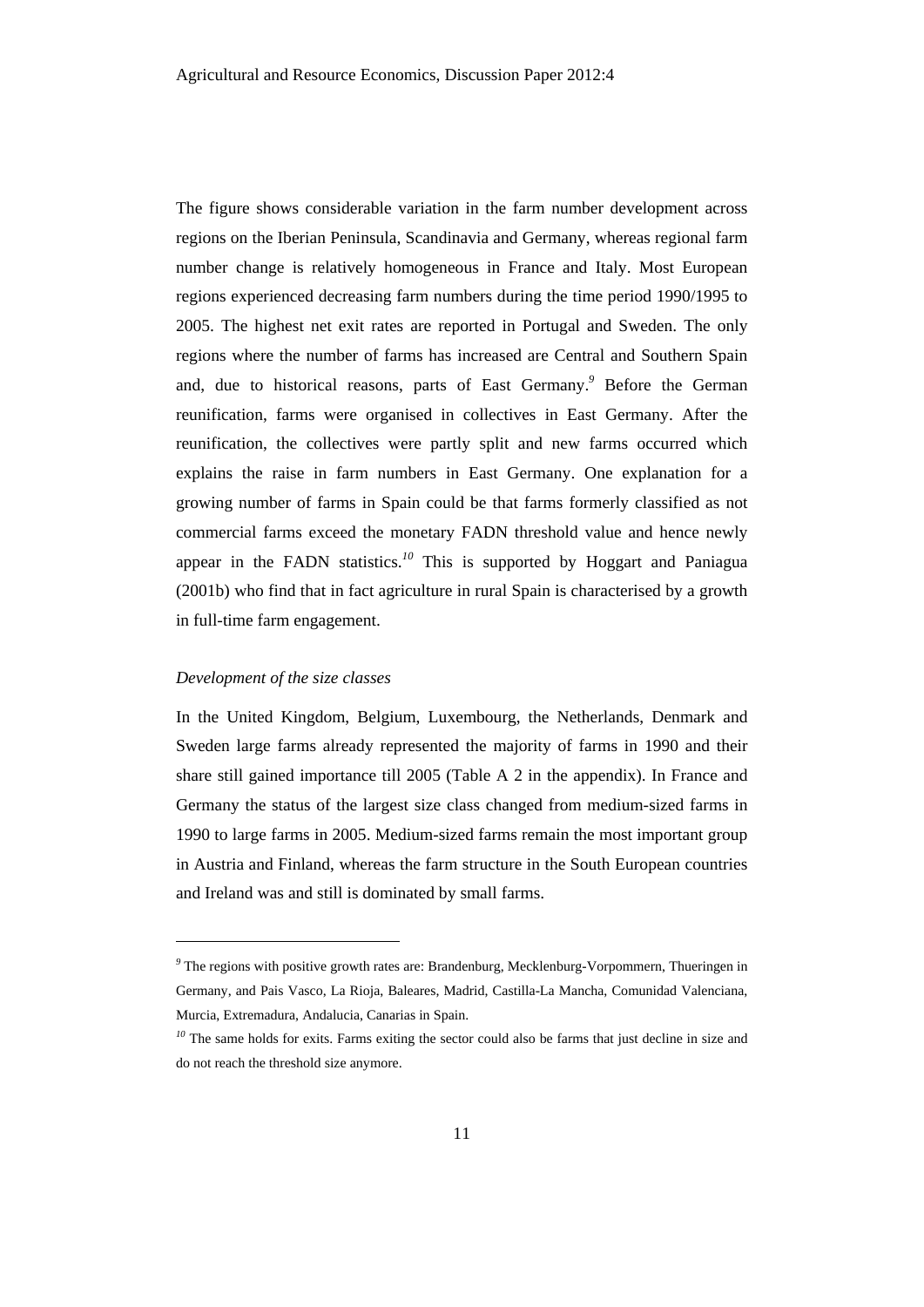#### *Development of the specialisation classes*

In most countries either arable or dairy farms represent the largest specialisation class in terms of the proportion of farms (Table A 3). In South European countries dairy farming is less important. Instead, the share of permanent crop farms is very high. Generally, the farm structure is less diversified in the European South than in the North. In Southern Europe, the majority of farms is classified as arable or permanent crop farms. The share of the dairy farming specialisation class has significantly decreased in all European countries except Austria. Usually, the decline of the share of dairy farms coincides with an increase of the share of cattle keeping farms. In Austria, for which the persistence of small dairy farming is repeatedly reported (e.g. Kirner et al., 2009), the share of dairy farms increased from 27 per cent in 1995 to 39 per cent in  $2005$ .<sup>11</sup> In Finland and in Sweden the share of arable farms increased drastically in the same time period (by 21 per cent in Finland and 17 per cent in Sweden). In Spain and in Portugal, a remarkable increase of the share of permanent crop farms took place (by 23 and 13 per cent, respectively).

#### *Combination of size and specialisation classes*

 $\overline{a}$ 

The combination of size and specialisation classes results in 30 farm types.

<sup>&</sup>lt;sup>11</sup> For Austria, an increase of medium and especially large dairy farms is reported in the FADN data, whereas the number of small Austrian dairy farms decreases only slowly.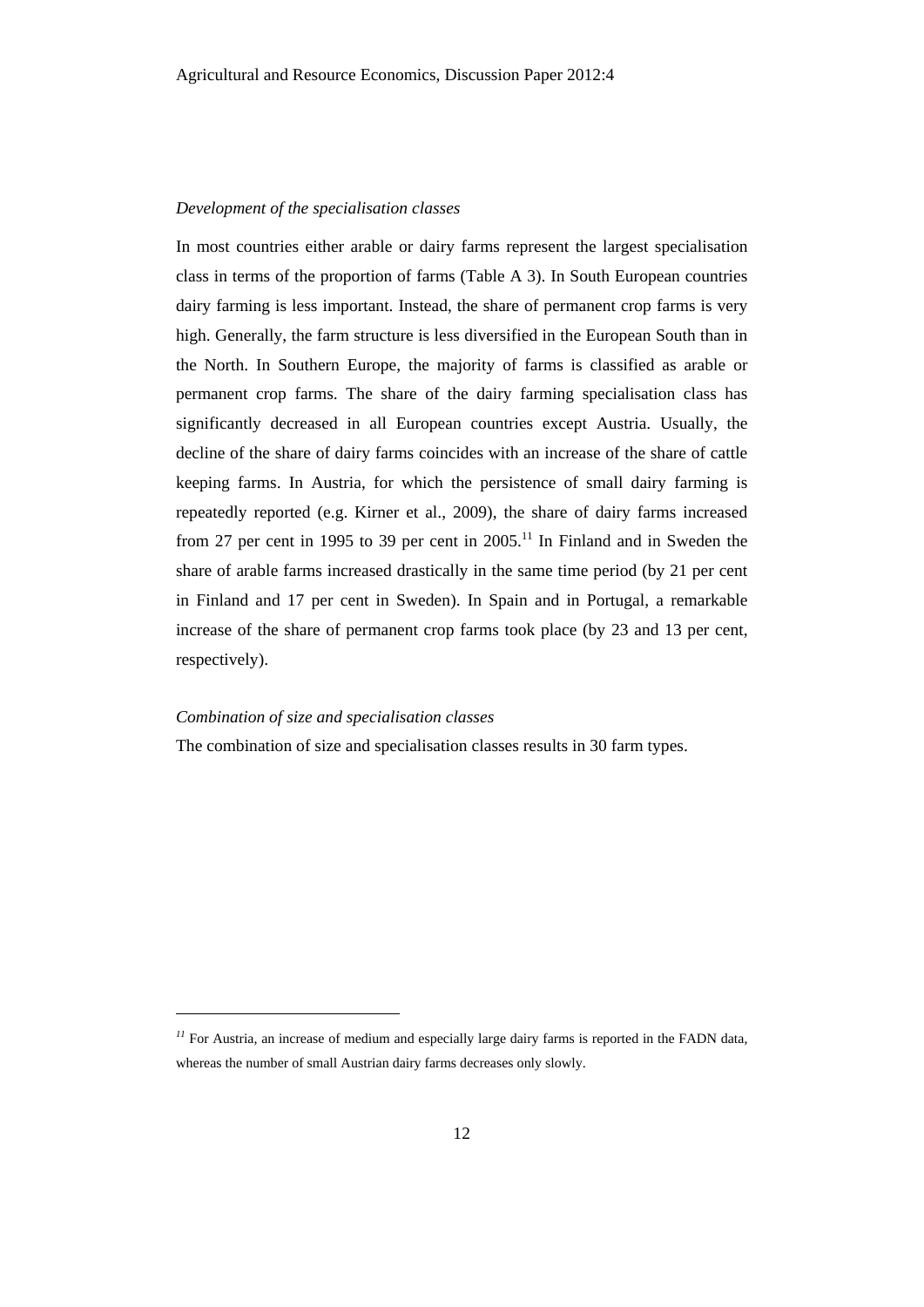Agricultural and Resource Economics, Discussion Paper 2012:4

Table 1 gives an overview of the development of these farm types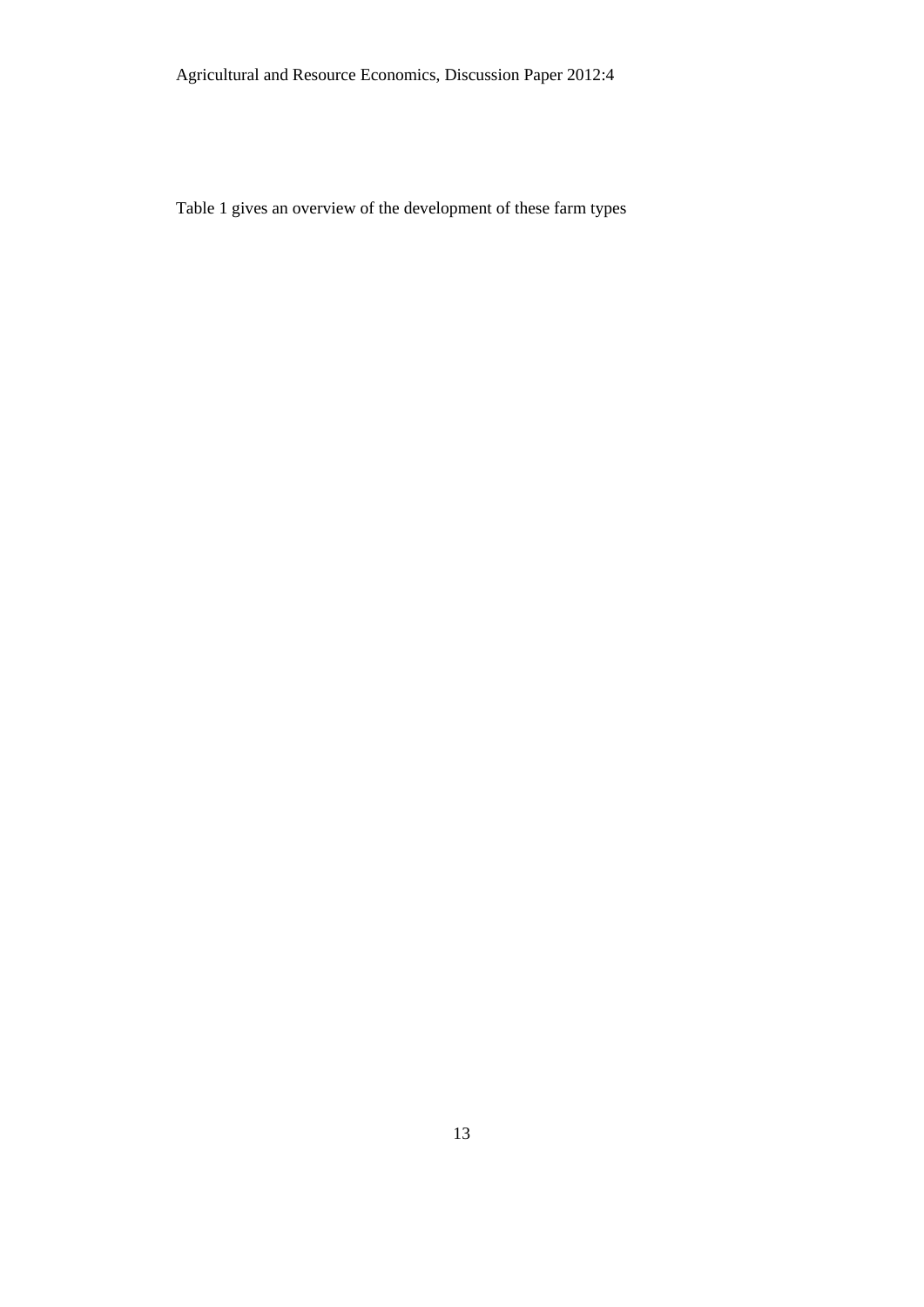|                           |                                             |        | Share of farms      |         | Average growth rates                  |           |                                                                                                                                                                                                                                                                                                                      |                                                                                       |  |  |
|---------------------------|---------------------------------------------|--------|---------------------|---------|---------------------------------------|-----------|----------------------------------------------------------------------------------------------------------------------------------------------------------------------------------------------------------------------------------------------------------------------------------------------------------------------|---------------------------------------------------------------------------------------|--|--|
| Farm type                 |                                             |        | in EU15 [per cent]  |         | across regions (1990-2005) [per cent] |           |                                                                                                                                                                                                                                                                                                                      |                                                                                       |  |  |
| Specialisation            |                                             |        | $\Delta$ to<br>1990 | Mean    | Standard<br>deviation                 | Median    | $10% -$                                                                                                                                                                                                                                                                                                              | $90% -$                                                                               |  |  |
|                           | Small                                       | 16.14  | $-7.62$             | $-25.3$ | 40.6                                  | $-5.67$   | $-100.00$                                                                                                                                                                                                                                                                                                            | 1.62                                                                                  |  |  |
| Arable crops              | Medium                                      | 6.48   | 1.20                | $-0.3$  | 6.1                                   | $-1.05$   | $-6.78$                                                                                                                                                                                                                                                                                                              | 6.37                                                                                  |  |  |
|                           | Large                                       | 6.41   | 2.64                | 0.7     | 16.5                                  | 1.40      | $-2.18$                                                                                                                                                                                                                                                                                                              | 11.15                                                                                 |  |  |
|                           | Small                                       | 2.74   | $-1.76$             | $-39.3$ | 45.4                                  | $-9.16$   | $-100.00$                                                                                                                                                                                                                                                                                                            | $-0.94$                                                                               |  |  |
| Sheep, goats              | Medium                                      | 2.19   | 0.90                | $-13.2$ | 35.7                                  | 0.35      | $-100.00$                                                                                                                                                                                                                                                                                                            | 6.52                                                                                  |  |  |
|                           | Large                                       | 1.18   | 0.80                | $-12.6$ | 39.6                                  | 3.30      | $-100.00$<br>$-100.00$<br>$-8.85$<br>$-2.23$<br>$-100.00$<br>$-100.00$<br>$-2.73$<br>$-100.00$<br>$-8.42$<br>$-2.59$<br>$-100.00$<br>$-100.00$<br>$-100.00$<br>$-100.00$<br>$-100.00$<br>$-6.99$<br>$-100.00$<br>$-11.50$<br>$-4.40$<br>$-100.00$<br>$-100.00$<br>$-11.84$<br>$-100.00$<br>$-9.35$<br>-4.19<br>-4.83 | 11.64                                                                                 |  |  |
|                           | Small                                       | 23.33  | 2.43                | $-25.1$ | 42.2                                  | $-3.17$   |                                                                                                                                                                                                                                                                                                                      | 5.24                                                                                  |  |  |
| Permanent crops           | Medium                                      | 5.32   | 2.21                | $-4.5$  | 25.2                                  | $-0.56$   |                                                                                                                                                                                                                                                                                                                      | 10.55                                                                                 |  |  |
|                           | Large                                       | 3.59   | 2.01                | 2.6     | 15.8                                  | 2.29      |                                                                                                                                                                                                                                                                                                                      | 16.42                                                                                 |  |  |
|                           | Small                                       | 1.04   | $-4.19$             | $-57.0$ | 43.9                                  | $-100.00$ |                                                                                                                                                                                                                                                                                                                      | $-7.43$                                                                               |  |  |
| Dairy                     | Medium                                      | 3.25   | $-1.94$             | $-18.0$ | 31.4                                  | $-7.46$   |                                                                                                                                                                                                                                                                                                                      | 0.89                                                                                  |  |  |
|                           | Large                                       | 6.06   | 2.74                | 4.3     | 15.0                                  | 2.34      |                                                                                                                                                                                                                                                                                                                      | 18.89                                                                                 |  |  |
|                           | Small                                       | 3.71   | 0.06                | $-29.3$ | 43.5                                  | $-6.53$   |                                                                                                                                                                                                                                                                                                                      | 3.53                                                                                  |  |  |
| Beef, mixed cattle Medium |                                             | 2.17   | 0.58                | $-2.2$  | 17.5                                  | 0.55      |                                                                                                                                                                                                                                                                                                                      | 10.46                                                                                 |  |  |
|                           | Large                                       | 1.52   | 0.87                | 2.9     | 15.2                                  | 4.69      |                                                                                                                                                                                                                                                                                                                      | 11.80                                                                                 |  |  |
|                           | Small                                       | 0.08   | $-0.07$             | $-65.0$ | 44.8                                  | $-100.00$ |                                                                                                                                                                                                                                                                                                                      | $-3.41$                                                                               |  |  |
| Pigs                      | Medium                                      | 0.27   | $-0.05$             | $-45.9$ | 46.1                                  | $-13.96$  |                                                                                                                                                                                                                                                                                                                      | $-1.70$                                                                               |  |  |
|                           | Large                                       | 1.06   | 0.57                | $-11.3$ | 33.9                                  | 0.23      |                                                                                                                                                                                                                                                                                                                      | 7.02                                                                                  |  |  |
|                           | Small                                       | 0.07   | $-0.05$             | $-62.9$ | 44.4                                  | $-100.00$ |                                                                                                                                                                                                                                                                                                                      | $-3.78$                                                                               |  |  |
| Poultry                   | Medium                                      | 0.13   | 0.02                | $-22.1$ | 36.8                                  | $-2.65$   |                                                                                                                                                                                                                                                                                                                      | 3.13                                                                                  |  |  |
|                           | Large                                       | 0.46   | 0.33                | $-0.4$  | 22.1                                  | 2.05      |                                                                                                                                                                                                                                                                                                                      | 17.26                                                                                 |  |  |
|                           | Small                                       | 2.33   | $-2.33$             | $-38.2$ | 45.1                                  | $-8.71$   |                                                                                                                                                                                                                                                                                                                      | $-0.50$                                                                               |  |  |
| Mixed farms               | Medium                                      | 1.72   | $-0.45$             | $-10.5$ | 26.4                                  | -4.45     |                                                                                                                                                                                                                                                                                                                      | 4.54                                                                                  |  |  |
|                           | Large                                       | 2.63   | 1.02                | $-0.3$  | 12.7                                  | 0.44      |                                                                                                                                                                                                                                                                                                                      | Quantile Quantile<br>6.36<br>$-1.94$<br>4.33<br>5.44<br>3.96<br>5.81<br>11.50<br>1.61 |  |  |
|                           | Small                                       | 0.94   | $-0.98$             | $-46.8$ | 45.1                                  | $-18.05$  |                                                                                                                                                                                                                                                                                                                      |                                                                                       |  |  |
| Mixed livestock           | Medium                                      | 0.42   | $-0.38$             | $-25.1$ | 37.8                                  | $-10.25$  |                                                                                                                                                                                                                                                                                                                      |                                                                                       |  |  |
|                           | Large                                       | 0.81   | 0.21                | $-8.5$  | 27.2                                  | $-0.59$   |                                                                                                                                                                                                                                                                                                                      |                                                                                       |  |  |
|                           | Small                                       | 1.03   | 0.02                | $-44.3$ | 49.1                                  | $-10.29$  |                                                                                                                                                                                                                                                                                                                      |                                                                                       |  |  |
| Horticulture              | Size class 2005<br>Medium<br>Large<br>Total | 1.26   | 0.39                | $-10.1$ | 29.7                                  | $-2.98$   |                                                                                                                                                                                                                                                                                                                      |                                                                                       |  |  |
|                           |                                             | 1.68   | 0.80                | $-0.8$  | 20.4                                  | 1.94      |                                                                                                                                                                                                                                                                                                                      |                                                                                       |  |  |
| Total                     |                                             | 100.00 |                     | $-1.8$  | 4.8                                   | $-2.52$   |                                                                                                                                                                                                                                                                                                                      |                                                                                       |  |  |

Table 1. Overview of the development of the farm types

*Source: Own calculation based on FADN data.*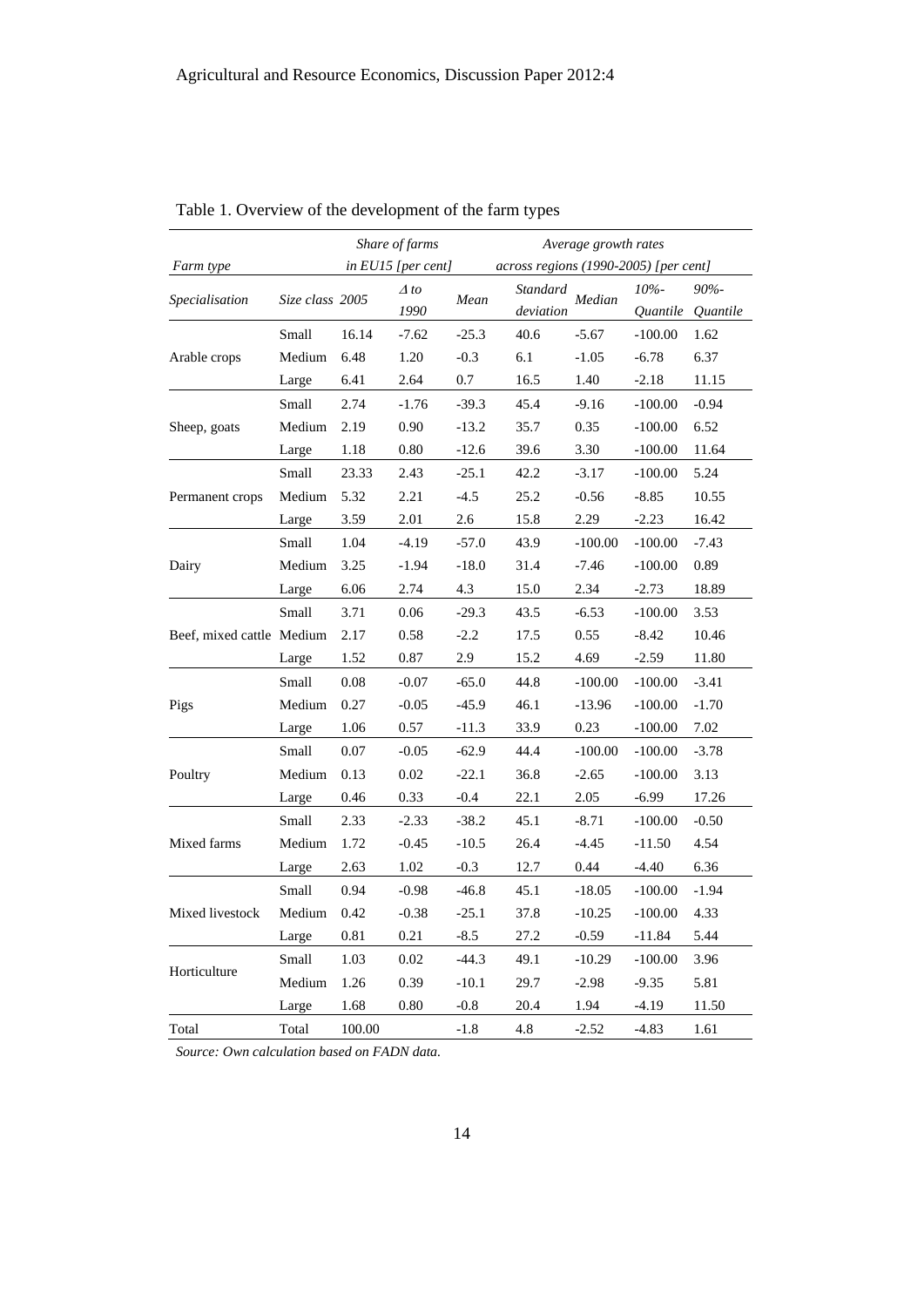The by far largest farm types in terms of their share of the number of farms were small permanent crop farms and small arable farms in 2005. Both farm types are mainly located in the South European countries, where the number of farms is extraordinarily high compared to the North European countries. The mean growth rates<sup>12</sup> and their standard deviation show that there exist significant differences in the structural development of the farm types across the regions. The average growth rates of the different farm types are evaluated in terms of the median and the 10 and 90 per cent quantiles across the regions. The differences between the quantiles indicate the very different development paths across the observed regions. The median growth rates picture a clear pattern: they are positive for the large size class apart from the mixed livestock specialisation and negative for the small and medium size classes apart from medium-sized sheep and goat farms and medium-sized beef farms which are slightly positive. The 10 per cent quantiles are negative for all farm types and indicate the total disappearance for the majority of farm types. The 90 per cent quantiles are mostly positive. They are negative for the smallest size class in all mixed and livestock breeding specialisation classes except small beef farms. In case of pig farming the 90 per cent quantile is even negative for the medium size class.

#### **3 Methodology**

 $\overline{a}$ 

A Markov chain estimation approach is chosen to analyse farm number changes in the different farm types. Beginning with Judge and Swanson (1961), the estimation of Markov chains has a long tradition in the analysis of structural change in agriculture (literature reviews are provided by Stavins and Stanton, 1980, Zepeda, 1995a, Zepeda, 1995b, Karantininis, 2002, Piet, 2008 and Zimmermann et al., 2009). The scope of our application is unique with respect to the number of regions and farm types considered. Furthermore, for the first time observed farm type

<sup>&</sup>lt;sup>12</sup> The growth rates are calculated by applying the geometric mean to the number of farms in the respective farm types at the beginning and at the end of the observation period.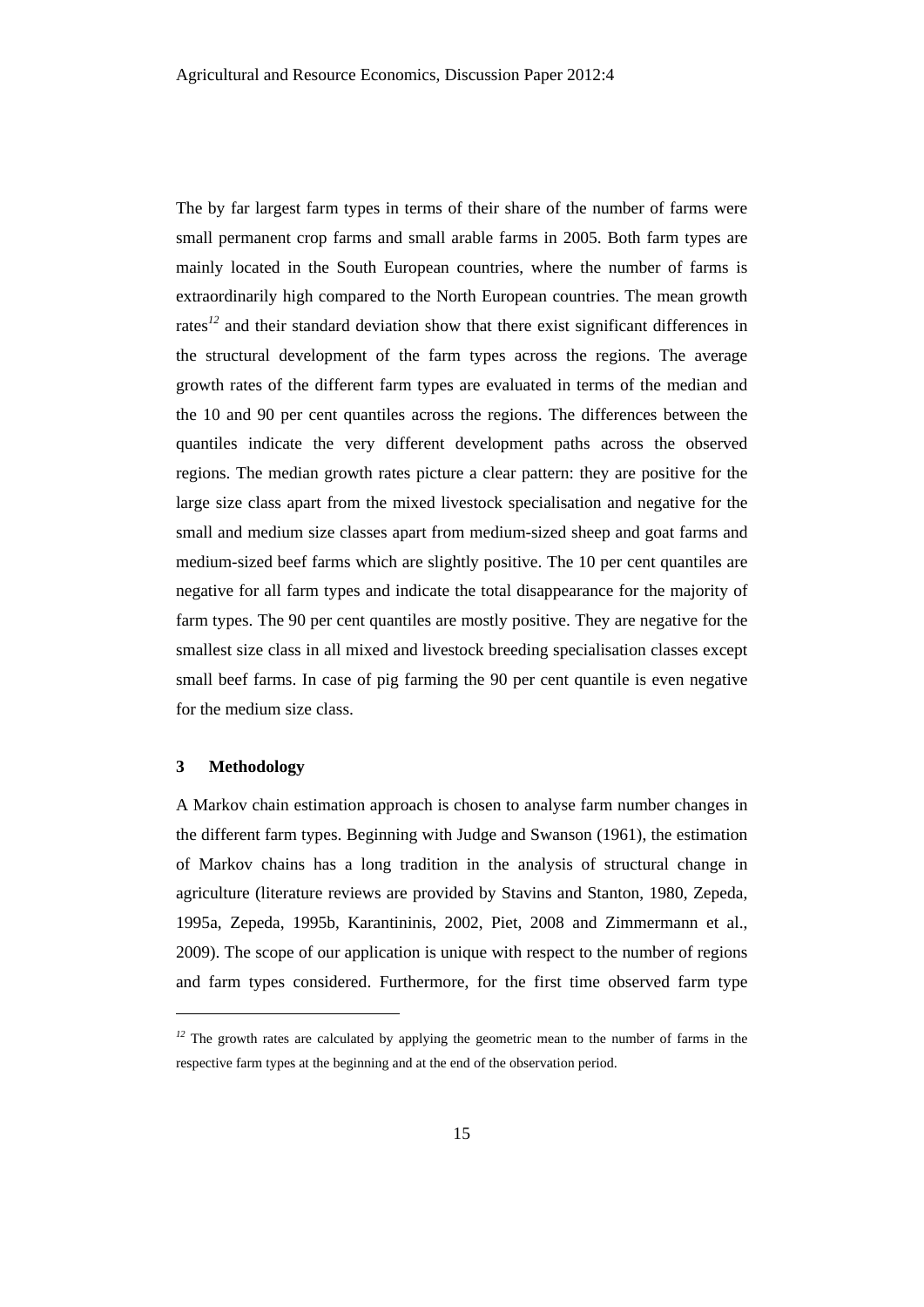transitions from micro data are used as a priori information within a macro data Markov chain approach. Summarizing the estimated transition probabilities, mobility indices according to Shorrocks (1978) and as recently again suggested and adapted by Jongeneel and Tonini (2008) and Huettel and Jongeneel (2011) are calculated. They allow for better comparison across European regions and provide the statistical basis for a cross-sectional regression analysis.*<sup>13</sup>*

Chapter 3.1 describes the general concept of Markov chains, chapter 3.2 explains the estimation procedure and chapter 3.3 presents the calculation of the mobility indices.

#### 3.1 *The Markov chain model*

l

A stationary first order Markov chain is described as

$$
n_{jt} = \sum_{i=1}^{I} n_{it-1} p_{ij} \tag{1}
$$

where the number of farms  $n$  in farm type  $j$  at time  $t$  is the sum over the number of farms in all farm types  $i$  in the period before  $(t-1)$  multiplied by their respective transition probabilities  $p_{ij}$ . Hence, a transition probability  $p_{ij}$  gives the likelihood for a farm to move from farm type  $i$  to farm type  $j$  in one time period  $(i, j = 1, ..., J)$ .<sup>14</sup> It is common to collect the single transition probabilities in a transition probability matrix  $P (J \times J)$ :

<sup>&</sup>lt;sup>13</sup> Technically, we speak of a two-step solution. First, transition probabilities are estimated. They are summarized in mobility indices which are (after transformation to continuous intervals), in a second step, regressed against explanatory variables. Unfortunately, we are not able to exploit potential correlations between first and second step errors in the two-step approach. However, we are not aware of any methodology that is applicable in a simultaneous approach of our dimension in the literature (not even considering our objective to combine two data sources) and our own preliminary trials on a simultaneous approach failed at considerably smaller dimensions for computational reasons.

<sup>&</sup>lt;sup>14</sup> In our case each farm type is a combination of a size and a specialisation class as described above.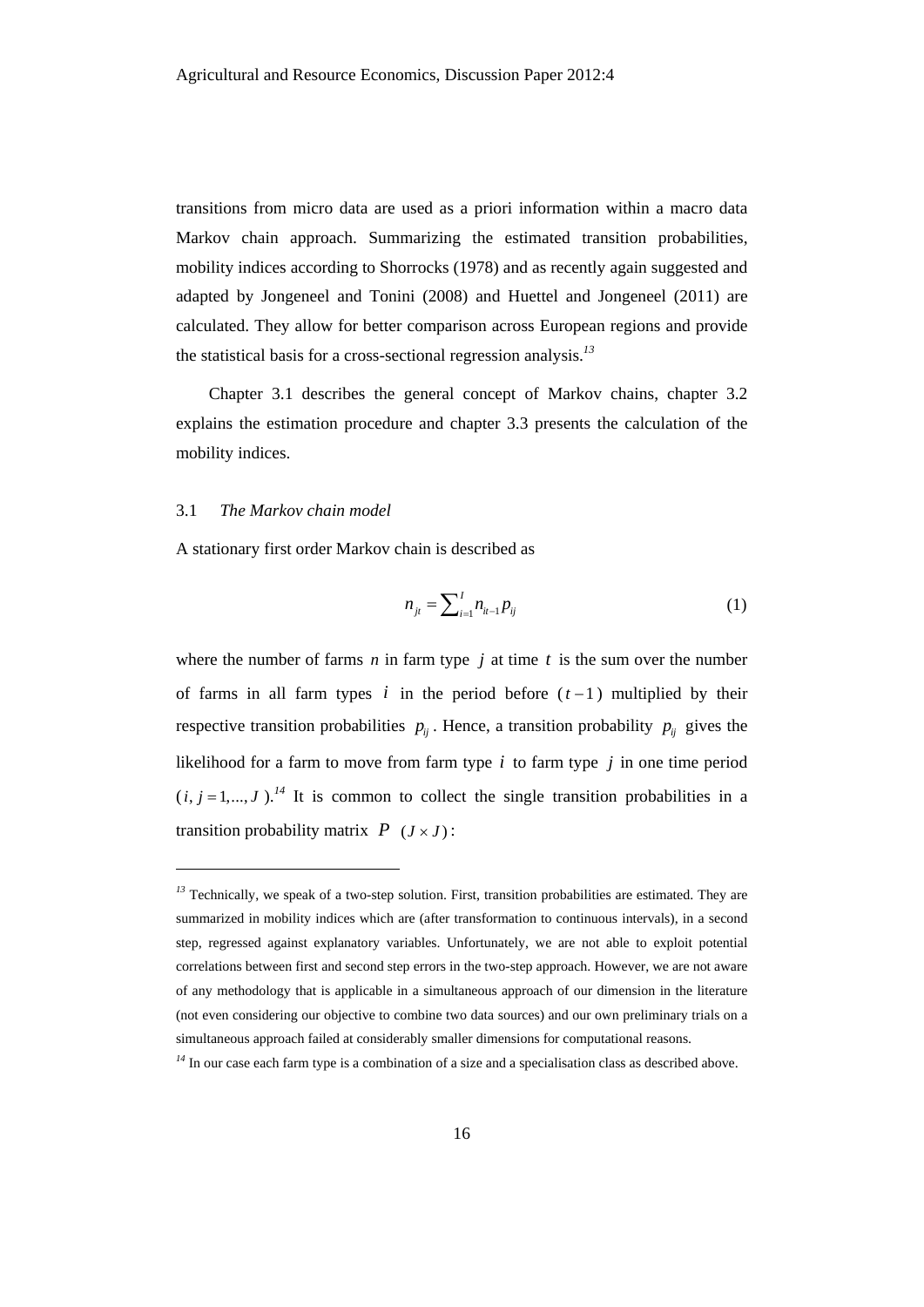$$
P = \begin{bmatrix} p_{11} & p_{12} & \cdots & p_{1J} \\ p_{21} & p_{22} & \cdots & p_{2J} \\ \vdots & \vdots & \cdots & \vdots \\ p_{I1} & p_{I2} & \cdots & p_{IJ} \end{bmatrix}.
$$

Non-negativity ( $p_{ij} \ge 0$ ) and adding-up conditions for the probabilities in each row of the matrix ( $\sum_{j=1}^{J} p_{ij} = 1$ ) must hold. If only macro data, i.e. data where only the number of farms per farm type and year is given, is available, the Markov chain is usually estimated by replacing the number of farms *n* in equation (1) by farm type shares *y* and adding an error term *e* :

$$
y_{jt} = \sum_{i=1}^{I} y_{it-1} p_{ij} + e_{jt}
$$
 (2)

In the case of micro data availability, the transition probabilities can easily be derived by the following equation (Anderson and Goodman, 1957):

$$
p_{ij} = \frac{m_{ij}}{\sum_{j=1}^{J} m_{ij}}
$$
 (3)

Where the number of movements of farms  $m_{ij}$  from farm type *i* to farm type *j* is divided by the number of movements from farm type *i* to all farm types *j* .

## 3.2 *Estimation of the transition probabilities*

As described in Chapter 2, the FADN database mainly consists of micro data from sample farms. However, due to several reasons (cf. Chapter 2.2) the FADN micro data is not sufficient for a full micro data Markov chain approach. The weighting factors attached to the FADN data allow reproducing the farm type distribution (the weighting factors are derived from the Farm Structure Survey, a bi- to tri-annual census). Given this 'real' distribution (the macro data) and the valuable information on transitions of the sample farms (the micro data), we present an estimation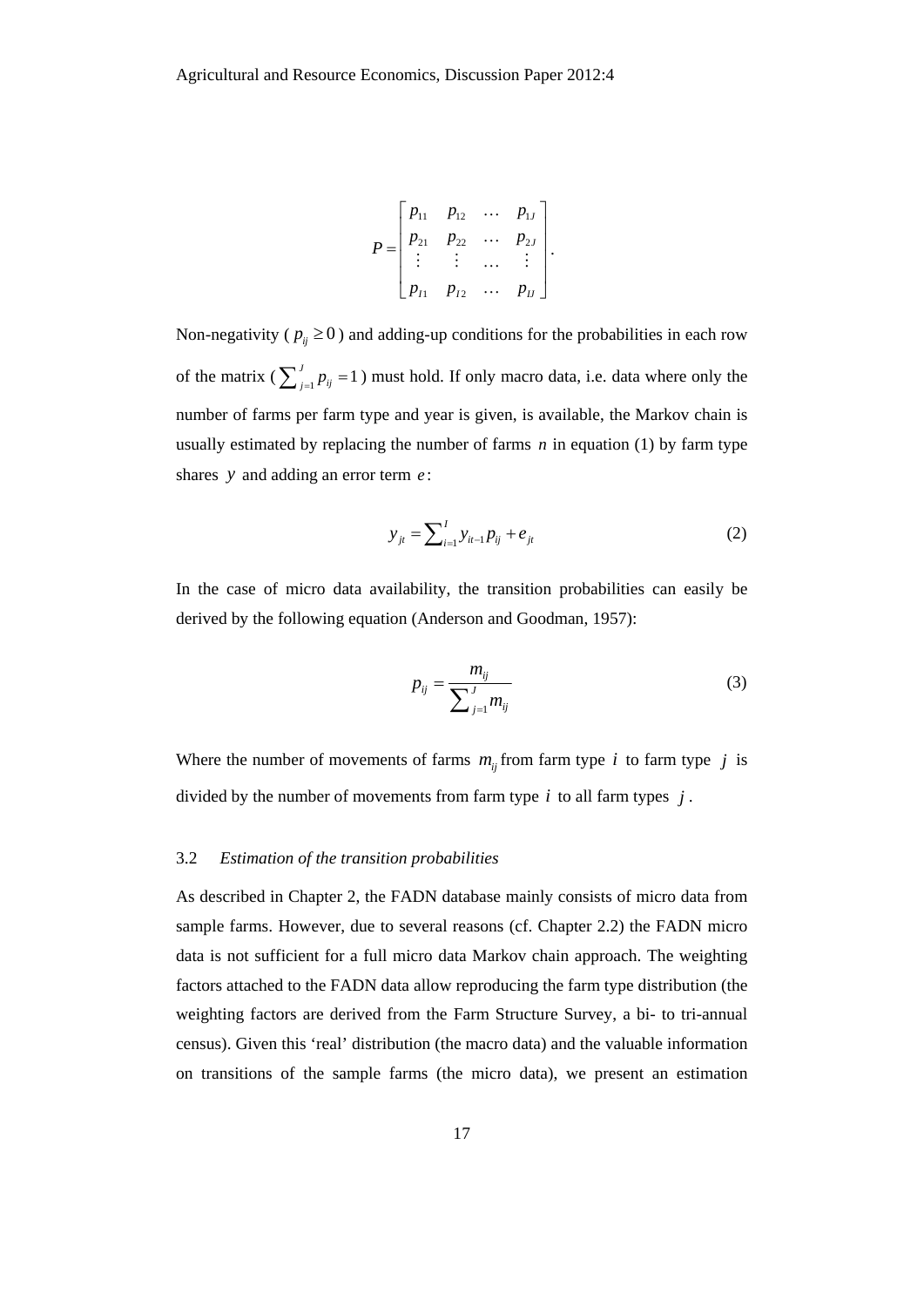approach to efficiently combine both data types. The main idea behind our approach is to use the micro data as prior information to the macro data Markov chain estimation. Note that this approach is consistent in the sense that if the size of the micro sample approaches the population, then the estimated transition probabilities will converge to the a priori transition probabilities as the underlying observed transitions generate the macro data.

The only approach available allowing to incorporate a priori information in estimating transition probabilities for a large number of farm types is a crossentropy estimator (Golan et al., 1996, Karantininis, 2002, Stokes, 2006) which we also use here.*<sup>15</sup>* The same estimation procedure is applied to each of the 101 regions. Transition probabilities are calculated for 30 farm types plus an artificial entry/exit class, i.e. we arrive at 31 x 31 transition probabilities for each of the 101 regions. For each region data from 1990 to 2005, that means 15 transitions are available.*<sup>16</sup>*,*<sup>17</sup>* 465 data points (15 transitions times 31 farm types) are available to estimate 930 transition probabilities (31 x 30 observing adding-up conditions), a lack of 465 degrees of freedom.*<sup>18</sup>* However, since we set transition probabilities for which not a single transition in the micro data was observed to zero, the number of

 $\overline{a}$ 

<sup>&</sup>lt;sup>15</sup> Alternative Bayesian estimators are not fully developed at this point. Building on the work of Martin (1967), Lee et al. (1977) are the first to derive a Bayesian estimator for micro and macro data based stationary Markov chain approaches. MacRae (1977), however, shows that their statistical assumptions do not correspond to the true nature of the data generation process. She derives the correct specification of the likelihood function and shows that the vector of state proportions is distributed as a sum of multinomials rather than a multinomial. Taking this into account, Storm and Heckelei, (2011) developed a Bayesian estimator, but it is not applicable to a problem of our size at this point.

<sup>&</sup>lt;sup>16</sup> For East Germany, Austria, Sweden and Finland only time series from 1995 to 2005 are available.

<sup>&</sup>lt;sup>17</sup> Since the Farm Structure Survey and its weights are updated only every two to three years, the farm numbers between these years are interpolated.

<sup>&</sup>lt;sup>18</sup> For East Germany, Austria, Sweden and Finland with a limited number of only 10 transitions (data from 1995 to 2005), the lack of degrees of freedom is 620 (31 x 30 transition probabilities to be estimated minus 31 farm types x 10 transitions).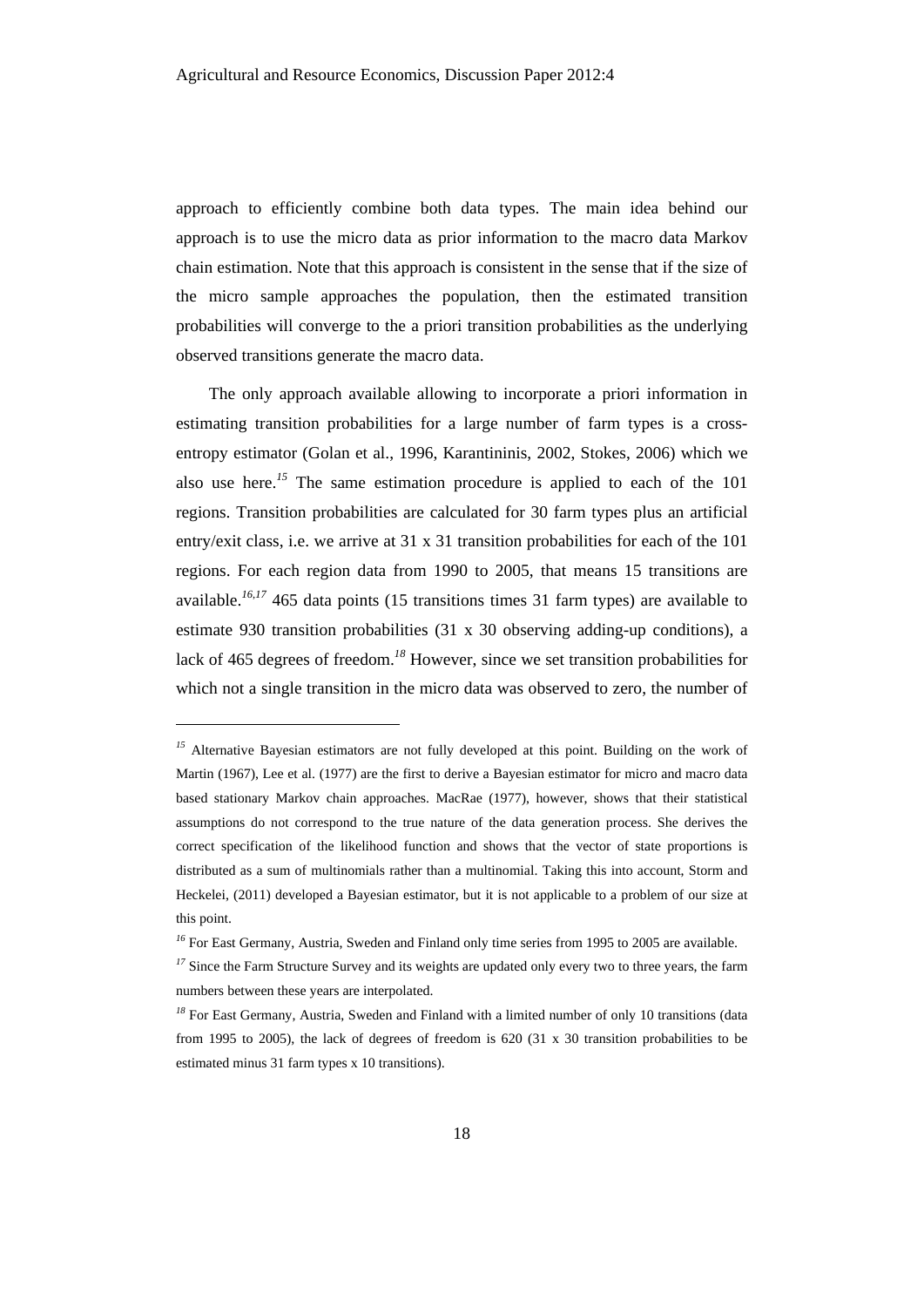transition probabilities to be estimated decreases significantly in most regions which automatically leads to an increase in the degrees of freedom. On average across the regions, 280 degrees of freedom are available with a maximum of 407 and a minimum of 38 degrees of freedom.

$$
\min \bigg[ \sum_{i=1}^{I} \sum_{j=1}^{J} p_{ij} \ln \big( p_{ij} / q_{ij} \big) + \sum_{m=1}^{M} \sum_{j=1}^{J} \sum_{t=1}^{T} w_{mjt} \ln \big( w_{mjt} / u_{mjt} \big) \bigg] \tag{4}
$$

s.t.

$$
y_{jt} = \sum_{i=1}^{I} y_{it-1} p_{ij} + \sum_{m=1}^{M} y_m w_{mjt}
$$
 (5)

The objective function (4) minimises the distance between the estimated transition probabilities  $p_{ij}$  and the a priori information on the transition probabilities  $q_{ij}$  and the distance between the error weights  $w_{mit}$  and the a priori information on the error weights  $u_{mjt}$ . The Markov constraint (5) relates the farm type shares *y* at time *t* to the farm type shares at time  $t - 1$  multiplied by the respective transition probabilities. The error term is constructed as the product of the m-dimensional vector of supports  $v$  and the error weights for each farm type and time period  $w$ . Additional constraints establish non-negativity ( $p_{ij}, w_{mi} \ge 0$ ) and ensure adding-up to unity of the estimated probabilities ( $\sum_{j=1}^{J} p_{ij} = 1$ ,  $\sum_{m=1}^{M} w_{mjt} = 1$ ).

We use the micro data to construct the prior transition probability matrix (TPM). Our a priori information is composed by applying equation (3) to the micro data of each region and averaging across years ( $q_{ij} = \sum_{t=1}^{T} m_{ijt} / \sum_{t=1}^{T} \sum_{j=1}^{J} m_{ijt}$  with  $m_{ij}$  being the movement of a sample farm from farm type *i* to farm type *j* in one time period). Hence, the movements of the sample farms across the farm types are used to determine the prior transition probabilities. In case that not a single transition is observed, the associated transition probability is set to zero. Since the micro data does not provide information on sector entries or exits cruder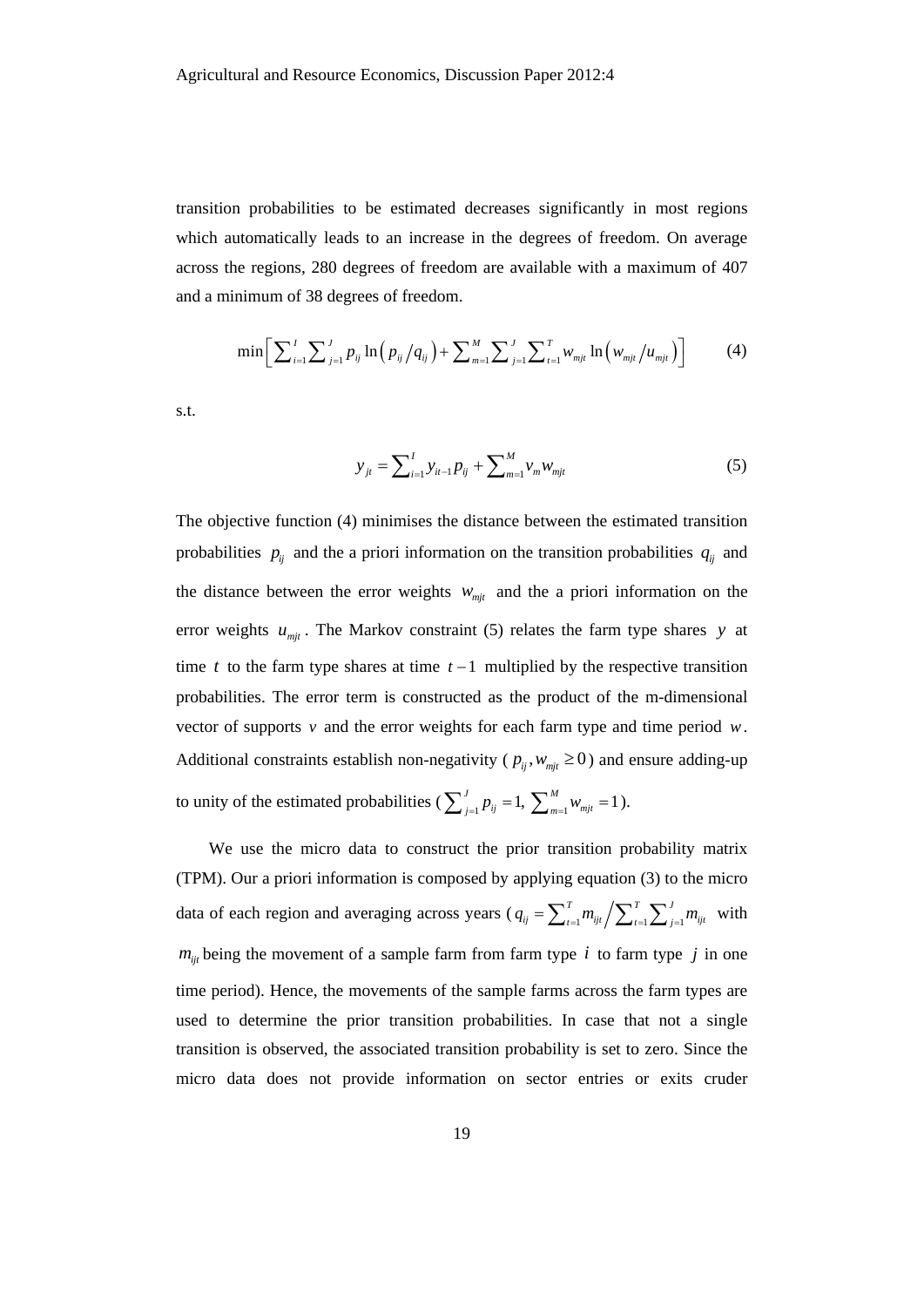assumptions had to be made with regard to the entry/exit prior information. Regarding sector exits an average annual exit rate was calculated depending on the total number of farms at the beginning and at the end of the observation period. This exit rate was applied to all farm types in a region and transformed into an exit probability (such that the prior transition probabilities add up to one in each row). The prior probability for sector entries was set to a value close to zero (1E-10). Empirical evidence from the literature shows that entry probabilities are usually not zero for all size classes even though they are generally small. Karantininis (2002) for example detects positive entry probabilities for the smallest as well as for medium and large size classes for Danish pork farms. Huettel and Jongeneel (2011) detect positive entry probabilities for Dutch and West German dairy farms to the medium and large size classes.*<sup>19</sup>* Our results show that the estimation procedure could deal well with the prior entry/exit information in that the final estimates regarding entry and exit probabilities vary significantly across farm types.

Using a priori information coming from observed transitions of sample farms we go far beyond other Markov chain studies. Karantininis (2002) starts by constructing a prior transition probability matrix of uniform probabilities and further develops the matrix by setting certain off-diagonal elements to zero (entry and exit probabilities are kept at the initial uniform value) and increasing the diagonal prior probabilities accordingly. Stokes (2006) uses a uniform prior TPM in order to estimate stationary transition probabilities. The estimated stationary TPM is then used as a priori information for a non-stationary Markov chain approach. Admitting weaknesses in comparability, Tonini and Jongeneel (2009) derive their a priori information for dairy farm size development in Poland from other Markov chain analyses. Earlier Markov chain studies which use frequentist

l

<sup>&</sup>lt;sup>19</sup> Additionally, one should keep in mind that entry in case of the FADN data does not necessarily mean that new farms are set up. More likely is a growth process of smaller, formerly 'not commercial' farms which then exceed the FADN threshold and thus newly appear in the FADN farm population.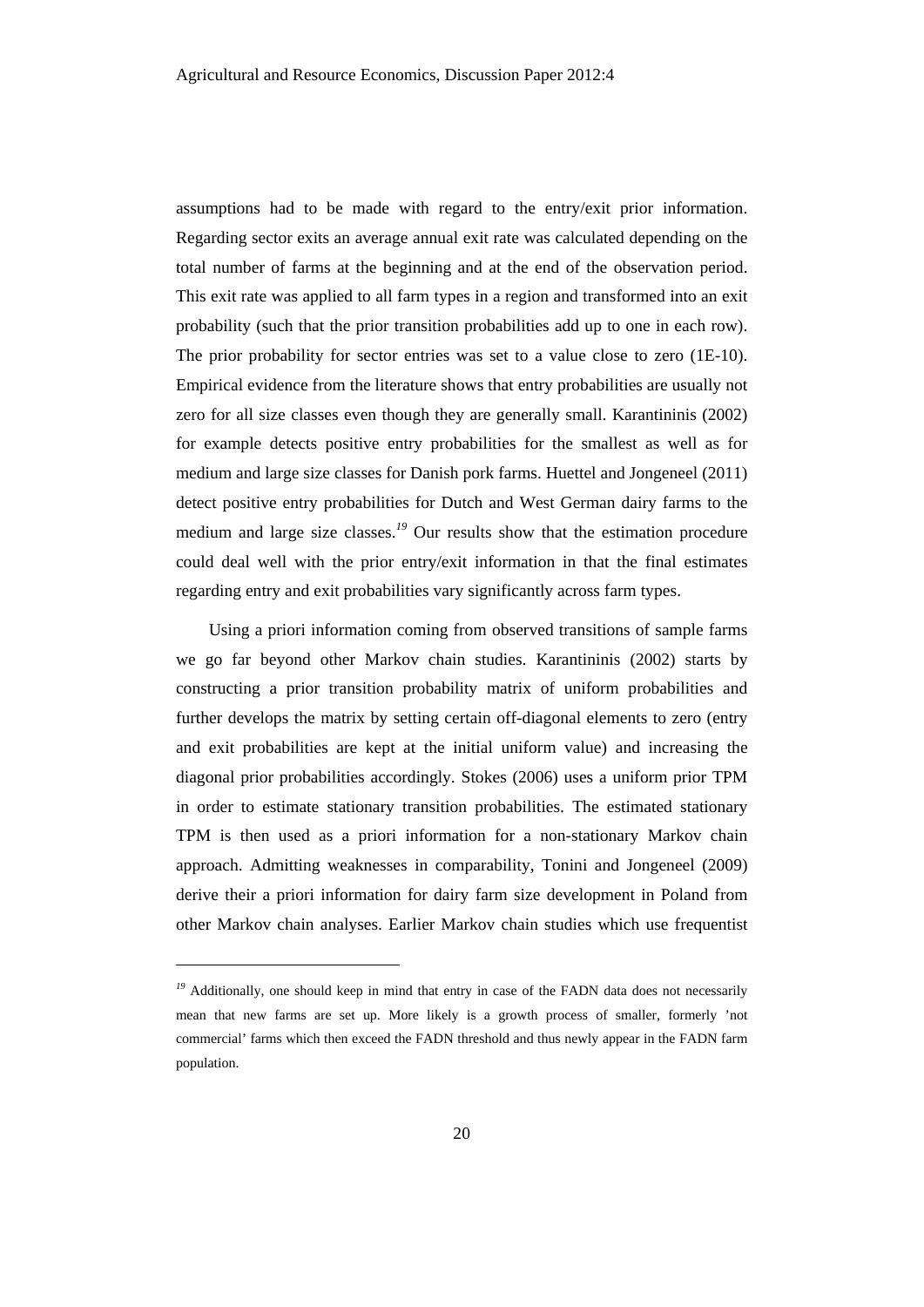estimation methods and therefore do not rely on a priori information restrict the probabilities to certain ranges as well. In fact, those constraints are much more restrictive as they are fixed and cannot be adjusted in the estimation process as it is possible in the cross-entropy formalism. Zepeda (1995b) for example assumes that farms can change by only one size class within one period.

The prior information on the error weights,  $u_{mit}$ , is uniformly distributed with m=3, i.e.  $u_{mit} = 1/3$ . Following Tonini and Jongeneel (2009) and Golan et al. (1996, p. 88), the vector of supports is set according to the 3-sigma-rule of Pukelsheim (1994). This means defining v as  $v = -3\sigma, 0, 3\sigma$  with  $\sigma$  being the standard deviation of  $y_i$ . By applying the 3-sigma-rule, we acknowledge that each farm type share can be characterized by a different variance over time. The specification of common support bounds for each farm type would lead to very large bounds even for farm types with small variances. As a result, the estimates of the transition probabilities for those farm types would converge closely to the respective a priori information and underutilize the information from the macro-data in the Markov chain constraint (Tonini and Jongeneel, 2009).*<sup>20</sup>* A bootstrap procedure according to Mittelhammer et al. (2000, p. 728) is applied in order to derive standard errors for the estimated transition probabilities.

#### 3.3 *Mobility indices*

l

The movements across entry, exit, size and specialisation classes are estimated simultaneously. Combining the 10 specialisation classes with the three size classes introduced above results in a total of 30 farm types to which an artificial entry/exit class is added. Due to their dimension, the resulting  $31 \times 31$  transition probability

<sup>&</sup>lt;sup>20</sup> For some regions the support bounds had to be widened in order to (numerically) solve the problem. For 63 regions the three-sigma rule was applied ( $v = -3\sigma, 0, 3\sigma$ ). For 15 regions *v* was multiplied by 1.1, in 4 cases by 1.2 and in 19 cases by 1.3.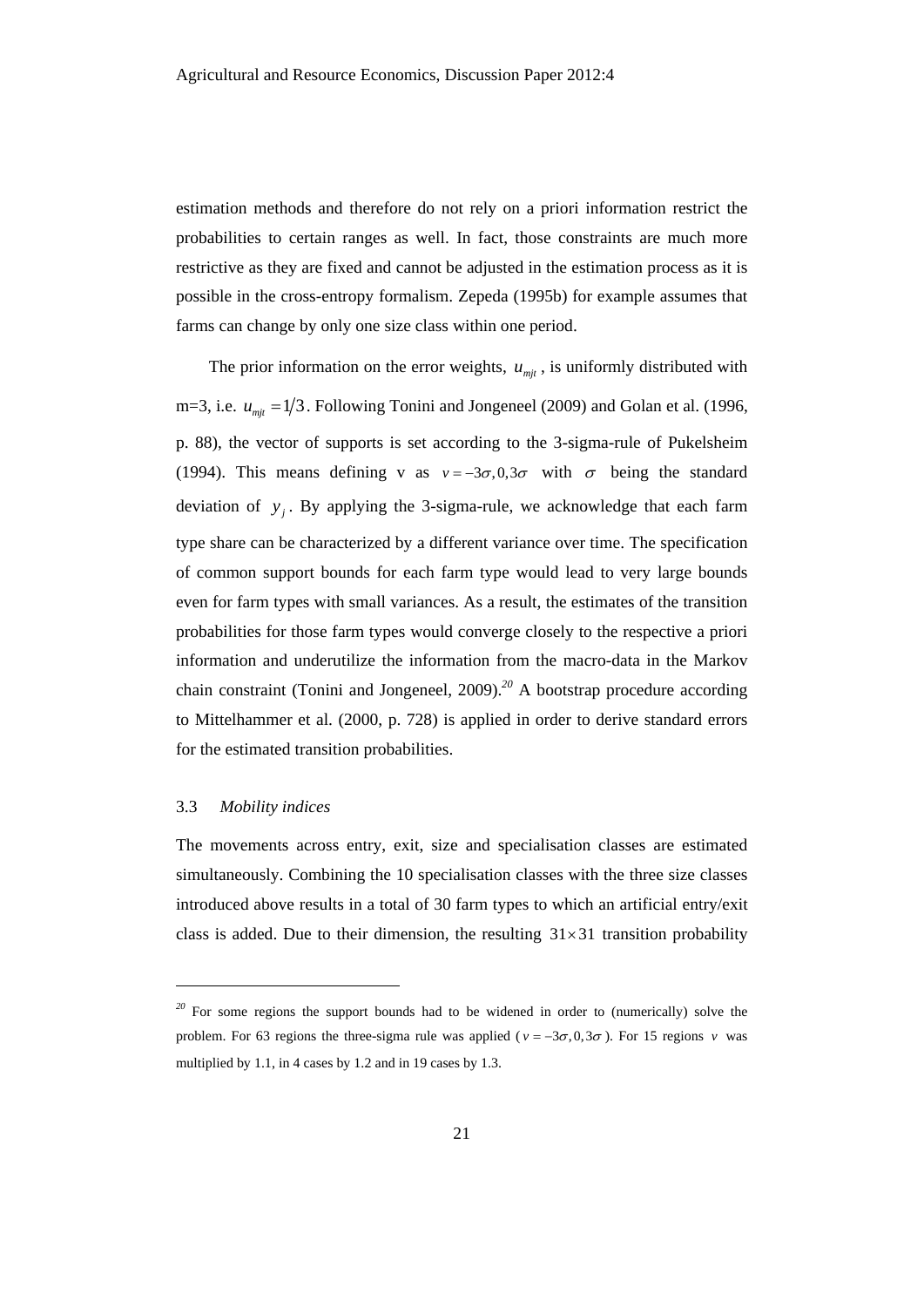matrices are difficult to meaningfully compare between the 101 regions. Hence, mobility indices according to Shorrocks (1978) are calculated to provide summary type information suitable for the subsequent cross-sectional analysis. Denoting the matrix of estimated transition probabilities as  $\hat{P}$ , the overall mobility index is defined as

$$
M^{\,ov} = \left[J - tr(\hat{P})\right] \bigg/ (J - 1) \tag{6}
$$

If farms do not change the farm type at all, the overall mobility  $M^{\alpha}$  is equal to zero and we speak of immobility. Perfect overall mobility with a value of one occurs if the average probability of remaining in the same category is not larger than the one of moving to any category  $(1/J)$ .

The overall mobility can be decomposed into partial mobility indices according to Jongeneel and Tonini (2008) and Huettel and Jongeneel (2011):

$$
M^{exit} + M^{entry} + M^{s+} + M^{s-} + M^{spec} = M^{ov}
$$
 (7)

 $M^{exit}$  is defined as the part of overall mobility associated with going out of business,  $M^{entry}$  with new or re-entry to the market,  $M^{s+}$  with increase in size,  $M^s$  with decrease in size, and  $M^{spec}$  with the move to another specialisation class. The size mobilities refer to size class changes within each specialisation class. The mobility index for specialisation class changes denotes changes from one specialisation to another. It does not specifically reflect size class changes taking place simultaneously.

The partial mobility indices ( $M^{part}$ ) are calculated according to formula:

$$
M^{part} = \sum_{i} \sum_{k} \hat{p}_{ik} / (J - 1) \tag{8}
$$

with  $\hat{p}_{ik}$  being the respective probabilities in the exit or entry class, for size increases or declines or specialisation changes. Let the set *Z* contain the ordered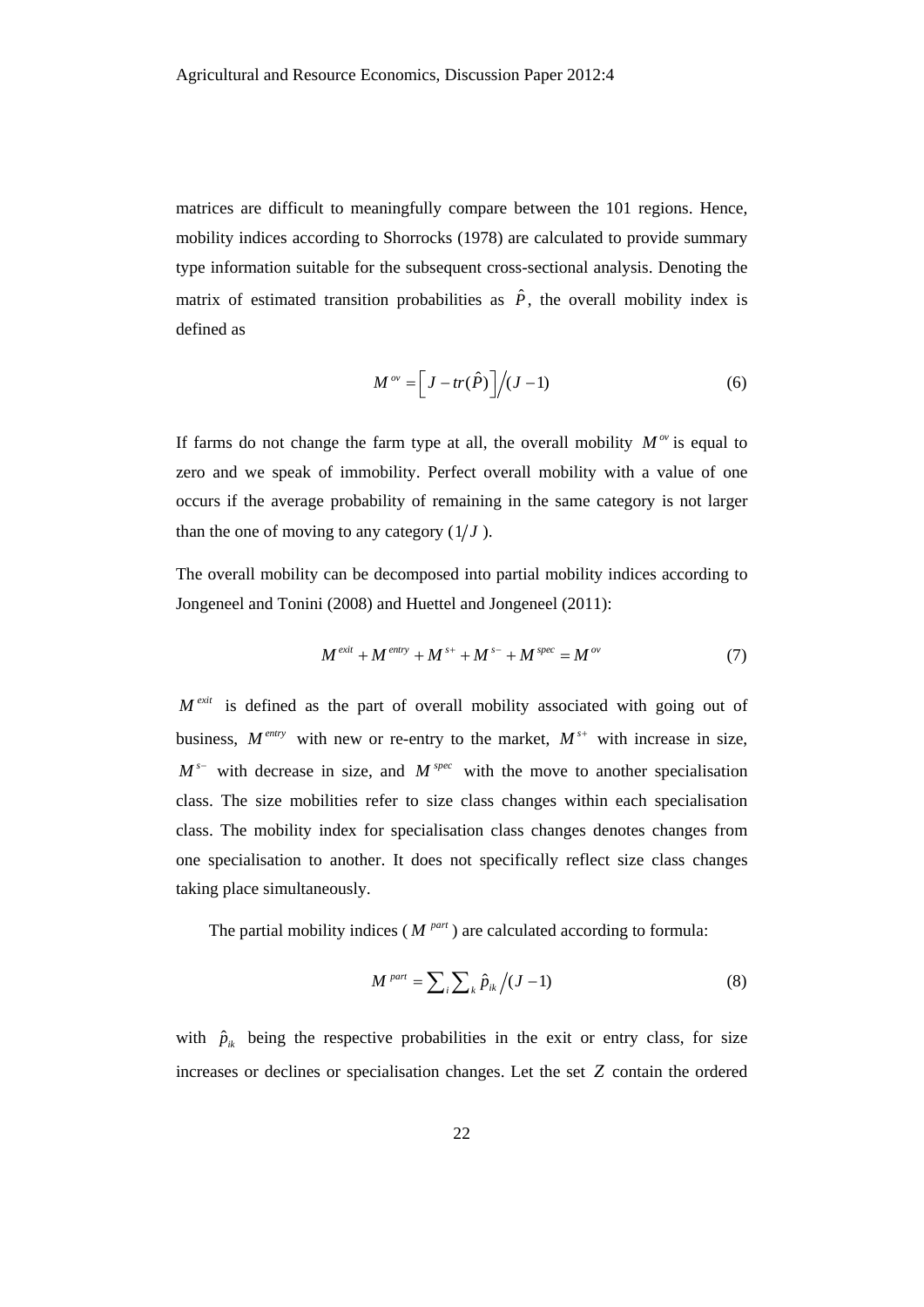size classes  $z = 1, ..., 3$  and the set *C* specialisations  $c = 1, ..., 10$ . Consequently, each farm type *i*, *k* corresponds to a unique pair  $(z^i, c^i)$  and  $(z^k, c^k)$ , respectively, or is equal to the entry/exit category  $J = 31$ . Denoting the correspondence as  $i \sim (z^i, c^i)$  and  $k \sim (z^k, c^k)$  allows characterising partial mobility indices by the different definitions of *i* and *k* :

$$
M^{exit}: i = 1,...,30; k = 31
$$
  
\n
$$
M^{entry}: i = 31; k = 1,...,30
$$
  
\n
$$
M^{s+}: i \sim (z^i, c^i) \text{ with } z^i = 1, 2 \text{ and } c^i = 1,...,10; k \sim (z^k, c^k) \text{ with } z^k > z^i \text{ and } c^k = c^i
$$
  
\n
$$
M^{s-}: i \sim (z^i, c^i) \text{ with } z^i = 2, 3 \text{ and } c^i = 1,...,10; k \sim (z^k, c^k) \text{ with } z^k < z^i \text{ and } c^k = c^i
$$
  
\n
$$
M^{spec}: i \sim (z^i, c^i) \text{ with } z^i = 1,...,3 \text{ and } c^i = 1,...,10;
$$
  
\n
$$
k \sim (z^k, c^k) \text{ with } z^k = 1,...,3 \text{ and } c^k \neq c^i
$$

#### **4 Results on the regional farm type mobility**

In describing the results of the outcome of the estimation of the transition probabilities and the resulting mobility indices this chapter contributes to the identification of differences in farm structural developments across the European regions. In order to focus on those differences, generally moments or quantiles of the distribution of transition probabilities and mobility indices across the regions are given.

#### 4.1 *Transition probabilities*

Table 2 shows the average transition probability matrix in which the transition probabilities are averaged across the 101 regions. The first row of small, italic numbers below the mean transition probabilities give the standard deviation of the transition probabilities across the regions. As typical for transition probability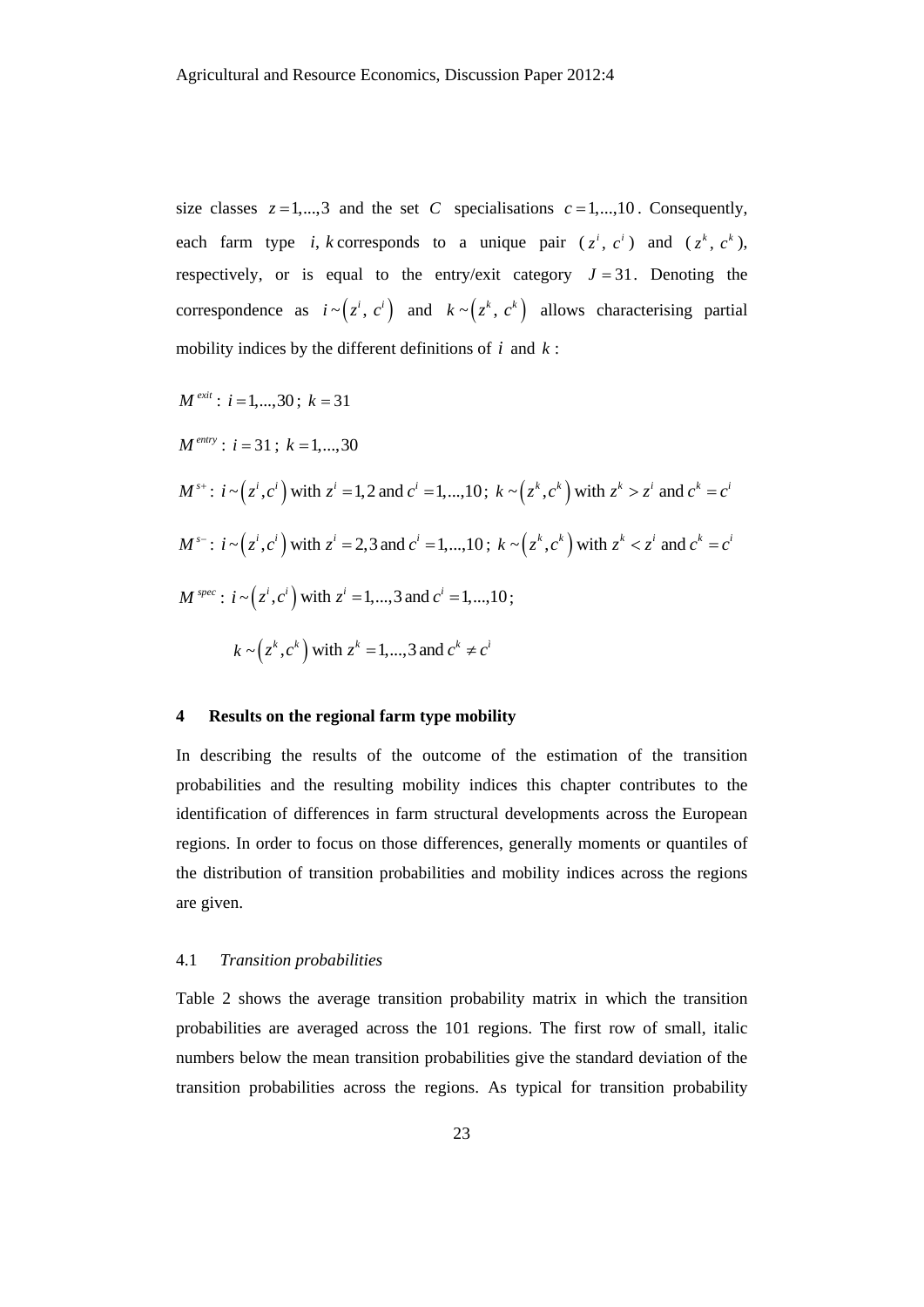matrices, the elements on the diagonal are relatively high reflecting the high probability to remain in the same farm type as in the year before. High probabilities can also be found for changes to other size classes within the same specialisation class. These probabilities are arranged in blocks around the main diagonal (for better visibility the diagonal is shaded). Mostly, non-zero probabilities exist also for changes between the mixed farms and mixed livestock farms and the other farm types. Changes are rare between livestock producing specialisations (especially pig and poultry farming) and other farm types and between horticulture and other farm types. The probabilities to move into the exit class are generally relatively high, whereas the probabilities for entering the sector are typically close to zero.

Stokes (2006) tested against the hypothesis that the probabilities are zero. In our case, it is not tested against the hypothesis that the probabilities are zero because from the a priori information we already know that those actually estimated are not zero.*<sup>21</sup>* A bootstrap procedure (Mittelhammer et al., 2000, p. 728) with 250 repetitions is used to approximate the standard errors for the estimated transition probabilities. The mean standard errors averaged across the regions are given in each second row of small, italic numbers in Table 2. The mean standard error across all regions for all elements on the diagonal is 0.0254, for the offdiagonal elements it is 0.0013, for entry 0.0006 and for exit it is 0.0048.

l

<sup>&</sup>lt;sup>21</sup> As said above, only transition probabilities for which transitions are actually observed in the period of analysis are estimated. Probabilities for which the prior information from the FADN sample farms is zero are eliminated from the estimation.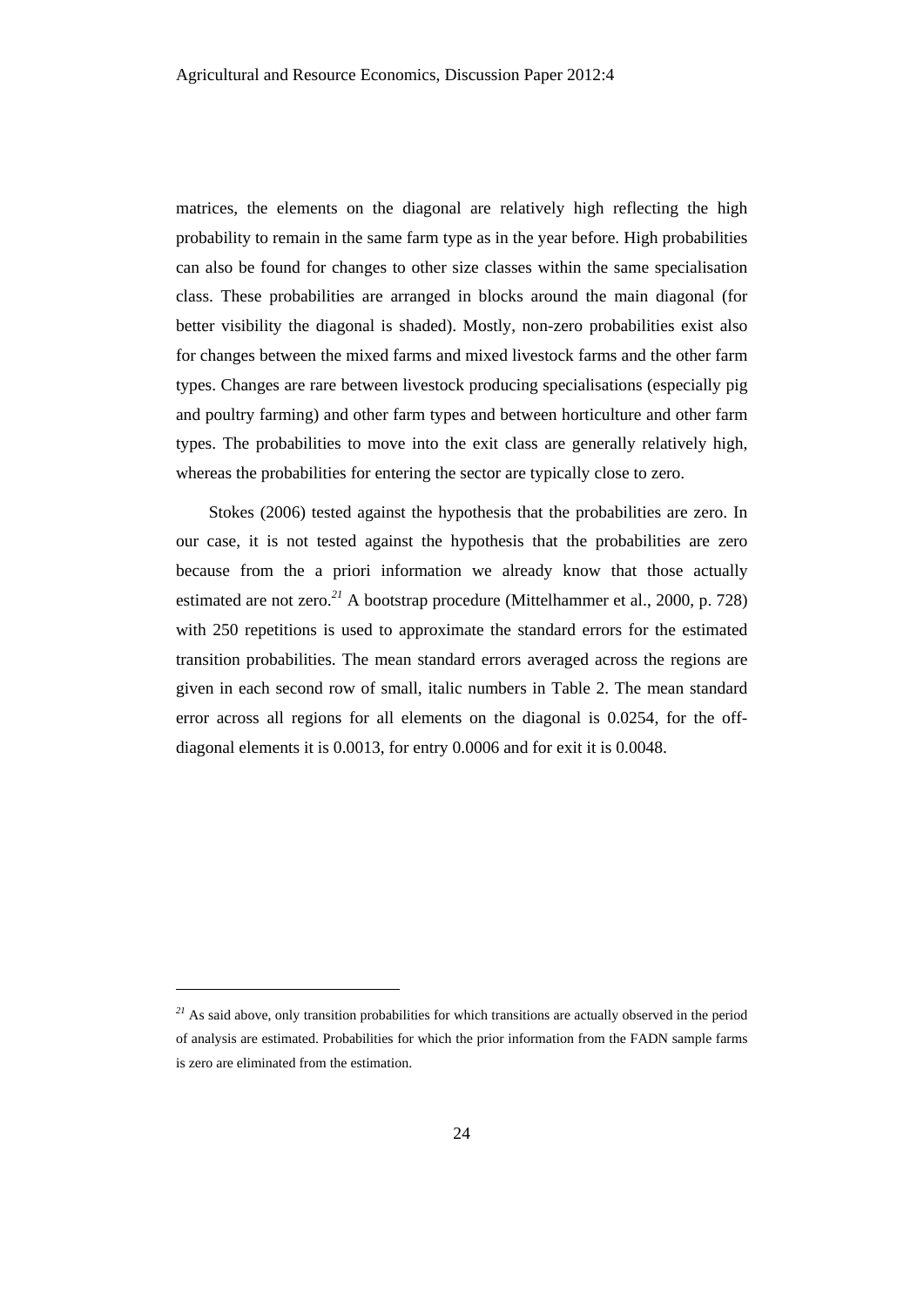# Table 2. Average transition probabilities, standard deviation and mean standard errors across regions

|                 | Farm   | Variable <sup>®</sup>                     |                    | Arable                     |                    |                    | Sheep and goats                |                    |                    | Permanent crops           |                              |                    | Dairy                     |                    |                    | Beef                               |                    |
|-----------------|--------|-------------------------------------------|--------------------|----------------------------|--------------------|--------------------|--------------------------------|--------------------|--------------------|---------------------------|------------------------------|--------------------|---------------------------|--------------------|--------------------|------------------------------------|--------------------|
|                 | type   |                                           | Small              | Medium                     | Large              | Small              | Medium                         | Large              | Small<br>0.03101   | Medium                    | Large                        | Small              | Medium                    | Large              | Small              | Medium                             | Large              |
|                 | Small  | Mean probability<br>Standard deviation    | 0.74837<br>0.27041 | 0.09510<br>0.20488         | 0.01157<br>0.09678 | 0.00018<br>0.00066 | $0.00016$ $0.00000$<br>0.00139 | 0.00000            | 0.07112            | 0.00478<br>0.02578        | 0.00036<br>0.00304           | 0.00120<br>0.00792 | 0.00008<br>0.00039        | 0.00036<br>0.00264 | 0.00042<br>0.00258 | 0.00001<br>0.00014                 | 0.00000<br>0.00000 |
|                 |        | Mean standard error                       | 0.02381            | 0.01168                    | 0.00097            | 0.00026            | 0.00014                        | 0.00001            | 0.00665            | 0.00142                   | 0.00027                      | 0.00019            | 0.00005                   | 0.00012            | 0.00029            | 0.00002                            | 0.00000            |
|                 |        | Mean probability                          | 0.06515            | 0.76902                    | 0.05340            | 0.00053            | 0.00004                        | 0.00003            | 0.00835            | 0.01737                   | 0.00154                      | 0.00002            | 0.00004                   | 0.00016            | 0.00073            | 0.00017                            | 0.00004            |
| Arable          | Medium | standard deviation                        | 0.06049            | 0.13671                    | 0.03831            | 0.00281            | 0.00029                        | 0.00026            | 0.02346            | 0.03098                   | 0.00438                      | 0.00017            | 0.00028                   | 0.00074            | 0.00472            | 0.00141                            | 0.00030            |
|                 |        | Mean standard error                       | 0.01413            | 0.02599                    | 0.01247            | 0.00016            | 0.00006                        | 0.00002            | 0.00203            | 0.00415                   | 0.00060                      | 0.00003            | 0.00004                   | 0.00006            | 0.00018            | 0.00010                            | 0.00005            |
|                 |        | Mean probability                          | 0.01213            | 0.07376                    | 0.80857            | 0.00192            | 0.00065                        | 0.0003             | 0.00101            | 0.00555                   | 0.02670                      | 0.00000            | 0.00036                   | 0.00005            | 0.00150            | 0.00019                            | 0.00034            |
|                 | Large  | Standard deviation                        | 0.08697            | 0.07216                    | 0.16227            | 0.01711            | 0.00356                        | 0.00309            | 0.00931            | 0.01785                   | 0.10278                      | 0.00000            | 0.00322                   | 0.00027            | 0.01311            | 0.00112                            | 0.00201            |
|                 |        | Mean standard error<br>Mean probability   | 0.00081<br>0.00553 | 0.01194<br>0.00048         | 0.02241<br>0.00007 | 0.00040<br>0.75911 | 0.00014<br>0.05812             | 0.00018<br>0.0009  | 0.00008<br>0.00135 | 0.00087<br>0.00003        | 0.00441<br>0.0000            | 0.00000<br>0.01236 | 0.00003<br>0.00455        | 0.00003<br>0.00004 | 0.00018<br>0.02298 | 0.00004<br>0.00365                 | 0.00012<br>0.00000 |
|                 | Smal   | Standard deviation                        | 0.01598            | 0.00225                    | 0.00047            | 0.25181            | 0.14091                        | 0.00685            | 0.00695            | 0.00023                   | 0.00019                      | 0.06500            | 0.02511                   | 0.00041            | 0.05804            | 0.03041                            | 0.00000            |
|                 |        | Mean standard error                       | 0.00128            | 0.00023                    | 0.00014            | 0.02798            | 0.01169                        | 0.00072            | 0.00020            | 0.00003                   | 0.00003                      | 0.00230            | 0.00075                   | 0.00000            | 0.00475            | 0.00107                            | 0.00000            |
| goats           | ε      | Mean probability                          | 0.00580            | 0.00223                    | 0.00028            | 0.06728            | 0.69046                        | 0.0263             | 0.00052            | 0.00004                   | 0.0001                       | 0.01447            | 0.02790                   | 0.00718            | 0.00640            | 0.02997                            | 0.00493            |
| Sheep and       | Mediu  | Standard deviation                        | 0.04744            | 0.01674                    | 0.00127            | 0.10905            | 0.26557                        | 0.05287            | 0.00524            | 0.00039                   | 0.0014                       | 0.05652            | 0.13847                   | 0.05275            | 0.02320            | 0.08312                            | 0.03172            |
|                 |        | Mean standard error                       | 0.00075            | 0.00024                    | 0.00009            | 0.01303            | 0.03320                        | 0.00959            | 0.00012            | 0.00001                   | 0.00002                      | 0.00125            | 0.00226                   | 0.00028            | 0.00110            | 0.00505                            | 0.00098            |
|                 |        | Mean probability                          | 0.00100            | 0.00006                    | 0.00010            | 0.00019            | 0.07362                        | 0.70613            | 0.00000            | 0.00000                   | 0.00005                      | 0.00000            | 0.00463                   | 0.04092            | 0.00022            | 0.01102                            | 0.02700            |
|                 | Large  | Standard deviation                        | 0.00915            | 0.00059                    | 0.00100            | 0.00106            | 0.12717                        | 0.31182            | 0.00000            | 0.00000                   | 0.00046                      | 0.00000            | 0.03362                   | 0.15442            | 0.00219            | 0.06303                            | 0.07556            |
|                 |        | Mean standard error<br>Mean probability   | 0.00006<br>0.02439 | 0.00001<br>0.00451         | 0.00003<br>0.00055 | 0.00004<br>0.00031 | 0.01077<br>0.00000             | 0.02547<br>0.00000 | 0.00000<br>0.84724 | 0.00000<br>0.05888        | 0.00001<br>0.01424           | 0.00000<br>0.00005 | 0.00054<br>0.00003        | 0.00251<br>0.00000 | 0.00006<br>0.00000 | 0.00101<br>0.00003                 | 0.00353<br>0.00000 |
|                 | Small  | Standard deviation                        | 0.04176            | 0.01895                    | 0.00413            | 0.00176            | 0.00000                        | 0.00000            | 0.21561            | 0.15569                   | 0.07601                      | 0.00037            | 0.00030                   | 0.00002            | 0.00000            | 0.00034                            | 0.00000            |
|                 |        | Mean standard error                       | 0.00541            | 0.00146                    | 0.00018            | 0.00015            | 0.00001                        | 0.00000            | 0.02150            | 0.00943                   | 0.00233                      | 0.00003            | 0.00001                   | 0.00001            | 0.00004            | 0.00002                            | 0.00001            |
|                 |        | Mean probability                          | 0.00739            | 0.01642                    | 0.01462            | 0.00002            | 0.00003                        | 0.00000            | 0.04906            | 0.81090                   | 0.06232                      | 0.00002            | 0.00000                   | 0.00000            | 0.00004            | 0.00000                            | 0.00000            |
|                 | Medium | Standard deviation                        | 0.01997            | 0.02465                    | 0.10145            | 0.00019            | 0.00018                        | 0.00000            | 0.12324            | 0.20897                   | 0.11748                      | 0.00019            | 0.00000                   | 0.00000            | 0.00044            | 0.00000                            | 0.00000            |
| Permanent crops |        | Mean standard error                       | 0.00176            | 0.00376                    | 0.00131            | 0.00000            | 0.00004                        | 0.00000            | 0.00782            | 0.02314                   | 0.01091                      | 0.00002            | 0.00000                   | 0.00000            | 0.00002            | 0.00000                            | 0.00000            |
|                 | Large  | Mean probability                          | 0.00201            | 0.00482                    | 0.02328            | 0.00014            | 0.00005                        | 0.00001            | 0.00714            | 0.05203                   | 0.88462                      | 0.00001            | 0.00000                   | 0.00000            | 0.00057            | 0.00010                            | 0.00009            |
|                 |        | Standard deviation<br>Mean standard error | 0.00967<br>0.00036 | 0.01235<br>0.00079         | 0.09933<br>0.00346 | 0.00101<br>0.00013 | 0.00045<br>0.00001             | 0.00015<br>0.00002 | 0.02450<br>0.00083 | 0.06723<br>0.00867        | 0.13408<br>0.01561           | 0.00007<br>0.00001 | <i>0.00000</i><br>0.00000 | 0.00000<br>0.00000 | 0.00571<br>0.00022 | 0.00105<br>0.00001                 | 0.00088<br>0.00001 |
|                 |        | Mean probability                          | 0.01415            | 0.00054                    | 0.00001            | 0.01452            | 0.00029                        | 0.00000            | 0.00002            | 0.00002                   | 0.00000                      | 0.73161            | 0.10252                   | 0.00017            | 0.03435            | 0.00271                            | 0.00000            |
|                 | Small  | Standard deviation                        | 0.04414            | 0.00317                    | 0.00014            | 0.06874            | 0.00152                        | 0.00000            | 0.00016            | 0.00021                   | 0.00000                      | 0.23466            | 0.17679                   | 0.00090            | 0.06387            | 0.01266                            | 0.00000            |
|                 |        | Mean standard error                       | 0.00157            | 0.00016                    | 0.00001            | 0.00273            | 0.00014                        | 0.00000            | 0.00000            | 0.00006                   | 0.00000                      | 0.02065            | 0.01235                   | 0.00021            | 0.00742            | 0.00123                            | 0.00000            |
|                 | ξ      | Mean probability                          | 0.00432            | 0.00243                    | 0.00044            | 0.00134            | 0.00717                        | 0.00011            | 0.00003            | 0.00001                   | 0.00000                      | 0.04061            | 0.76627                   | 0.06724            | 0.01465            | 0.02419                            | 0.00300            |
| Dairy           | Medi   | Standard deviation                        | 0.01317            | 0.01395                    | 0.00361            | 0.00558            | 0.03109                        | 0.00065            | 0.00028            | 0.00012                   | 0.00000                      | 0.10580            | 0.15300                   | 0.06976            | 0.04193            | 0.03234                            | 0.00726            |
|                 |        | Mean standard error<br>Mean probability   | 0.00104<br>0.00076 | 0.00063<br>0.00100         | 0.00009<br>0.00079 | 0.00022<br>0.00001 | 0.00182<br>0.00148             | 0.0001<br>0.00428  | 0.00000<br>0.00597 | 0.00001<br>0.00000        | 0.00000<br>0.0003            | 0.00742<br>0.00096 | 0.02661<br>0.04558        | 0.01550<br>0.86302 | 0.00377<br>0.00012 | 0.00704<br>0.00444                 | 0.00191<br>0.01760 |
|                 | Large  | Standard deviation                        | 0.00453            | 0.00394                    | 0.00289            | 0.00011            | 0.01113                        | 0.02290            | 0.05862            | 0.00000                   | 0.00339                      | 0.00611            | 0.06520                   | 0.11136            | 0.00046            | 0.01086                            | 0.03116            |
|                 |        | Mean standard error                       | 0.00008            | 0.00046                    | 0.00036            | 0.00001            | 0.00020                        | 0.00135            | 0.00048            | 0.00000                   | 0.00012                      | 0.00012            | 0.00951                   | 0.02100            | 0.00021            | 0.00140                            | 0.00688            |
|                 |        | Mean probability                          | 0.02644            | 0.00038                    | 0.00019            | 0.03902            | 0.00392                        | 0.00024            | 0.00028            | 0.00000                   | 0.00000                      | 0.05152            | 0.00560                   | 0.00054            | 0.70930            | 0.06005                            | 0.00041            |
|                 | Small  | Standard deviation                        | 0.08335            | 0.00269                    | 0.00195            | 0.09612            | 0.03303                        | 0.00243            | 0.00227            | 0.00000                   | 0.00000                      | 0.11605            | 0.01414                   | 0.00514            | 0.24281            | 0.12516                            | 0.00326            |
|                 |        | Mean standard erro                        | 0.00289            | 0.00009                    | 0.00005            | 0.00746            | 0.00071                        | 0.00030            | 0.00003            | 0.00000                   | 0.0000                       | 0.00583            | 0.00145                   | 0.00019            | 0.03014            | 0.01089                            | 0.00022            |
|                 | Medium | Mean probability                          | 0.00449            | 0.00277                    | 0.00055            | 0.00298            | 0.01687                        | 0.00085            | 0.00134            | 0.00000                   | 0.00008                      | 0.00762            | 0.07926                   | 0.00693            | 0.05392            | 0.67989                            | 0.03912            |
| <b>Beef</b>     |        | Standard deviation<br>Mean standard erroi | 0.02349<br>0.00033 | 0.01157<br>0.00057         | 0.00316<br>0.00008 | 0.01173<br>0.00039 | 0.03465<br>0.00375             | 0.00347<br>0.00028 | 0.01344<br>0.00006 | 0.00000<br><i>0.00000</i> | 0.00078<br>0.00002           | 0.02815<br>0.00061 | 0.11320<br>0.00942        | 0.01382<br>0.00114 | 0.05931<br>0.01050 | 0.19867<br>0.02949                 | 0.04728<br>0.00870 |
|                 |        | Mean probability                          | 0.00104            | 0.00324                    | 0.00044            | 0.00000            | 0.00562                        | 0.0104             | 0.00000            | 0.00000                   | 0.0000                       | 0.00000            | 0.03608                   | 0.10440            | 0.00310            | 0.07996                            | 0.64312            |
|                 | Large  | Standard deviation                        | 0.01042            | 0.02346                    | 0.00220            | 0.00000            | 0.02952                        | 0.03031            | 0.00000            | 0.00000                   | 0.00000                      | 0.00000            | 0.14722                   | 0.14471            | 0.02505            | 0.16799                            | 0.28929            |
|                 |        | Mean standard error                       | 0.00002            | 0.00025                    | 0.00016            | 0.00000            | 0.00064                        | 0.00280            | 0.00000            | 0.00000                   | 0.0000                       | 0.00000            | 0.00221                   | 0.01158            | 0.00024            | 0.00761                            | 0.02819            |
|                 |        | Mean probability                          | 0.00387            | 0.00014                    | 0.00000            | 0.00382            | 0.00000                        | 0.00000            | 0.00433            | 0.00000                   | 0.00947                      | 0.00010            | 0.00000                   | 0.00000            | 0.00000            | 0.00000                            | 0.00000            |
|                 | Small  | Standard deviation                        | 0.02839            | 0.00102                    | 0.00000            | 0.03081            | 0.00000                        | 0.00000            | 0.04354            | 0.00000                   | 0.09515                      | 0.00101            | 0.00000                   | 0.00000            | 0.00000            | 0.00000                            | 0.00000            |
|                 |        | Mean standard error                       | 0.00054            | 0.00002                    | 0.00000<br>0.00023 | 0.00039            | 0.00000<br>0.00000             | 0.00000            | 0.00036            | 0.00000                   | 0.00002<br>0.00000           | 0.00002            | 0.00000                   | 0.00000<br>0.00000 | 0.00000            | 0.00000<br>0.00000                 | 0.00000            |
| Pigs            | Medium | Mean probability<br>Standard deviation    | 0.01195<br>0.09984 | 0.00032<br>0.00321         | 0.00199            | 0.00244<br>0.01922 | 0.00000                        | 0.00030<br>0.00301 | 0.00062<br>0.00509 | 0.00000<br><i>0.00000</i> | 0.00000                      | 0.00000<br>0.00000 | 0.00000<br><i>0.00000</i> | 0.00000            | 0.00000<br>0.00000 | 0.00000                            | 0.00000<br>0.00000 |
|                 |        | Mean standard error                       | 0.00026            | 0.00006                    | 0.00008            | 0.00041            | 0.00000                        | 0.00007            | 0.00012            | 0.00000                   | 0.00000                      | 0.00000            | 0.00000                   | 0.00000            | 0.00000            | 0.00000                            | 0.00000            |
|                 |        | Mean probability                          | 0.00217            | 0.00121                    | 0.00083            | 0.00000            | 0.00020                        | 0.00000            | 0.00044            | 0.00030                   | 0.00036                      | 0.00000            | 0.00000                   | 0.00000            | 0.00000            | 0.00000                            | 0.00000            |
|                 | Large  | Standard deviation                        | 0.01812            | 0.00516                    | 0.00463            | 0.00000            | 0.00198                        | 0.00000            | 0.00331            | 0.00301                   | 0.00268                      | 0.00000            | 0.00000                   | 0.00000            | 0.00000            | 0.00000                            | 0.00000            |
|                 |        | Mean standard error                       | 0.00038            | 0.00040                    | 0.00017            | 0.00000            | 0.00004                        | 0.00000            | 0.00009            | 0.00005                   | 0.0000                       | 0.00000            | 0.00000                   | 0.00000            | 0.00000            | 0.00000                            | 0.00000            |
|                 |        | Mean probability                          | 0.00357            | 0.00097                    | 0.00000            | 0.00000            | 0.00000                        | 0.00000            | 0.00265            | 0.00108                   | 0.0000                       | 0.00000            | 0.00000                   | 0.00000            | 0.00000            | 0.00000                            | 0.00000            |
|                 | Smal   | Standard deviation<br>Mean standard error | 0.02756<br>0.00054 | 0.00726<br>0.00019         | 0.00000<br>0.00000 | 0.00000<br>0.00000 | 0.00000<br>0.00000             | 0.00000<br>0.0000  | 0.01879<br>0.00031 | 0.01081<br>0.00021        | 0.00000<br>0.00000           | 0.00000<br>0.00000 | 0.00000<br>0.00000        | 0.00000<br>0.00000 | 0.00000<br>0.00000 | 0.00000<br>0.00000                 | 0.00000<br>0.00000 |
|                 | Ξ      | Mean probability                          | 0.00529            | 0.00000                    | 0.00000            | 0.00000            | 0.00000                        | 0.00000            | 0.00138            | 0.00000                   | 0.00000                      | 0.00117            | 0.00000                   | 0.00000            | 0.00000            | 0.00000                            | 0.00000            |
| Poultry         | Mediu  | Standard deviation                        | 0.03250            | 0.00000                    | 0.00000            | 0.00000            | 0.00000                        | 0.00000            | 0.01144            | 0.00000                   | 0.00000                      | 0.01176            | 0.00000                   | 0.00000            | 0.00000            | 0.00000                            | 0.00000            |
|                 |        | Mean standard error                       | 0.00070            | 0.00000                    | 0.00000            | 0.00000            | 0.00000                        | 0.00000            | 0.00023            | 0.00000                   | 0.00000                      | 0.00022            | 0.00000                   | 0.00000            | 0.00000            | 0.00000                            | 0.00000            |
|                 |        | Mean probability                          | 0.00960            | 0.00566                    | 0.00168            | 0.00000            | 0.00000                        | 0.00000            | 0.00000            | 0.00284                   | 0.00052                      | 0.00000            | 0.00000                   | 0.00130            | 0.00000            | 0.00005                            | 0.00966            |
|                 | Buen   | Standard deviation                        | 0.03912            | 0.02646                    | 0.01379            | 0.00000            | 0.00000 0.00000                |                    | 0.00000            | 0.01559                   | 0.00523                      | 0.00000            | 0.00000                   | 0.01231            | 0.00000            | 0.00053                            | 0.09711            |
|                 |        | Mean standard error<br>Mean probability   | 0.00179<br>0.12202 | 0.00076<br>0.02319         | 0.00025<br>0.00033 | 0.00000<br>0.02293 | 0.00000<br>0.00345             | 0.00000<br>0.00000 | 0.00000<br>0.01380 | 0.00043<br>0.00197        | 0.00008<br>0.00000           | 0.00000<br>0.00828 | 0.00000<br>0.00174        | 0.00012<br>0.00000 | 0.00000<br>0.04921 | 0.00001<br>0.00159                 | 0.00000<br>0.00006 |
|                 | Small  | Standard deviation                        | 0.12567            | 0.10136                    | 0.00162            | 0.05054            | 0.01508                        | 0.00000            | 0.03694            | 0.01183                   | 0.00000                      | 0.02362            | 0.00864                   | 0.00000            | 0.12523            | 0.00618                            | 0.00062            |
|                 |        | Mean standard error                       | 0.01623            | 0.00326                    | 0.00014            | 0.00493            | 0.00107                        | 0.00000            | 0.00198            | 0.00056                   | 0.00000                      | 0.00180            | 0.00061                   | 0.00000            | 0.00890            | 0.00102                            | 0.00006            |
| Mixed fams      |        | Mean probability                          | 0.01839            | 0.05962                    | 0.00844            | 0.00663            | 0.01863 0.00143                |                    | 0.00109            | 0.00923                   | 0.00125                      | 0.01125            | 0.01844                   | 0.00272            | 0.00949            | 0.02225                            | 0.00238            |
|                 | Medium | Standard deviation                        | 0.03173            | 0.05606                    | 0.01324            | 0.01616            | 0.02826                        | 0.00513            | 0.00346            | 0.04484                   | 0.00526                      | 0.07075            | 0.03684                   | 0.00805            | 0.04485            | 0.02805                            | 0.00812            |
|                 |        | Mean standard error                       | 0.00333            | 0.01050                    | 0.00213            | 0.00108            | 0.00464                        | 0.00068            | 0.00011            | 0.00178                   | 0.00034                      | 0.00164            | 0.00274                   | 0.00075            | 0.00192            | 0.00583                            | 0.00110            |
|                 | Large  | Mean probability<br>Standard deviation    | 0.00142<br>0.00732 | 0.01889<br>0.05446         | 0.05587<br>0.05450 | 0.00000<br>0.00000 | 0.01152 0.01680<br>0.04062     | 0.03193            | 0.00006<br>0.00059 | 0.00824<br>0.05144        | 0.01655<br>0.08623           | 0.00003<br>0.00026 | 0.00490<br>0.02766        | 0.02447<br>0.03930 | 0.00003<br>0.00032 | 0.00237<br>0.00836                 | 0.01552<br>0.03290 |
|                 |        | Mean standard error                       | 0.00014            | 0.00304                    | 0.00905            | 0.00000            | 0.00171                        | 0.00327            | 0.00000            | 0.00092                   | 0.00227                      | 0.00001            | 0.00099                   | 0.00425            | 0.00002            | 0.00065                            | 0.00488            |
|                 |        | Mean probability                          | 0.03966            |                            | 0.00524 0.00000    | 0.03393            |                                | 0.00309 0.00000    | 0.00066            |                           | 0.00018 0.00039              | 0.02318            | 0.01057                   | 0.00000            | 0.03660            | 0.00132 0.00000                    |                    |
|                 | Small  | Standard deviation                        | 0.10263            | 0.03873                    | 0.00000            | 0.07996            | 0.01537                        | 0.00000            | 0.00448            | 0.00135                   | 0.00387                      | 0.10405            | 0.09574                   | 0.00000            | 0.12196            | 0.00487                            | 0.00000            |
|                 |        | Mean standard error                       | 0.00340            | 0.00066                    | 0.00000            | 0.00510            | 0.00078                        | 0.00000            | 0.00012            | 0.00006                   | 0.00006                      | 0.00173            | 0.00040                   | 0.00000            | 0.00497            | 0.00056                            | 0.00000            |
|                 | g      | Mean probability                          | 0.00686            | 0.02550                    | 0.00323            | 0.00843            | 0.02591                        | 0.00120            | 0.00083            | 0.00000                   | 0.0002                       | 0.00174            | 0.03660                   | 0.00358            | 0.00328            | 0.05538                            | 0.00062            |
|                 | Medi   | Standard deviation<br>Mean standard error | 0.02051<br>0.00063 | 0.10876<br>0.00154         | 0.01610<br>0.00051 | 0.02242<br>0.00120 | 0.04924<br>0.00347             | 0.00425<br>0.00032 | 0.00633<br>0.00006 | 0.00000<br>0.00000        | 0.00254<br>0.00004           | 0.00583<br>0.00016 | 0.08523<br>0.00366        | 0.01249<br>0.00045 | 0.01323<br>0.00041 | 0.15711<br>0.00539                 | 0.00356<br>0.00013 |
| Mixed livestock |        | Mean probability                          | 0.00000            | 0.00583                    | 0.01207            | 0.00000            | 0.00332                        | 0.02106            | 0.00000            | 0.00000                   | 0.00008                      | 0.00000            | 0.00158                   | 0.03835            | 0.00000            | 0.00738                            | 0.03386            |
|                 | Large  | Standard deviation                        | 0.00000            | 0.02471                    | 0.04035            | 0.00000            | 0.01906                        | 0.06948            | 0.00000            | 0.00000                   | 0.00083                      | 0.00000            | 0.00659                   | 0.07481            | 0.00000            | 0.04143                            | 0.09193            |
|                 |        | Mean standard error                       | 0.00000            | 0.00087                    | 0.00130            | 0.00000            | 0.00019                        | 0.00368            | 0.00000            | 0.00000                   | 0.00000                      | 0.00000            | 0.00021                   | 0.00559            | 0.00000            | 0.00062                            | 0.00445            |
|                 |        | Mean probability                          | 0.06812            | 0.00331                    | 0.00154            | 0.00027            | 0.00000 0.00001                |                    | 0.00300            | 0.00170                   | 0.00000                      | 0.00000            | 0.00000                   | 0.00000            | 0.00000            | 0.00000                            | 0.00000            |
|                 | Small  | <b>Standard deviation</b>                 | 0.14689            | 0.01555                    | 0.01547            | 0.00276            | 0.00000                        | 0.00005            | 0.01576            | 0.01629                   | 0.00000                      | 0.00000            | 0.00000                   | 0.00000            | 0.00002            | 0.00000                            | 0.00000            |
|                 |        | Mean standard error                       | 0.00989            | 0.00057                    | 0.00037            | 0.00006            | 0.00000                        | 0.00005            | 0.00058            | 0.00059                   | 0.00000                      | 0.00000            | 0.00000                   | 0.00000            | 0.00003            | 0.00000                            | 0.00000            |
|                 | Medium | Mean probability<br>Standard deviation    | 0.05274<br>0.14588 | 0.03275<br>0.08108         | 0.00288<br>0.01471 | 0.00051<br>0.00490 | 0.00000<br>0.00000             | 0.00000<br>0.00000 | 0.00785<br>0.03529 | 0.00033<br>0.00241        | 0.00014<br>0.00099           | 0.00000<br>0.00000 | 0.00000<br>0.00000        | 0.00000<br>0.00000 | 0.00000<br>0.00000 | 0.00000<br>0.00000                 | 0.00000<br>0.00000 |
| Horticulture    |        | Mean standard error                       | 0.00574            | 0.00510                    | 0.00062            | 0.00009            | 0.00000                        | 0.00000            | 0.00190            | 0.00021                   | 0.00008                      | 0.00000            | 0.00000                   | 0.00000            | 0.00000            | 0.00000                            | 0.00000            |
|                 |        | Mean probability                          | 0.01017            | 0.04321                    | 0.05253            | 0.00000            | 0.00000                        | 0.00000            | 0.00420            | 0.00714                   | 0.00205                      | 0.00000            | 0.00004                   | 0.00024            | 0.00000            | 0.00050 0.00000                    |                    |
|                 | Large  | Standard deviation                        | 0.03160            | 0.13220                    | 0.15597            | 0.00000            | 0.00000                        | 0.00000            | 0.01768            | 0.06131                   | 0.01810                      | 0.00000            | 0.00027                   | 0.00202            | 0.00000            | 0.00492                            | 0.00000            |
|                 |        | Mean standard error                       | 0.00184            | 0.00457                    | 0.00556            | 0.00000            | 0.00000                        | 0.00000            | 0.00078            | 0.00043                   | 0.00049                      | 0.00000            | 0.00002                   | 0.00004            | 0.00000            | 0.00010                            | 0.00000            |
| Entry           |        | Mean probability                          | 0.00052            | 0.00071                    | 0.00040            | 0.00060            |                                | 0.00133 0.00076    | 0.00049            | 0.00049                   | 0.00077                      | 0.00038            | 0.00046                   | 0.00021            | 0.00074            | 0.00092                            | 0.00059            |
|                 |        | Standard deviation<br>Mean standard error | 0.00245<br>0.00044 | 0.00180<br>0.00043 0.00037 | 0.00124            | 0.00163<br>0.00066 | 0.00311<br>0.00086 0.00064     | 0.00178            | 0.00234<br>0.00043 | 0.00130                   | 0.00217<br>$0.00043$ 0.00049 | 0.00209<br>0.00028 | 0.00182<br>0.00032        | 0.00055<br>0.00020 | 0.00240<br>0.00050 | 0.00218 0.00129<br>0.00055 0.00038 |                    |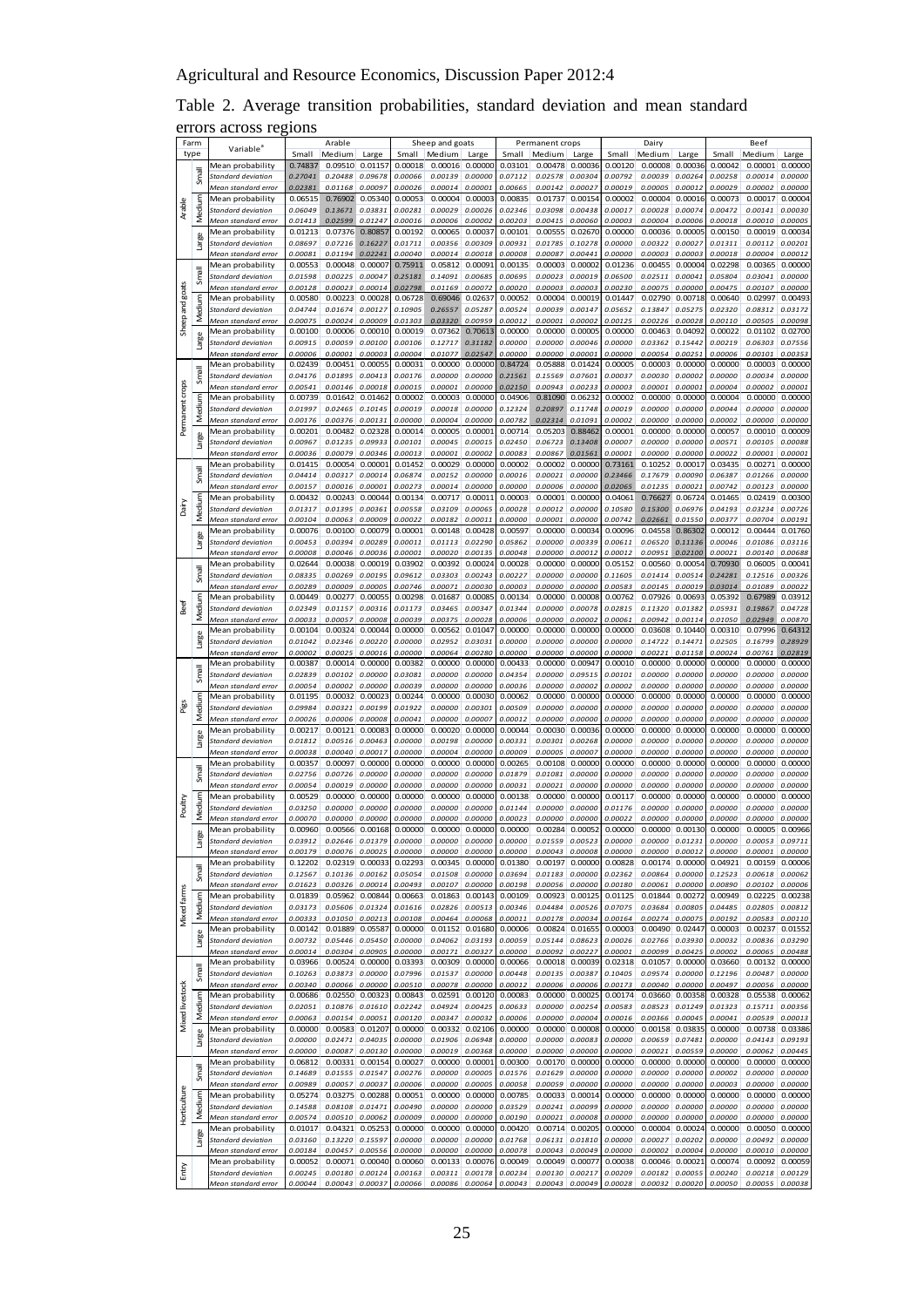# Agricultural and Resource Economics, Discussion Paper 2012:4

|                 | Farm              | Variable <sup>®</sup>                         |                    | Pigs               |                    |                    | Poultry            |                    |                    | Mixed farms                |                    |                    | Mixed livestock    |                    |                    | Horticulture       |                            | Exit               |
|-----------------|-------------------|-----------------------------------------------|--------------------|--------------------|--------------------|--------------------|--------------------|--------------------|--------------------|----------------------------|--------------------|--------------------|--------------------|--------------------|--------------------|--------------------|----------------------------|--------------------|
|                 | type              | Mean probability                              | Small<br>0.00003   | Medium<br>0.00017  | Large<br>0.00002   | Small<br>0.00001   | Medium<br>0.00017  | Large<br>0.00068   | Small<br>0.02901   | Medium<br>0.02176          | Large<br>0.0004    | Small<br>0.00373   | Medium<br>0.00001  | Large<br>0.00000   | Small<br>0.00618   | Medium<br>0.00395  | Large<br>0.00218           | 0.03810            |
|                 | <b>Ieuk</b>       | Standard deviation                            | 0.00021            | 0.00158            | 0.00011            | 0.00012            | 0.00149            | 0.00669            | 0.10062            | 0.12245                    | 0.00413            | 0.02335            | 0.00012            | 0.00000            | 0.02055            | 0.02400            | 0.01117                    | 0.05677            |
|                 |                   | Mean standard error                           | 0.00007            | 0.00009            | 0.00006            | 0.00002            | 0.00021            | 0.00026            | 0.00517            | 0.00228                    | 0.00008            | 0.00163            | 0.00004            | 0.00001            | 0.00197            | 0.00149            | 0.00110                    | 0.00829            |
|                 |                   | Mean probability                              | 0.00002            | 0.00002            | 0.00009            | 0.00000            | 0.00008            | 0.00010            | 0.00375            | 0.02872                    | 0.00376            | 0.00052            | 0.00062            | 0.00020            | 0.00098            | 0.00472            | 0.00802                    | 0.03179            |
| Arable          | Medium            | Standard deviation                            | 0.00022            | 0.00017            | 0.00041            | 0.00000            | 0.00083            | 0.00079            | 0.01145            | 0.07685                    | 0.00722            | 0.00240            | 0.00200            | 0.00092            | 0.00424            | 0.01312            | 0.04004                    | 0.07307            |
|                 |                   | Mean standard error<br>Mean probability       | 0.00014<br>0.00000 | 0.00001<br>0.00009 | 0.00014<br>0.00045 | 0.00000<br>0.00000 | 0.00002<br>0.00000 | 0.00013<br>0.0001  | 0.00112<br>0.00019 | 0.00575<br>0.00353         | 0.00140<br>0.02386 | 0.00025<br>0.00004 | 0.00040<br>0.00047 | 0.00012<br>0.00099 | 0.00028<br>0.00000 | 0.00174<br>0.00265 | 0.00192<br>0.01022         | 0.00574<br>0.02427 |
|                 | 년                 | Standard deviation                            | 0.00000            | 0.00095            | 0.00381            | 0.00000            | 0.00000            | 0.00101            | 0.00106            | 0.00791                    | 0.03621            | 0.00044            | 0.00403            | 0.00281            | 0.00000            | 0.01386            | 0.03856                    | 0.04950            |
|                 |                   | Mean standard error                           | 0.00002            | 0.00003            | 0.00016            | 0.00000            | 0.00000            | 0.00011            | 0.00010            | 0.00121                    | 0.0061             | 0.00001            | 0.00009            | 0.00074            | 0.00001            | 0.00074            | 0.00316                    | 0.00458            |
|                 |                   | Mean probability                              | 0.00001            | 0.00000            | 0.00001            | 0.00008            | 0.00000            | 0.00000            | 0.06075            | 0.01291                    | 0.00000            | 0.01637            | 0.00158            | 0.00000            | 0.00042            | 0.00069            | 0.00020                    | 0.03781            |
|                 | Small             | Standard deviation<br>Mean standard error     | 0.00005<br>0.00009 | 0.00000<br>0.00000 | 0.00008<br>0.00001 | 0.00077<br>0.00005 | 0.00000<br>0.00000 | 0.00000<br>0.00000 | 0.13487<br>0.00851 | 0.06161<br>0.00185         | 0.00000<br>0.00001 | 0.04141<br>0.00458 | 0.00630<br>0.00071 | 0.00000<br>0.00000 | 0.00417<br>0.00007 | 0.00498<br>0.00048 | 0.00194<br>0.00007         | 0.06570<br>0.00707 |
| and goats       | ε                 | Mean probability                              | 0.00000            | 0.00000            | 0.00003            | 0.00000            | 0.00000            | 0.00000            | 0.00680            | 0.05624                    | 0.00801            | 0.00231            | 0.01140            | 0.00114            | 0.00000            | 0.00000            | 0.00000                    | 0.03005            |
|                 | Mediu             | Standard deviation                            | 0.00000            | 0.00000            | 0.00031            | 0.00000            | 0.00000            | 0.00000            | 0.02618            | 0.15546                    | 0.02605            | 0.01109            | 0.03096            | 0.00707            | 0.00000            | 0.00000            | 0.00000                    | 0.03784            |
| Sheep           |                   | Mean standard error                           | 0.00000            | 0.00000            | 0.00001            | 0.00000            | 0.00000            | 0.00000            | 0.00093            | 0.00561                    | 0.00250            | 0.00036            | 0.00253            | 0.00047            | 0.00000            | 0.00000            | 0.00000                    | 0.00462            |
|                 |                   | Mean probability                              | 0.00000            | 0.00000            | 0.00000            | 0.00000            | 0.00000            | 0.00000            | 0.00000            | 0.00460                    | 0.07709            | 0.00000            | 0.00089            | 0.02486            | 0.00000            | 0.00000            | 0.00000                    | 0.02762            |
|                 | Ξ                 | Standard deviation<br>Mean standard error     | 0.00000<br>0.00000 | 0.00000<br>0.00000 | 0.00000<br>0.00000 | 0.00000<br>0.00000 | 0.00000<br>0.00000 | 0.00000<br>0.00000 | 0.00000<br>0.00000 | 0.02541<br>0.00078         | 0.20280<br>0.00534 | 0.00000<br>0.00000 | 0.00673<br>0.00030 | 0.08669<br>0.00447 | 0.00000<br>0.00000 | 0.00000<br>0.00000 | 0.00000<br>0.00000         | 0.06860<br>0.00372 |
|                 |                   | Mean probability                              | 0.00000            | 0.00001            | 0.00004            | 0.00002            | 0.00000            | 0.00000            | 0.00182            | 0.00009                    | 0.00000            | 0.00003            | 0.00000            | 0.00000            | 0.00849            | 0.00025            | 0.00151                    | 0.03752            |
|                 | llgm2             | Standard deviation                            | 0.00000            | 0.00009            | 0.00034            | 0.00019            | 0.00000            | 0.0000             | 0.00516            | 0.00042                    | 0.00001            | 0.00029            | 0.00000            | 0.00000            | 0.07785            | 0.00116            | 0.01448                    | 0.08231            |
|                 |                   | Mean standard error                           | 0.00000            | 0.00009            | 0.00005            | 0.00002            | 0.00000            | 0.00000            | 0.00080            | 0.00018                    | 0.00000            | 0.00006            | 0.00000            | 0.00000            | 0.00149            | 0.00020            | 0.00038                    | 0.00806            |
|                 | ξ                 | Mean probability<br>Standard deviation        | 0.00000            | 0.00000<br>0.00000 | 0.00003<br>0.00033 | 0.00000<br>0.00000 | 0.00000<br>0.00000 | 0.0000<br>0.0002   | 0.00106<br>0.00430 | 0.00720<br>0.06062         | 0.00016<br>0.00058 | 0.00009<br>0.00058 | 0.00005<br>0.00040 | 0.00000<br>0.00000 | 0.00004<br>0.00033 | 0.00133<br>0.01325 | 0.00363<br>0.02524         | 0.02554<br>0.05320 |
|                 | Mediu             | Mean standard error                           | 0.00000<br>0.00000 | 0.00000            | 0.00003            | 0.00000            | 0.00000            | 0.00008            | 0.00023            | 0.00177                    | 0.0002             | 0.00007            | 0.00002            | 0.00003            | 0.00010            | 0.00058            | 0.00053                    | 0.00463            |
| Permanent crops |                   | Mean probability                              | 0.00000            | 0.00000            | 0.00000            | 0.00000            | 0.00000            | 0.0002             | 0.00000            | 0.00046                    | 0.0018             | 0.00000            | 0.00000            | 0.0000             | 0.00000            | 0.00053            | 0.00057                    | 0.02149            |
|                 | 声                 | Standard deviation                            | 0.00000            | 0.00000            | 0.00000            | 0.00000            | 0.00000            | 0.0015.            | 0.00000            | 0.00293                    | 0.00936            | 0.00000            | 0.00000            | 0.00010            | 0.00000            | 0.00332            | 0.00255                    | 0.02406            |
|                 |                   | Mean standard error                           | 0.00000            | 0.00000            | 0.00000            | 0.00000            | 0.00000            | 0.00012            | 0.00000            | 0.00014                    | 0.00078            | 0.00000            | 0.00000            | 0.00001            | 0.00000            | 0.00027            | 0.00036                    | 0.00437            |
|                 | Smal <sup>l</sup> | Mean probability<br>Standard deviation        | 0.00004<br>0.00035 | 0.00000<br>0.00000 | 0.00000<br>0.00000 | 0.00000<br>0.00000 | 0.00000<br>0.00000 | 0.0000<br>0.00000  | 0.03987<br>0.06954 | 0.01287<br>0.05698         | 0.00000<br>0.00000 | 0.01307<br>0.02918 | 0.00243<br>0.01267 | 0.00000<br>0.00000 | 0.00000<br>0.00000 | 0.00000<br>0.00000 | 0.00000<br>0.00000         | 0.03081<br>0.04232 |
|                 |                   | Mean standard error                           | 0.00009            | 0.00000            | 0.00000            | 0.00000            | 0.00000            | 0.0000             | 0.00501            | 0.00236                    | 0.00000            | 0.00243            | 0.00048            | 0.00000            | 0.00000            | 0.00000            | 0.00000                    | 0.00472            |
|                 |                   | Mean probability                              | 0.00013            | 0.00003            | 0.00004            | 0.00000            | 0.00000            | 0.00000            | 0.00575            | 0.01706                    | 0.0029             | 0.00107            | 0.00555            | 0.00222            | 0.00067            | 0.00000            | 0.00000                    | 0.03277            |
| Dairy           | Medi              | standard deviation                            | 0.00132            | 0.00028            | 0.00042            | 0.00000            | 0.00000            | 0.00000            | 0.01784            | 0.03045                    | 0.00773            | 0.00367            | 0.01123            | 0.00871            | 0.00674            | 0.00000            | 0.00000                    | 0.05024            |
|                 |                   | Mean standard error                           | 0.00004            | 0.00001            | 0.00002            | 0.00000            | 0.00000            | 0.0000             | 0.00140            | 0.00344                    | 0.00115            | 0.00052            | 0.00157            | 0.00100            | 0.00007            | 0.00000            | 0.00000                    | 0.00602            |
|                 | Large             | Mean probability<br>Standard deviation        | 0.00000<br>0.00000 | 0.00000<br>0.00000 | 0.00018<br>0.00128 | 0.00000<br>0.00000 | 0.00000<br>0.00000 | 0.0000<br>0.00028  | 0.00006<br>0.00037 | 0.00318<br>0.01094         | 0.0214<br>0.04194  | 0.00000<br>0.00000 | 0.00099<br>0.00940 | 0.00570<br>0.02153 | 0.00000<br>0.00000 | 0.00012<br>0.00119 | 0.00000<br>0.00002         | 0.02197<br>0.01910 |
|                 |                   | Mean standard error                           | 0.00000            | 0.00000            | 0.00010            | 0.00000            | 0.00000            | 0.0000             | 0.00004            | 0.00089                    | 0.00549            | 0.00000            | 0.00028            | 0.00268            | 0.00000            | 0.00002            | 0.00003                    | 0.00490            |
|                 |                   | Mean probability                              | 0.00009            | 0.00000            | 0.0000C            | 0.00001            | 0.00000            | 0.0000             | 0.05004            | 0.00805                    | 0.00009            | 0.01676            | 0.00062            | 0.00000            | 0.00122            | 0.00000            | 0.0002C                    | 0.02501            |
| Beef            | Small             | Standard deviation                            | 0.00094            | 0.00000            | 0.00000            | 0.00015            | 0.00000            | 0.00000            | 0.07496            | 0.02374                    | 0.00091            | 0.04090            | 0.00293            | 0.00000            | 0.01223            | 0.00000            | 0.00200                    | 0.02239            |
|                 |                   | Mean standard error                           | 0.00001            | 0.00000            | 0.00000            | 0.00003            | 0.00000            | 0.0000             | 0.00770            | 0.00205                    | 0.00002            | 0.00343            | 0.00026            | 0.00000            | 0.00070            | 0.00000            | 0.00002                    | 0.00423            |
|                 | Medium            | Mean probability<br>Standard deviation        | 0.00000<br>0.00000 | 0.00005<br>0.00053 | 0.00000<br>0.00000 | 0.00000<br>0.00000 | 0.00000<br>0.00000 | 0.0000<br>0.00017  | 0.00815<br>0.02041 | 0.04587<br>0.06309         | 0.00560<br>0.01941 | 0.00201<br>0.00957 | 0.01752<br>0.04598 | 0.00114<br>0.00394 | 0.00000<br>0.00000 | 0.00000<br>0.00000 | 0.00000<br>0.00000         | 0.02297<br>0.02056 |
|                 |                   | Mean standard error                           | 0.00000            | 0.00001            | 0.00000            | 0.00000            | 0.00000            | 0.00004            | 0.00151            | 0.00759                    | 0.00113            | 0.00022            | 0.00343            | 0.00031            | 0.00000            | 0.00000            | 0.00000                    | 0.00288            |
|                 | ğ,                | Mean probability                              | 0.00000            | 0.00000            | 0.00000            | 0.00000            | 0.00000            | 0.00000            | 0.00000            | 0.00482                    | 0.0734             | 0.00000            | 0.00176            | 0.01160            | 0.00000            | 0.00000            | 0.00001                    | 0.02094            |
|                 | 邑                 | Standard deviation                            | 0.00000            | 0.00000            | 0.00000            | 0.00000            | 0.00000            | 0.0000.            | 0.00000            | 0.01875                    | 0.13750            | 0.00000            | 0.01085            | 0.02781            | 0.00000            | 0.00000            | 0.00006                    | 0.01961            |
|                 |                   | Mean standard error<br>Mean probability       | 0.00000<br>0.77668 | 0.00000<br>0.07565 | 0.00000<br>0.01431 | 0.00000<br>0.00016 | 0.00000<br>0.00000 | 0.0000.<br>0.0000  | 0.00000<br>0.04374 | 0.00058<br>0.00690         | 0.01035<br>0.00000 | 0.00000<br>0.03296 | 0.00036<br>0.00400 | 0.00253<br>0.00000 | 0.00000<br>0.00000 | 0.00000<br>0.00000 | 0.00003<br>0.00250         | 0.00228<br>0.02138 |
|                 | Small             | standard deviation                            | 0.32612            | 0.20860            | 0.09911            | 0.00141            | 0.00000            | 0.00000            | 0.14852            | 0.03817                    | 0.00000            | 0.13079            | 0.02283            | 0.00000            | 0.00000            | 0.00000            | 0.02512                    | 0.06383            |
|                 |                   | Mean standard erroi                           | 0.01946            | 0.00928            | 0.00158            | 0.00016            | 0.00000            | 0.0000             | 0.00335            | 0.00080                    | 0.00000            | 0.00224            | 0.00077            | 0.00000            | 0.00000            | 0.00000            | 0.00026                    | 0.00360            |
|                 |                   | Mean probability                              | 0.04688            | 0.72055            | 0.08267            | 0.00000            | 0.00050            | 0.0003             | 0.01601            | 0.03685                    | 0.0033             | 0.00169            | 0.02587            | 0.01116            | 0.00000            | 0.00000            | 0.00000                    | 0.03835            |
| Pigs            | ledium<br>Σ       | Standard deviation                            | 0.14195            | 0.28549            | 0.12958            | 0.00000            | 0.00329            | 0.00283            | 0.07322            | 0.09377                    | 0.01144            | 0.00852            | 0.09910            | 0.09768            | 0.00000            | 0.00000            | 0.00000                    | 0.10426            |
|                 |                   | Mean standard erroi<br>Mean probability       | 0.01023<br>0.00028 | 0.02800<br>0.05782 | 0.01502<br>0.78756 | 0.00000<br>0.00000 | 0.00037<br>0.00000 | 0.00010<br>0.0008  | 0.00126<br>0.00355 | 0.00437<br>0.00783         | 0.0005<br>0.0597   | 0.00040<br>0.00000 | 0.00264<br>0.00205 | 0.0002<br>0.04407  | 0.00000<br>0.00000 | 0.00000<br>0.00000 | 0.00000<br>0.00001         | 0.00489<br>0.03069 |
|                 | Large             | standard deviation                            | 0.00193            | 0.16074            | 0.27597            | 0.00000            | 0.00000            | 0.00538            | 0.03572            | 0.02444                    | 0.16456            | 0.00000            | 0.01185            | 0.14577            | 0.00000            | 0.00000            | 0.00007                    | 0.08916            |
|                 |                   | Mean standard error                           | 0.00017            | 0.01035            | 0.02371            | 0.00000            | 0.00000            | 0.0003             | 0.00039            | 0.00166                    | 0.00668            | 0.00000            | 0.00066            | 0.00564            | 0.00000            | 0.00000            | 0.00000                    | 0.00507            |
|                 |                   | Mean probability                              | 0.00204            | 0.00000            | 0.00000            | 0.73881            | 0.10334            | 0.0347             | 0.03253            | 0.01045                    | 0.0000             | 0.01806            | 0.00124            | 0.00000            | 0.00000            | 0.00193            | 0.00135                    | 0.04728            |
|                 | Small             | Standard deviation<br>Mean standard erroi     | 0.02049<br>0.00042 | 0.00000<br>0.00000 | 0.00000<br>0.00000 | 0.34792<br>0.02347 | 0.23229<br>0.01304 | 0.13698<br>0.0052. | 0.15418<br>0.00271 | 0.09960<br>0.00010         | 0.00000<br>0.00000 | 0.08502<br>0.00245 | 0.01242<br>0.00026 | 0.00000<br>0.00000 | 0.00000<br>0.00000 | 0.01938<br>0.00040 | 0.01360<br>0.00027         | 0.12865<br>0.00761 |
|                 |                   | Mean probability                              | 0.00000            | 0.00030            | 0.00174            | 0.04774            | 0.72272            | 0.0911             | 0.01458            | 0.04108                    | 0.0037             | 0.01903            | 0.00529            | 0.0063             | 0.00000            | 0.00000            | 0.00000                    | 0.03848            |
| Poultry         | die<br>edi        | <b>Standard deviation</b>                     | 0.00000            | 0.00260            | 0.01001            | 0.13222            | 0.32126            | 0.19287            | 0.08707            | 0.13720                    | 0.03190            | 0.09124            | 0.02763            | 0.06391            | 0.00000            | 0.00000            | 0.00000                    | 0.08257            |
|                 |                   | Mean standard ern                             | n nnnnn            | 0.00012            | n nnns 1           | 0.01153            | 0.03073            | 0.0131             | 0.00176            | 0.00509                    | n nnnar            | <u>N 00270</u>     |                    | n nn 1 n           | n nnnnn            | n nnnnr            |                            | 0.00726            |
|                 | Large             | Mean probability                              | 0.00000<br>0.00000 | 0.00000<br>0.00000 | 0.00474<br>0.02114 | 0.00392<br>0.02023 | 0.02579<br>0.07025 | 0.82370<br>0.24017 | 0.00418<br>0.02785 | 0.00889<br>0.03283         | 0.04294<br>0.13492 | 0.00031<br>0.00314 | 0.01763            | 0.00473 0.02944    | 0.00000<br>0.00000 | 0.00357            | 0.00036 0.00000<br>0.00000 | 0.01970<br>0.03403 |
|                 |                   | Standard deviation<br>Mean standard error     | 0.00000            | 0.00000            | 0.00068            | 0.00236            | 0.00773            | 0.02108            | 0.00084            | 0.00219                    | 0.00411            | 0.00005            | 0.00123            | 0.11633<br>0.00407 | 0.00000            | 0.00009            | 0.00000                    | 0.00343            |
|                 |                   | Mean probability                              | 0.00280            | 0.00099            | 0.00006            | 0.00091            | 0.00157            | 0.00046            | 0.62464            | $0.06415$ 0.00016          |                    | 0.01735            |                    | 0.00294 0.00000    | 0.00050            | 0.00018            | 0.00005                    | 0.03467            |
|                 | Small             | Standard deviation                            | 0.01335            | 0.00454            | 0.00060            | 0.00512            | 0.00710            | 0.00335            | 0.24241            | 0.12781                    | 0.00113            | 0.03168            | 0.00701            | 0.00000            | 0.00272            | 0.00119            | 0.00053                    | 0.10097            |
|                 |                   | Mean standard error                           | 0.00143<br>0.00002 | 0.00054<br>0.00544 | 0.00001<br>0.00373 | 0.00059<br>0.00133 | 0.00084<br>0.00246 | 0.00026<br>0.00126 | 0.02794<br>0.03033 | 0.00950 0.00007<br>0.65745 | 0.05178            | 0.00489<br>0.00299 | 0.00098<br>0.02011 | 0.00000<br>0.00200 | 0.00014<br>0.00117 | 0.00014<br>0.00298 | 0.00001<br>0.00035         | 0.00308<br>0.02537 |
| Mixed farms     | Medium            | Mean probability<br>Standard deviation        | 0.00017            | 0.01543            | 0.00972            | 0.00829            | 0.00918            | 0.00640            | 0.03248            | 0.14048                    | 0.06757            | 0.00964            | 0.02853            | 0.00447            | 0.00950            | 0.02789            | 0.00213                    | 0.02562            |
|                 |                   | Mean standard error                           | 0.00006            | 0.00201            | 0.00155            | 0.00089            | 0.00179            | 0.00102            | 0.00587            | 0.02995                    | 0.01110            | 0.00064            | 0.00559            | 0.00112            | 0.00019            | 0.00084            | 0.00028                    | 0.00284            |
|                 |                   | Mean probability                              | 0.00047            | 0.00048            | 0.01422            | 0.00000            | 0.00064            | 0.00264            | 0.00088            | 0.04667                    | 0.71621            | 0.00000            | 0.00212            | 0.01803            | 0.00000            | 0.00066            | 0.00039                    | 0.01991            |
|                 | Large             | <b>Standard deviation</b>                     | 0.00475            | 0.00410            | 0.03548            | 0.00000            | 0.00545            | 0.00772            | 0.00882            | 0.10768                    | 0.17894            | 0.00000            | 0.00755            | 0.02706            | 0.00000            | 0.00523            | 0.00273                    | 0.01807            |
|                 |                   | Mean standard error<br>Mean probability       | 0.00005<br>0.00496 | 0.00012<br>0.00563 | 0.00408<br>0.00000 | 0.00000<br>0.00360 | 0.00058<br>0.00062 | 0.00125<br>0.00040 | 0.00009<br>0.12119 | 0.00577<br>0.00502 0.00032 | 0.02778            | 0.00000<br>0.64949 | 0.00065<br>0.03038 | 0.00620<br>0.00000 | 0.00000<br>0.00004 | 0.00020<br>0.00000 | 0.00015<br>0.00000         | 0.00265<br>0.02352 |
|                 | Smal              | Standard deviation                            | 0.01933            | 0.02656            | 0.00000            | 0.02323            | 0.00435            | 0.00347            | 0.17770            | 0.01627                    | 0.00318            | 0.31477            | 0.10596            | 0.00000            | 0.00042            | 0.00000            | 0.00000                    | 0.03882            |
|                 |                   | Mean standard error                           | 0.00198            | 0.00102            | 0.00000            | 0.00127            | 0.00068            | 0.00018            | 0.01100            | 0.00142                    | 0.00004            | 0.02512            | 0.00419            | 0.00000            | 0.00002            | 0.00000            | 0.00000                    | 0.00343            |
| Mixed livestock | Medium            | Mean probability                              | 0.00074            | 0.01312            | 0.00925            | 0.00013            | 0.00329            | 0.00624            | 0.01597            | 0.11133 0.00772            |                    | 0.02521            | 0.57442            | 0.03683            | 0.00000            | 0.00000            | 0.00005                    | 0.02228            |
|                 |                   | Standard deviation<br>Mean standard error     | 0.00681<br>0.00006 | 0.03025<br>0.00386 | 0.05391<br>0.00173 | 0.00116<br>0.00020 | 0.01793<br>0.00152 | 0.03748<br>0.00220 | 0.05616<br>0.00143 | 0.16404<br>0.01142         | 0.01916<br>0.00141 | 0.06417<br>0.00363 | 0.27820<br>0.02983 | 0.06466<br>0.00733 | 0.00000<br>0.00000 | 0.00000<br>0.00000 | 0.00051<br>0.00002         | 0.02211<br>0.00212 |
|                 |                   | Mean probability                              | 0.00000            | 0.00124            | 0.03380            | 0.00000            | 0.00002            | 0.00245            | 0.00000            | 0.02339                    | 0.09275            | 0.00000            | 0.02983            | 0.66097            | 0.00000            | 0.00000            | 0.00397                    | 0.02804            |
|                 | Large             | Standard deviation                            | 0.00000            | 0.00919            | 0.08619            | 0.00000            | 0.00017            | 0.00752            | 0.00000            | 0.10693                    | 0.12455            | 0.00000            | 0.09118            | 0.25647            | 0.00000            | 0.00000            | 0.03974                    | 0.05003            |
|                 |                   | Mean standard error                           | 0.00000            | 0.00017            | 0.00563            | 0.00000            | 0.00001            | 0.00108            | 0.00000            | 0.00147                    | 0.01190            | 0.00000            | 0.00460            | 0.03282            | 0.00000            | 0.00000            | 0.00013                    | 0.00413            |
|                 | Small             | Mean probability<br><b>Standard deviation</b> | 0.00000<br>0.00000 | 0.00000<br>0.00000 | 0.00000<br>0.00000 | 0.00000<br>0.00000 | 0.00000<br>0.00002 | 0.00000<br>0.00000 | 0.00552<br>0.04163 | 0.00000<br>0.00000         | 0.00000<br>0.00000 | 0.00036<br>0.00338 | 0.00000<br>0.00000 | 0.00000<br>0.00000 | 0.78399<br>0.25379 | 0.08726<br>0.17208 | 0.02576<br>0.10954         | 0.01917<br>0.02628 |
|                 |                   | Mean standard error                           | 0.00000            | 0.00000            | 0.00000            | 0.00000            | 0.00005            | 0.00001            | 0.00160            | 0.00000                    | 0.00000            | 0.00007            | 0.00000            | 0.00000            | 0.02886            | 0.01446            | 0.00358                    | 0.00395            |
|                 |                   | Mean probability                              | 0.00008            | 0.00000            | 0.00000            | 0.00000            | 0.00000            | 0.00000            | 0.00032            | 0.00010                    | 0.00026            | 0.00000            | 0.00000            | 0.00000            | 0.03395            | 0.75966            | 0.07424                    | 0.03419            |
| Horticulture    | Medium            | Standard deviation                            | 0.00076            | 0.00000            | 0.00000            | 0.00000            | 0.00000            | 0.00000            | 0.00256            | 0.00105                    | 0.00260            | 0.00000            | 0.00000            | 0.00000            | 0.07206            | 0.22920            | 0.09388                    | 0.08137            |
|                 |                   | Mean standard error                           | 0.00014            | 0.00000            | 0.00000            | 0.00000            | 0.00000            | 0.00000            | 0.00006            | 0.00004                    | 0.00007            | 0.00000            | 0.00000            | 0.00000            | 0.01019            | 0.03261            | 0.01869                    | 0.00561            |
|                 | Large             | Mean probability<br>Standard deviation        | 0.00000<br>0.00000 | 0.00000<br>0.00000 | 0.00000<br>0.00000 | 0.00000<br>0.00000 | 0.00000<br>0.00000 | 0.00000<br>0.00000 | 0.00045<br>0.00387 | 0.00073 0.00215<br>0.00552 | 0.01198            | 0.00000<br>0.00000 | 0.00000<br>0.00000 | 0.00000<br>0.00000 | 0.00839<br>0.05278 | 0.05330<br>0.07813 | 0.78281<br>0.24699         | 0.03209<br>0.06559 |
|                 |                   | Mean standard error                           | 0.00000            | 0.00000            | 0.00000            | 0.00000            | 0.00000            | 0.00000            | 0.00006            | 0.00010                    | 0.00068            | 0.00000            | 0.00000            | 0.00000            | 0.00148            | 0.01385            | 0.02675                    | 0.00622            |
|                 |                   | Mean probability                              | 0.00015            | 0.00062            | 0.00073            | 0.00051            | 0.00057            | 0.0005             | 0.00032            | 0.00063                    | 0.0005             | 0.00073            | 0.00042            | 0.00043            | 0.00075            | 0.00109            | 0.00082                    | 0.98178            |
|                 | Entry             | Standard deviation<br>Mean standard error     | 0.00049<br>0.00026 | 0.00236<br>0.00039 | 0.00165<br>0.00063 | 0.00149<br>0.00041 | 0.00123<br>0.00046 | 0.00089<br>0.00042 | 0.00149<br>0.00036 | 0.00157<br>0.00045         | 0.00183<br>0.0003  | 0.00378<br>0.00068 | 0.00105<br>0.00037 | 0.00135<br>0.00039 | 0.00248<br>0.00071 | 0.00317<br>0.00098 | 0.00202<br>0.0006          | 0.01534<br>0.00527 |
|                 |                   |                                               |                    |                    |                    |                    |                    |                    |                    |                            |                    |                    |                    |                    |                    |                    |                            |                    |

Mean standard error | 0.00026| 0.00039| 0.00038| 0.00041| 0.00046| 0.00042| 0.00035| 0.00037| 0.00030| 0.00030| 0.00030| 0.00038| 0.00037| 0.00038| 0.00038| 0.00057| 0.00038| 0.00057| 0.00038| 0.00057| 0.00038| 0.00057| 0.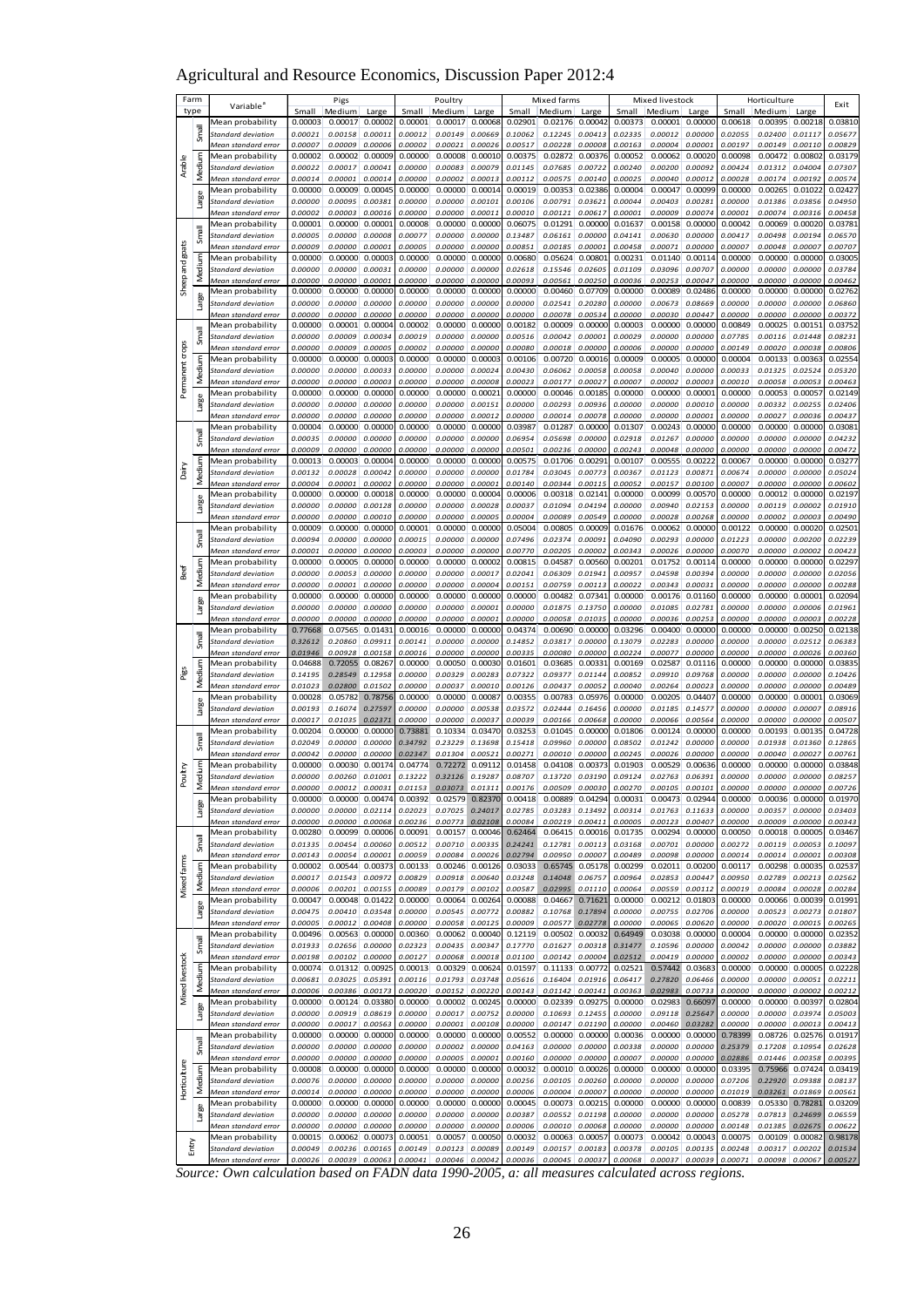#### 4.2 *Mobility indices*

In the following, we present a descriptive analysis of the mobility indices, restricting the attention to size and specialisation class changes as market entry and exit are already sufficiently considered in chapter 2.3 on the farm number development.

The overall mobility comprises all off-diagonal transition probabilities in the transition probability matrix, i.e. the likelihood for all possible farm type changes. It is the sum of the partial mobility indices. Overall mobility is very high (above the 90 per cent quantile of 0.3810) in many parts of Italy, especially in the North and in Portugal. It is high in Scandinavia, in West and North Spain, in West France, South England, and West Germany. In East Germany, the Netherlands, and partly in the North of France and of Spain farms are relatively unlikely to change their actual farm type (mobility index below the 10 per cent quantile of 0.1389). The median of the overall mobility index across regions is 0.2578. As the overall mobility gives a general indication of the structural volatility in a region but does not provide insight into the direction of structural change, it is neither shown nor further analysed in the paper.

The analysis of farm size changes distinguishes between size increases and size decline. Figure 2 shows the mobility to change to a larger size class per region.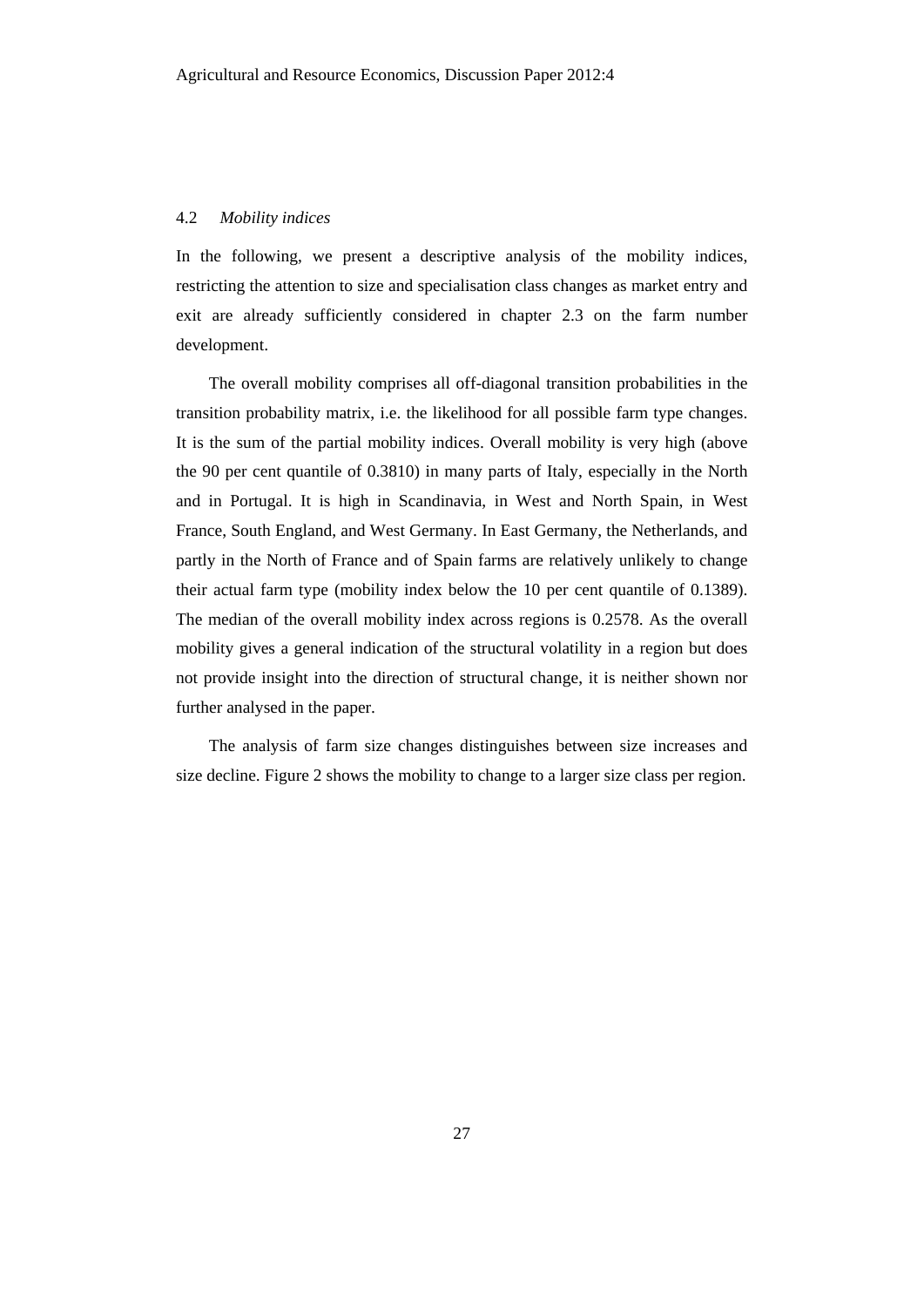

Figure 2: Mobility for size increases 1990-2005 [index]

*Source: Own calculation based on FADN data.* 

Increasing farm sizes are found in all European regions, though the mobility values for farm size increases are generally higher in the central part of the EU15. The median of the mobility to increase in size across regions is 0.0425. The probability to increase in size is very high (above the 90 per cent quantile of 0.0875) in Finland, Northwest Germany, Southern England and in large parts of France. In Southern Europe, especially Greece and South Italy, the mobility index is below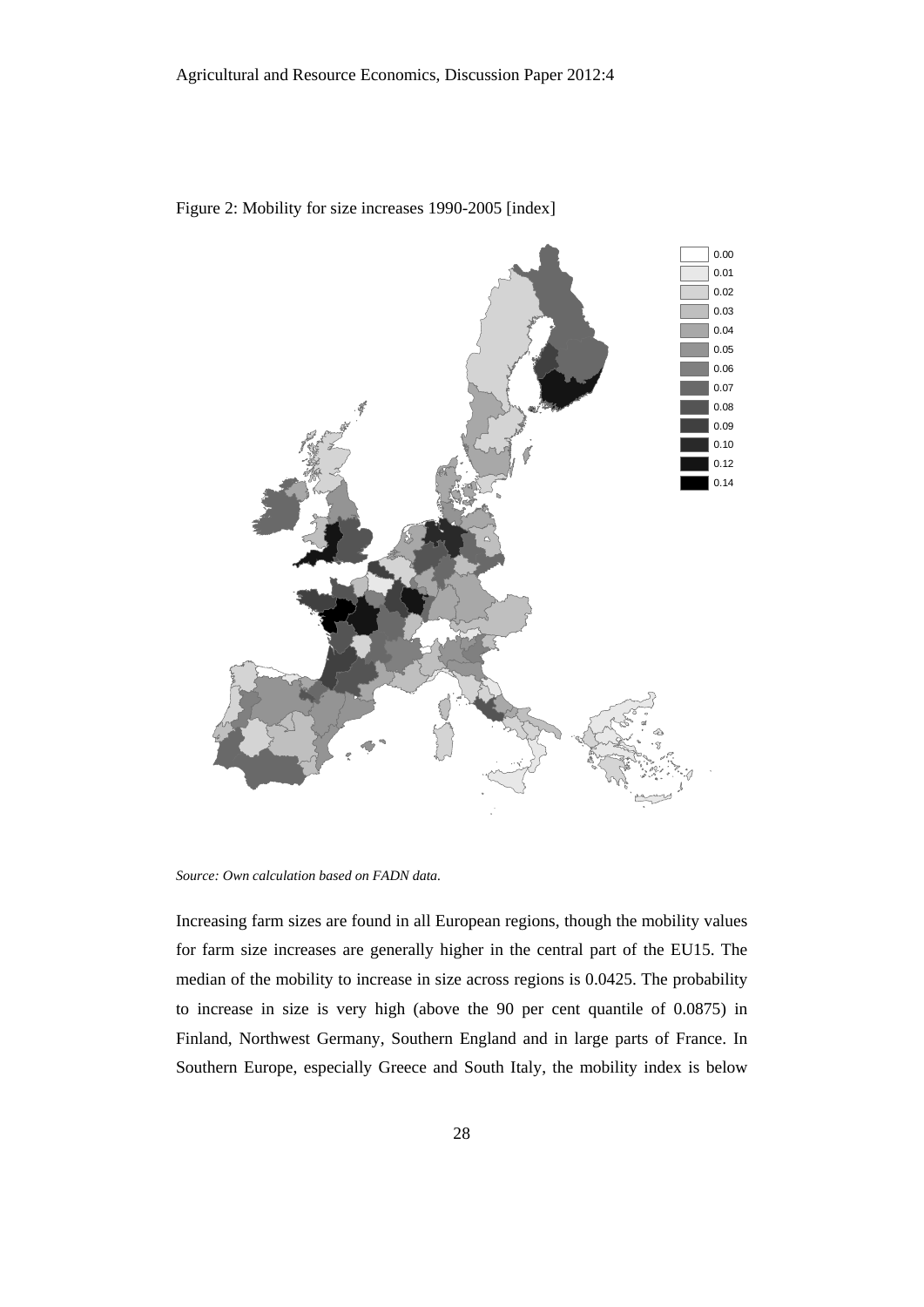the 10 per cent quantile of 0.0132 indicating that farms are less likely to increase in size in these regions.

Generally, the mobility values for a decline in farm size are much lower than the values for size increases. The median across the regions is 0.0301. Compared to farm size increases which take mainly place in the central part, declining farm sizes can be found at the border zones of the EU15. The countries with the highest mobility indices (above the 90 per cent quantile of 0.0659) for farm size decline are Portugal, Italy, Greece, and Finland. In Finland already high values of the mobility for size increases could be found. In the central part of the EU15, and here especially in Northern France and East Germany, farms are very unlikely to change to lower size classes (mobility index below the 10 per cent quantile of 0.0071). Surprisingly, farm size decline seems to take place mainly in regions which are already dominated by small scale farming. This effect might at least partly be due to the fact that many small farms are kept as hobby or part-time businesses in the Mediterranean countries (Lianos and Parliarou, 1986, Hoggart and Paniagua, 2001). In Portugal, Spain, Italy, Greece and Sweden, the mobility to decrease in size usually is higher than the mobility for size growth. In Finland, the mobility of size increases is higher.

Figure 3 shows the mobility index for specialisation class changes. Due to the high amount of specialisation classes, the share of specialisation class changes on the overall mobility is rather high in most regions. The median of the mobility index for specialisation changes across the regions is 0.1474.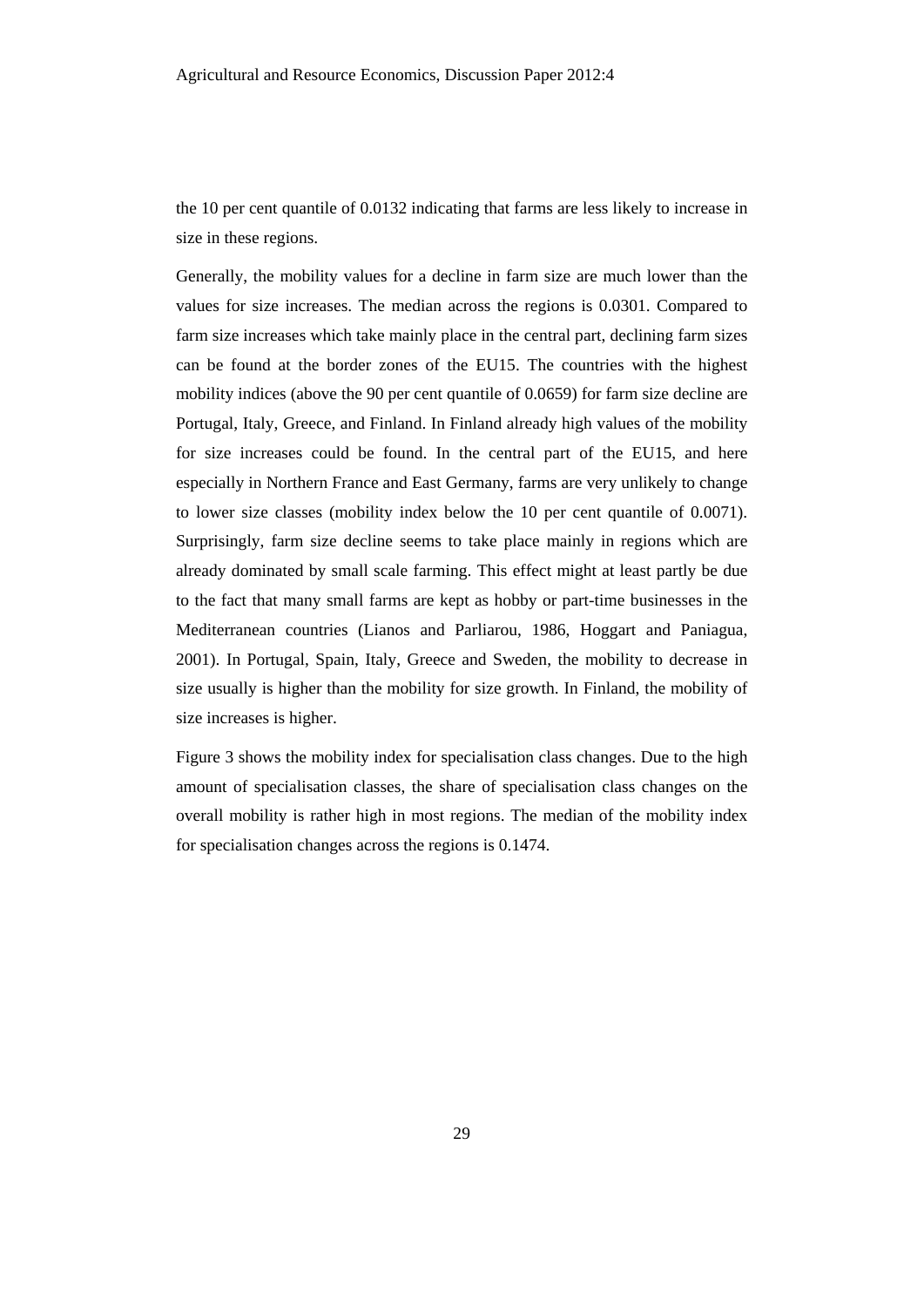

Figure 3: Mobility to change the specialisation class 1990-2005 [index]

*Source: Own calculation based on FADN data.* 

Farms are most likely to change their specialisation class in Italy, Portugal and West and North Spain (mobility index above the 90 per cent quantile of 0.2295). The share of the mobility for specialisation class changes of the overall mobility is highest in Italian regions (65 per cent compared to the European average share of specialisation class changes of 56 per cent). In order to answer the question to which farm types the farms change to, the transition probability matrices and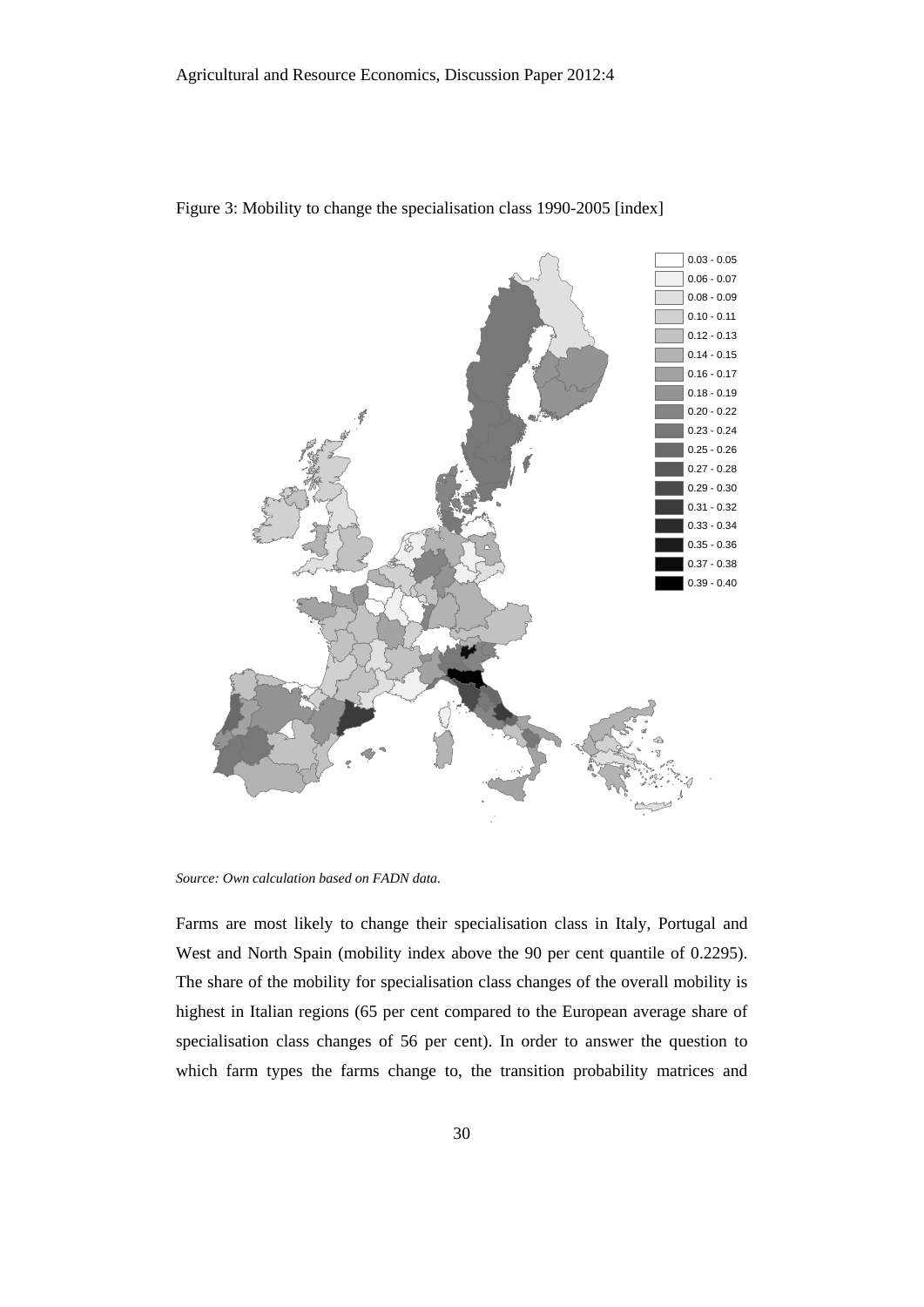regional farm type shares are analysed. Generally, specialisation changes are likely to happen between dairy and beef farming and various specialisation classes and the mixed and mixed livestock specialisations. Farms are less likely to change their specialisation class in East Germany, Northern France, the Netherlands and Northern Spain (mobility index below the 10 per cent quantile of 0.0621).

#### **5 Relationship between structural variables and mobility indices**

It has been shown above that there exist considerable differences in structural change across the European regions. Given that the overall political conditions are rather similar for all of these regions under the Common Agricultural Policy, other – regionally specific – reasons must be responsible for this result. Based on explicitly formulated hypotheses, the relationship between structural variables and the mobility indices is investigated by means of a multiple regression. The mobility indices derived above are transformed from the zero-one to a continuous interval and serve as dependent variable. The structural variables discussed below are used as explanatory variables in OLS (Ordinary Least Squares) regressions. The regressions are accomplished at EU15 level and also for Member States with a reasonably large number of regions to conduct cross-sectional analyses. These Member States are Germany (13 regions), France (22 regions), Spain (17 regions) and Italy (21 regions). For each of the mobility indices a separate regression is set up. All mobility indices (for exits, for changes to larger size classes, changes to smaller size classes, specialization class changes) are regressed against a constant, the initial farm size, farm size heterogeneity and farmers' age. The mobility for sector exits  $(M^{\text{exit}})$  is additionally regressed against the unemployment rate and the mobility for specialization class changes is additionally regressed against the share of mixed farms in a region. The mobility to enter the sector is not considered because it is almost zero in most regions.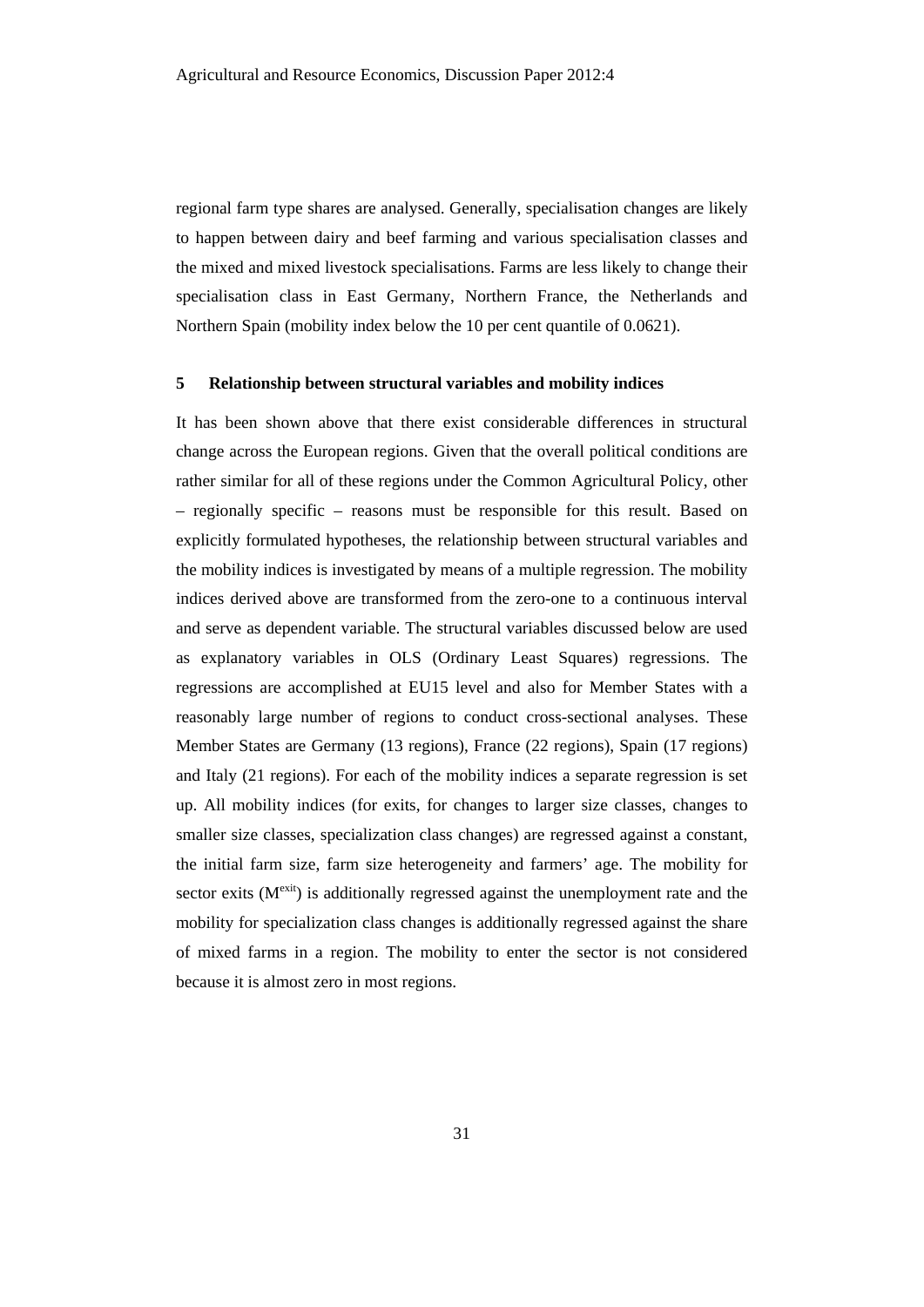#### 5.1 *Hypotheses*

From a vast amount of factors which potentially might lead to the regional differences in structural change, we have chosen five variables for a closer examination in this respect. Acknowledging that structural change is path dependent (Balmann, 1995) we assume that the initial farm structure significantly determines structural developments in a region. We characterise the initial farm structure by the initial farm size, farm size heterogeneity and the share of mixed farms in a region. Among others, Harrington and Reinsel (1995) point to the relevance of the farmers' age to structural change. Finally, the unemployment rate as proxy for off-farm employment opportunities is assumed to affect sector exits (e.g. Goddard et al., 1993). Hypotheses are made concerning the relationship between the aforementioned structural variables and the mobility indices. They are described in the following and an overview of the expected signs is given in the third column of Table 4. A descriptive analysis of the explanatory variables is given in Table 3 and in Chapter 5.2.

## *Farm size*

Conflicting theories exist on the relationship between farm size and structural change. Gibrat's law states that the size of a firm and its growth rate are independent, whereas other authors stipulate the existence of scale economies (e.g. Hallam, 1991, Boehlje, 1992, Goddard et al., 1993, Harrington and Reinsel, 1995) and path dependency in agriculture (Balmann, 1995). Empirical evidence is found for and against Gibrat's law. Shapiro et al. (1987) and Weiss (1999) reject Gibrat's law for Canada and Upper Austria, whereas it is, with limitations, supported by Kostov et al. (2006) and Piet (2008) for Northern Ireland and France, respectively. Melhim et al. (2009) detect a correlation between farm size and production diversification. We formulate the following hypotheses with regard to the relationship between farm size and regional differences in structural change:

1. We suppose that a more consolidated farm structure at the beginning of the period (expressed in a higher average farm size) would lead to less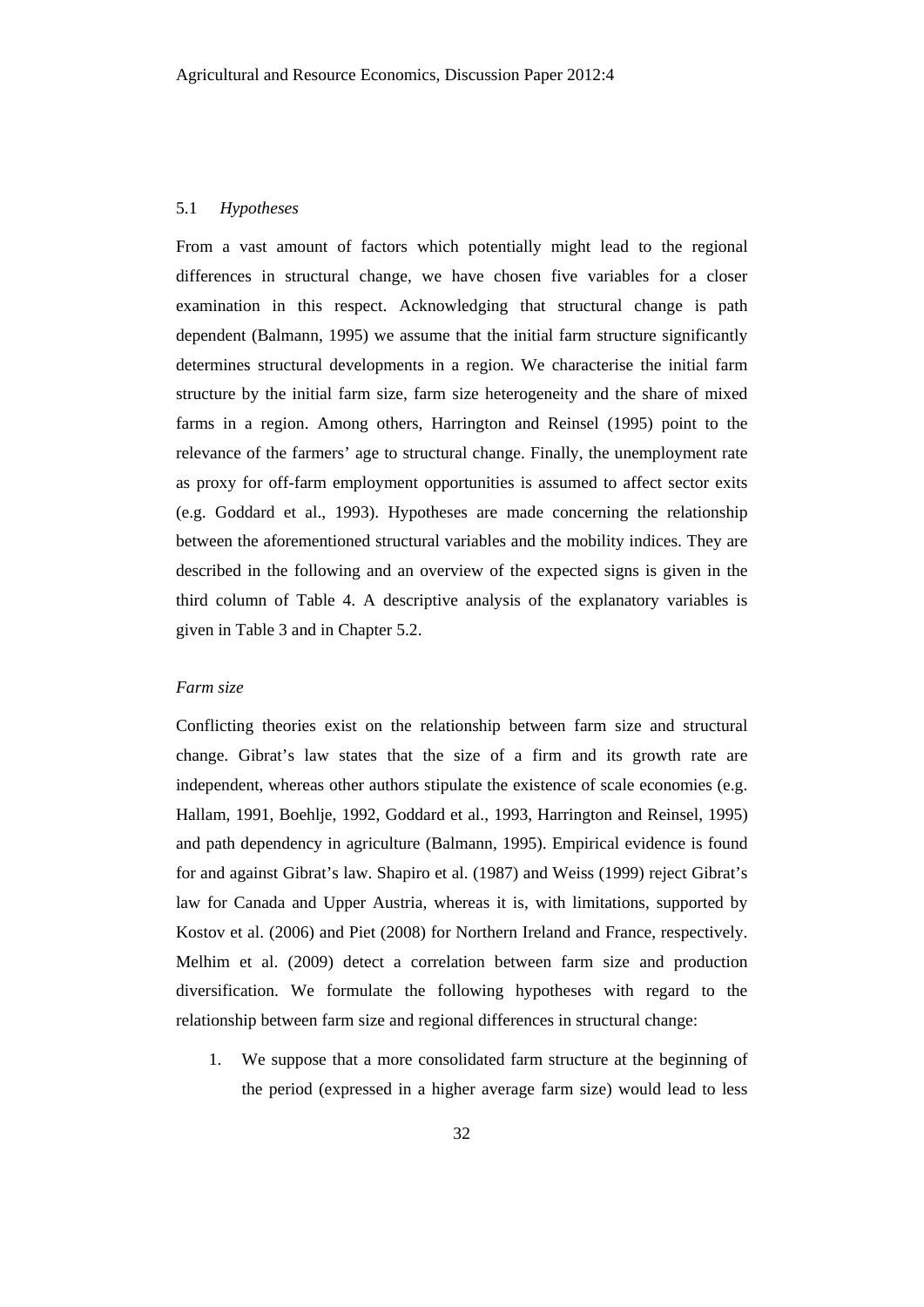sector exits  $(M<sup>exit</sup>)$  compared to regions where small-scale farming still dominates the agricultural sector.

- 2. Concerning the relationship between initial size and the mobility for changes into higher size classes  $(M<sup>s+</sup>)$  a positive sign is expectable. This could be explained with an ongoing growth process steered by technical change and scale economies (e.g. Hallam, 1991, Boehlje, 1992, Goddard et al., 1993, Harrington and Reinsel, 1995), which led to larger farm sizes in the past, but still has potential for more growth based on a favourable distribution of shrinking and growing farms in the regions. The farm size heterogeneity is therefore used as another explanatory variable. The respective hypotheses are formulated in the following section on the farm size heterogeneity.4.b.
- 3. Complementary to hypothesis 1. and 2., we expect that the larger the initial size, the lower is the mobility for changes into smaller size classes  $(M^{s-}).$
- 4. For the relationship between the initial size and the mobility for specialisation changes  $(M<sup>spec</sup>)$  two alternatives can be thought of:
	- a. On the one hand one could imagine that the higher the initial size, the more has been invested in the past in certain production technologies and the lower is the probability to change the specialisation class due to path dependency.
	- b. On the other hand it could be assumed that holders of large farms who generally contribute a larger share to the corresponding farm household income act 'more economically' than small scale farmers, i.e. might be willing to alter specialisation more rapidly if suggested by changed product and factor market conditions in order to improve returns to primary factors. This would lead to a positive relationship between farm size and specialisation class changes.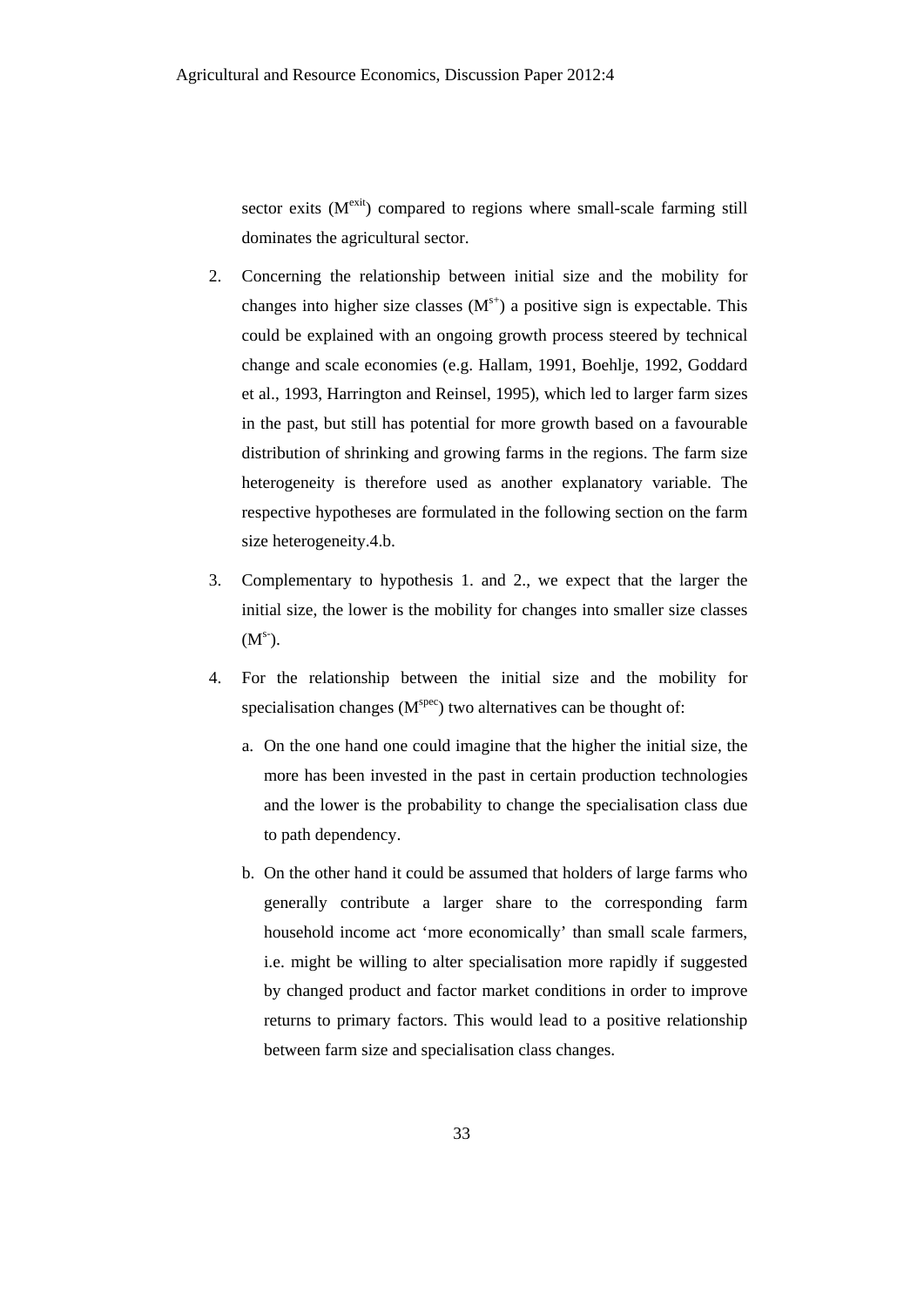#### *Farm size heterogeneity*

Besides the correlation between initial farm size and structural change, we assume a relationship between the heterogeneity of farm size and structural change. Up to now, this aspect has seldom been analysed in the literature, though for example Harrington and Reinsel (1995) discuss different potential implications of sectoral heterogeneity. Huettel and Margarian (2009) find a relationship between both variables. Based on Harrington and Reinsel (1995) we assume that a higher regional heterogeneity in farm size mirrors differences in the production efficiency. The existence of large differences in the production efficiency would allow more efficient farms to acquire resources of less efficient farms. This process would generally lead to accelerated structural adjustments. Following, our hypotheses are formulated:

- 5. The more heterogeneously farm size is distributed in a region, the easier resources of shrinking or exiting farms are taken over by larger farms. If less efficient farms go out of business, the mobility of sector exits  $(M^{\text{exit}})$ will be rather high.
- 6. The higher the heterogeneity, the more likely are takeovers of resources from smaller farms leading to higher mobility values for farm size growth  $(M^{s+}).$
- 7. If heterogeneity is high and large farms take over resources of smaller farms, the smaller farms may either go out of business as argued in hypothesis 5. or decline. If we assume that at least a part of the smaller farms just declines (instead of leaving the sector altogether), this would lead to high mobility values for changes into smaller size classes  $(M<sup>s</sup>)$  as well.
- 8. Regarding the connection between farm size heterogeneity and the mobility of specialisation changes  $(M<sup>spec</sup>)$ , we expect that the process of structural change where relatively large farms take over the resources of smaller farms leads to generally higher mobility values for specialisation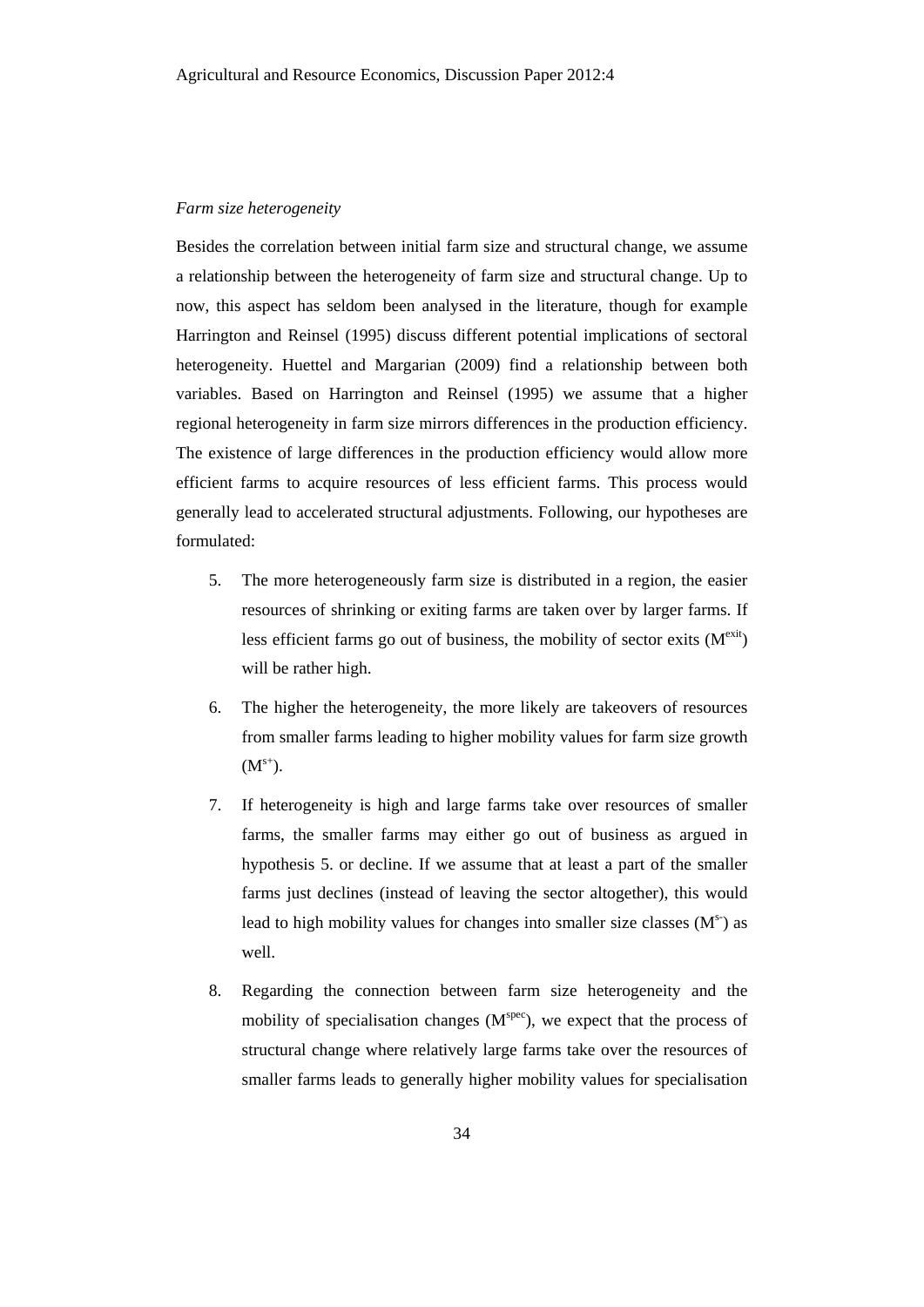class changes. Large farms probably specialise during the growth process and small farms change their specialisation while changing to part-time farming or moving to some niche production.

#### *Farmers' age*

Since farmers usually do not quit and change to another business during their active working age, the farmers' age is widely conceived as one of the main drivers of structural change (e.g. Harrington and Reinsel, 1995, Weiss, 1999, Pietola et al., 2003). Farms are much more likely to lower farming activities or go out of business as soon as the farmer retires or dies and there is no successor willing to continue farming. This effect is also exploited in age cohort analyses in order to identify farm structural change in terms of the total number of farms (e.g. De Haen and Von Braun, 1977). Our hypotheses regarding the relationship between farmers' age and regional differences in farm structural change are:

- 9. The higher the share of farmers being older than 55 years in a region, the higher will be the mobility value for sector exits  $(M<sup>exit</sup>)$ ,
- 10. the lower should be the mobility values for changes into higher size classes  $(M^{s+})$ ,
- 11. and the higher are the mobility values for changes to smaller size classes  $(M<sup>s</sup>),$
- 12. Regarding the relationship between farmers' age and specialisation class changes, again two contradictory hypotheses can be developed:
	- a. On the one hand, one could argue that the higher the share of farmers being older than 55 years is in a region, the less specialisation changes take place  $(M<sup>spec</sup>)$ . This is due to the fact that older farmers are probably less flexible in changing the type of business.
	- b. On the other hand, retired farmers might continue a less intensive farming activity. This would lead to more specialisation changes.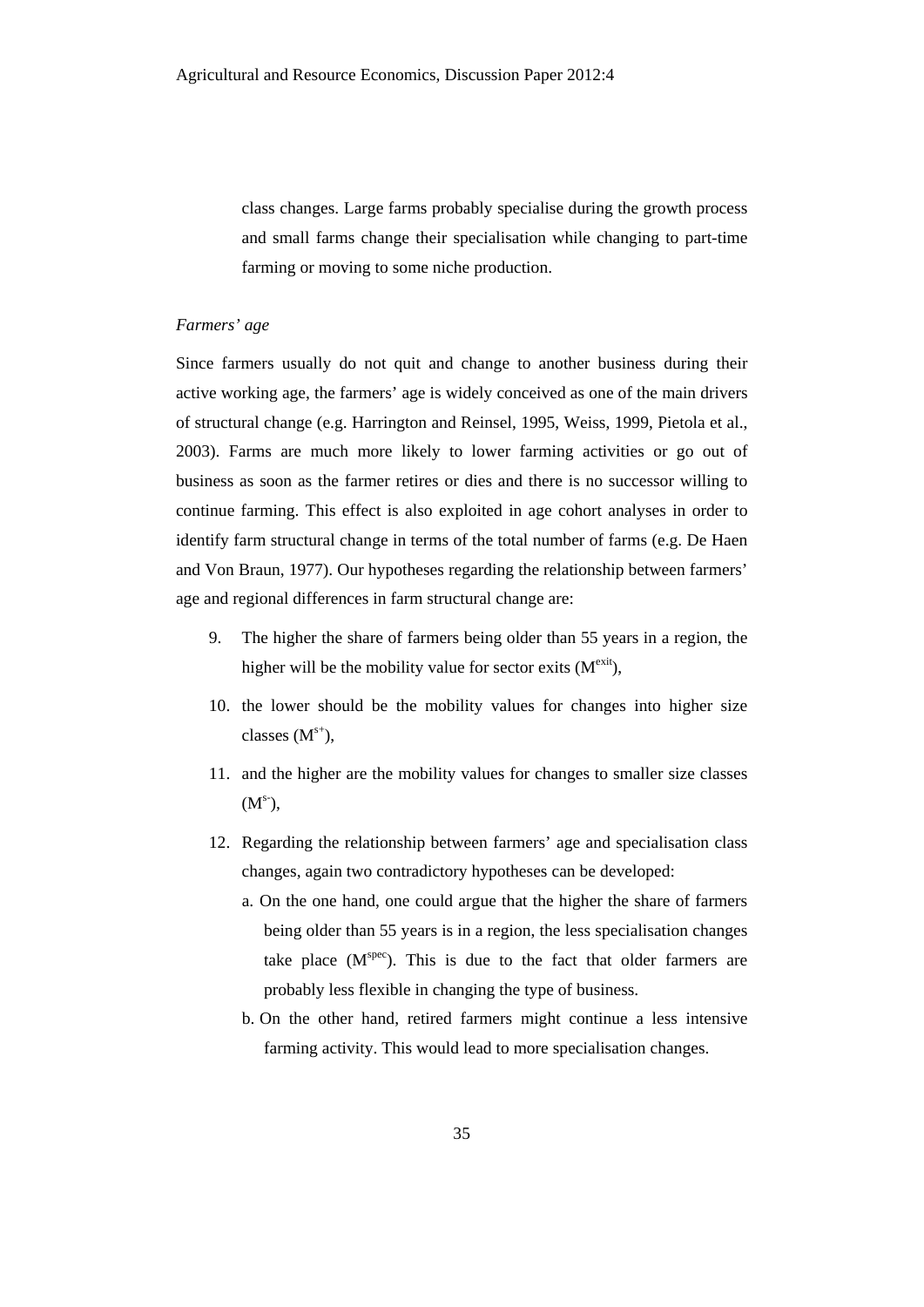#### *Share of mixed farms*

The relationship between the degree of specialisation and structural change has rarely been analysed in the literature.

13. Based on the descriptive analysis, we assume that the higher the share of mixed farms is in a region, the higher will be the mobility for specialisation class changes  $(M<sup>spec</sup>)$ . This is due to the fact that mixed farms can easier focus on one of their activities (which would lead to a reclassification of the specialisation type) than more specialised farms are able to switch their specialisation (due to sunk costs and path dependency).

#### *Unemployment rate*

14. In the theoretical and empirical literature, the opportunity for off-farm employment in a region has proven to be an important driver for structural change in that better off-farm employment opportunity raises the probability of farm sector exits (e.g. Harrington and Reinsel, 1995, Weiss, 1999). A higher unemployment rate in a region implies less opportunity for off-farm employment which in turn leads to small exit rates and lower mobility values for sector exits  $(M<sup>exit</sup>)$ .

# 5.2 *Results*

This chapter aims at identifying the impact of assumed key factors on regionally different structural developments across Europe. It provides results of the regression of the mobility indices against the explanatory variables discussed above. The regression analyses are accomplished at EU15 and at Member State level for countries with a reasonably large number of regions (Germany, France, Spain, and Italy). The cross-regional mobility indices are regressed against the explanatory factors discussed above. Table 3 displays averages and standard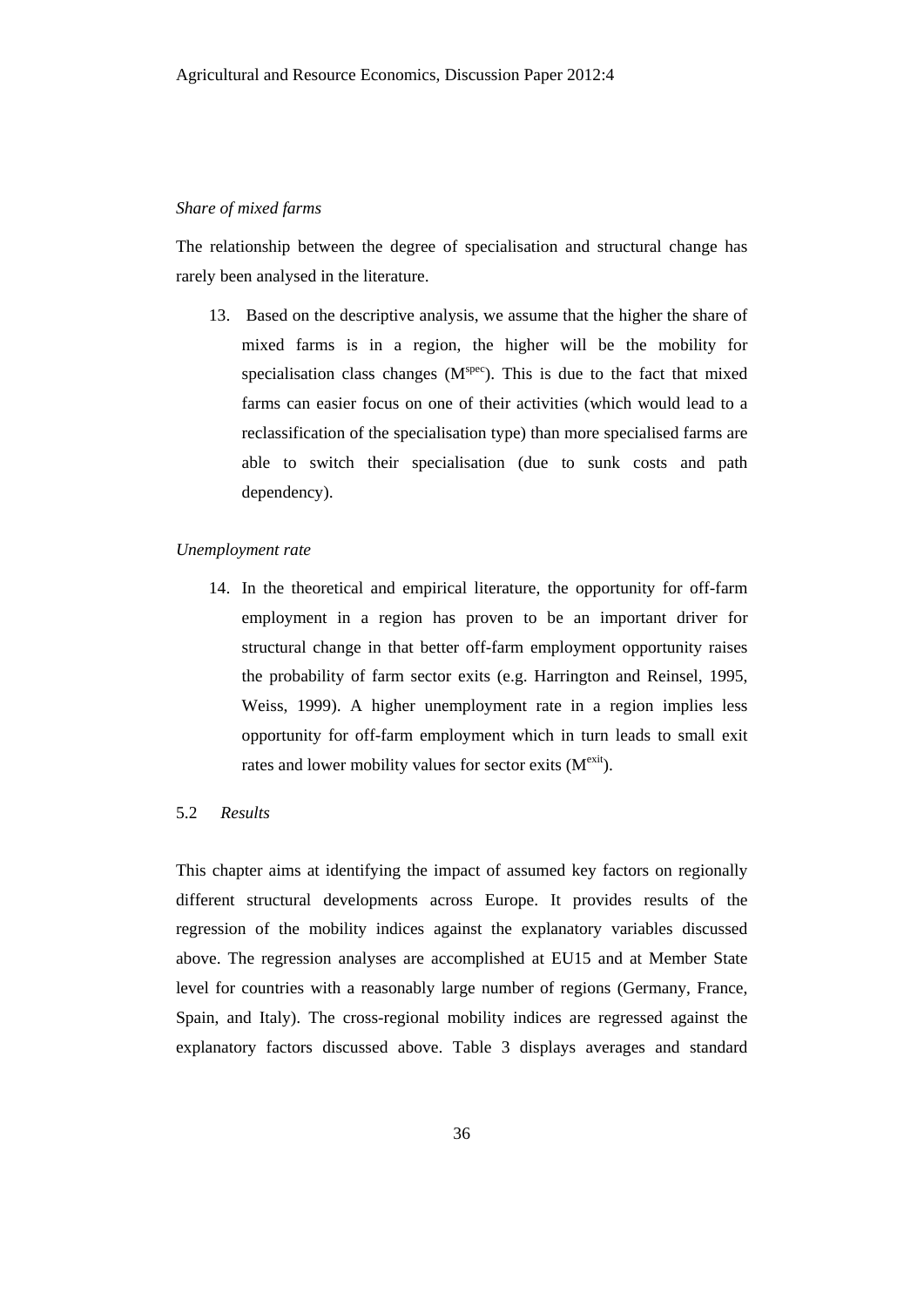deviations (small values below the averages) for every structural variable used in the regression at EU15 level and for the four Member States considered.

| Variable     | Definition of the variable                                                    | Measure               | EU   | DE              | FR. | ES                                                                                                                                       | IT   |
|--------------|-------------------------------------------------------------------------------|-----------------------|------|-----------------|-----|------------------------------------------------------------------------------------------------------------------------------------------|------|
| Initial farm | Average ESU/Farm 1990 <sup>a</sup>                                            | Mean                  |      | 37.7 117.3 41.2 |     | 11.5                                                                                                                                     | 13.4 |
| size         | [per cent]                                                                    | Standard<br>deviation |      | 52.8 111.1 14.0 |     | 8.2                                                                                                                                      | 5.3  |
| Hetero-      | Gini coefficient 1990 <sup>b</sup> [index]                                    | Mean                  |      |                 |     |                                                                                                                                          |      |
| geneity      |                                                                               | Standard<br>deviation | 0.1  | 0.1             | 0.0 | 0.374 0.409 0.296 0.356 0.475<br>0.1<br>0.1<br>26.2 27.9 17.2 29.3 34.3<br>11.3 12.4<br>4.9<br>9.2<br>6.5<br>4.9<br>10.5 9.0 11.9<br>7.3 |      |
| Age          | Share of farmers > 55 years<br>(average 1990/1991) <sup>b</sup><br>[per cent] | Mean                  |      |                 |     |                                                                                                                                          |      |
|              |                                                                               | Standard<br>deviation | 11.9 | 5.9             | 4.9 |                                                                                                                                          |      |
|              | Mixed farms Share of mixed farms 1990 <sup>b</sup>                            | Mean                  |      | 12.5 25.5 14.2  |     |                                                                                                                                          |      |
|              | [per cent]                                                                    | Standard<br>deviation | 9.3  | 7.8             | 8.4 |                                                                                                                                          |      |
|              | Unemploy Unemployment rate <sup>c</sup>                                       | Mean                  | 8.6  |                 |     |                                                                                                                                          |      |
| ment         | [per cent]                                                                    | Standard<br>deviation | 4.1  | 5.6             | 2.4 | 3.8                                                                                                                                      | 4.8  |

Table 3: Averages and standard deviations of the structural variables

*Source: Own calculation, a: data from the public FADN database, b: based on FADN data, c:*   $EUROSTAT^{22}$ .

Concerning the categories initial farm size and farm size heterogeneity, different measures are suitable a-priori. To represent the initial farm size we considered the average economic size per farm and the average Utilized Agricultural Area (UAA) per farm, both in the beginning of the observation period. We chose the definition

l

*<sup>22</sup>* Averages from 1990 to 2005. Source:

http://epp.eurostat.ec.europa.eu/portal/page/portal/region\_cities/regional\_statistics/data/database, tables reg\_lfh3unrt and reg\_lfu3rt, downloaded in November 2009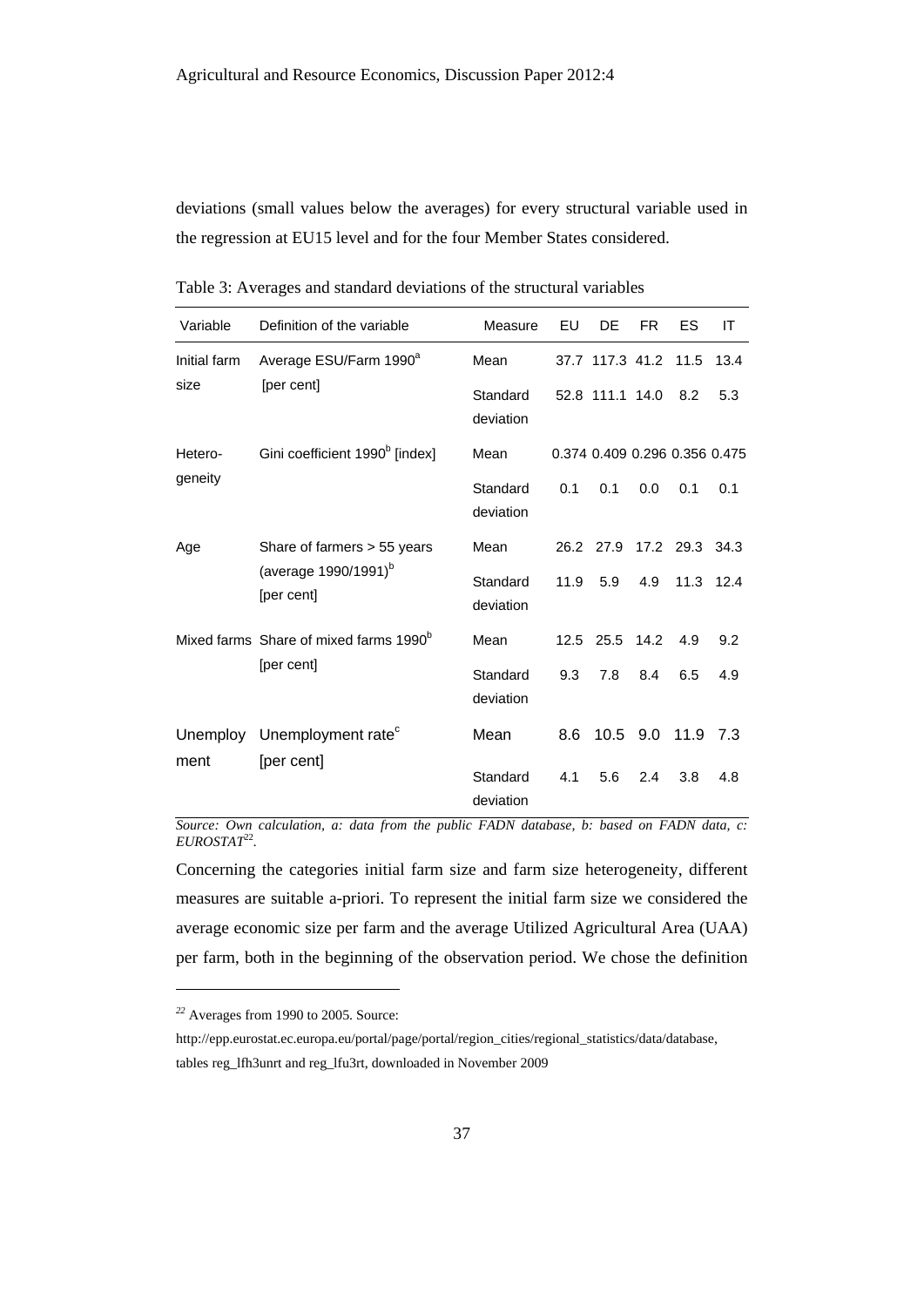based on economic size units given the differences in relevance of land resources between the specialisations. For the measure on farm size heterogeneity we picked a Gini coefficient weighted by specialisation shares (motivated further below). The farmers' age is expressed by the regional share of farmers being older than 55 years as those are the ones considered to leave the sector within the following 10 to 15 years. The opportunity for off-farm employment is represented by the regional unemployment rate. The share of mixed farms is used as a measure of production diversification in a region.

The mobility indices representing the dependent variable in the regressions are transformed from the zero-one interval to a continuous interval by the inverse of the standard normal distribution. An ordinary least squares (OLS) estimator is applied to regress the transformed mobility indices against the structural variables. In case of the EU15, we have 101 observations (from the 101 regions). For Germany 13 regions, for France 22 regions, for Spain 17 regions and for Italy 21 regions are considered. Depending on the type of mobility, four to five explanatory variables (including the constant) are used in the regressions (four in case of the size mobilities and five in case of the exit and specialisation change mobilities). Accordingly, the degrees of freedom vary from eight (country: Germany, mobility:  $M^{\text{exit}}$  or  $M^{\text{spec}}$ ) to 97 (country: EU15, mobility:  $M^{\text{s+}}$  or  $M^{\text{s-}}$ ).

Table 4 shows the results of the regression of the mobility indices against the structural variables. The  $R^2$  measures are generally surprisingly high for a crosssectional analysis, though they just give an impression how well the variance in the transformed mobility indices is explained by the structural variables. For a better overview, the discussion of the results is divided into subsections.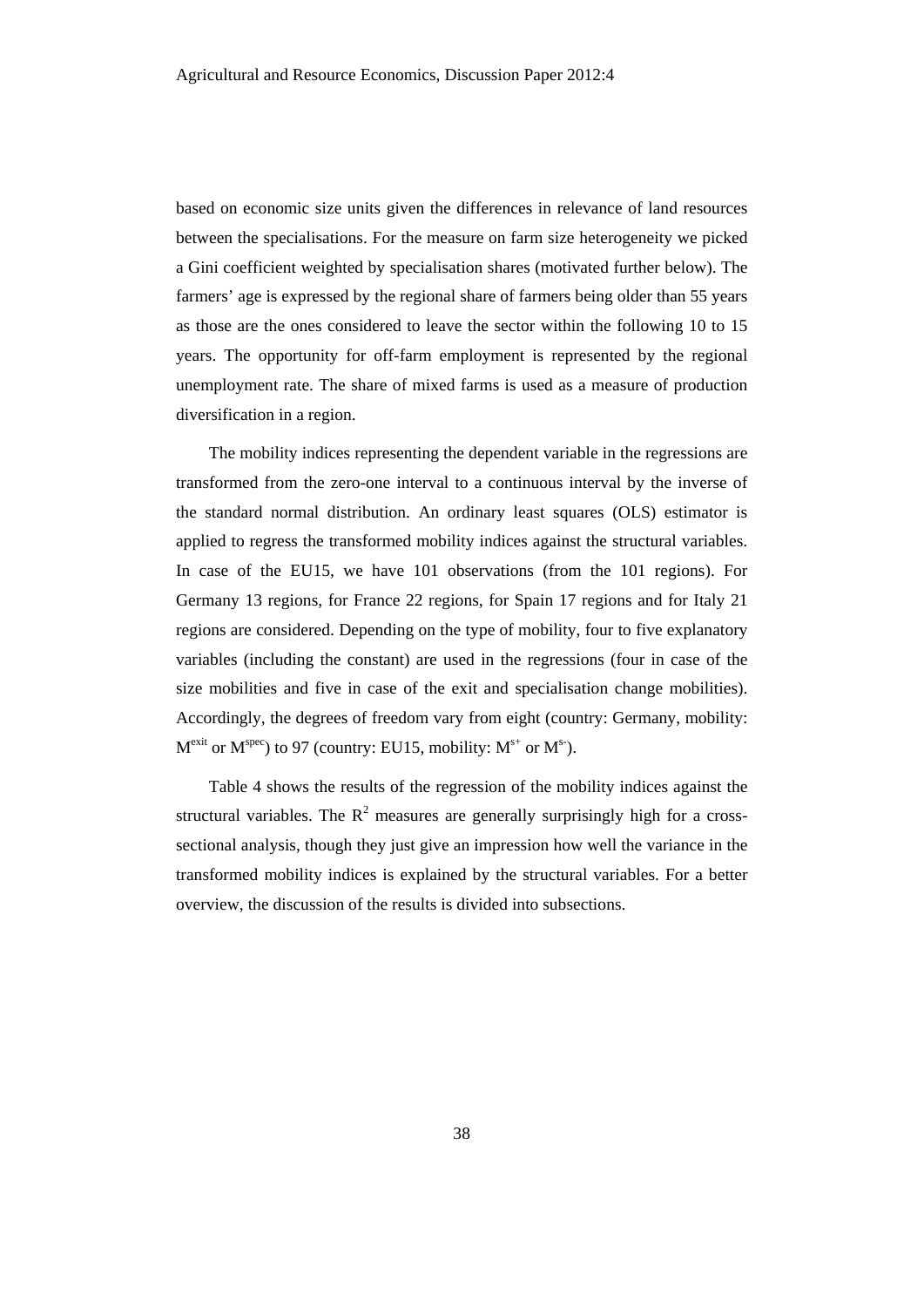|                   | Mobility Variable           | Expected EU (101<br>sign | regions)     | DE (13<br>regions)   | FR (22)<br>regions)   | ES (17<br>regions) | IT (21<br>regions) |
|-------------------|-----------------------------|--------------------------|--------------|----------------------|-----------------------|--------------------|--------------------|
| Mexit             | Constant                    |                          | 7.490**      | 19.127**             | $-1.192**$            | $-19.293$          | $-2.618***$        |
|                   | Average ESU/Farm 1990       |                          | $-0.041**$   | $-0.098***$          | $0.015**$             | 0.668              | $-0.026*$          |
|                   | Gini coefficient            | $\ddot{}$                | 11.078       | 116.513***           | 0.796                 | 53.347             | 2.811**            |
|                   | Share of farmers > 55 years | +                        | $-0.182**$   |                      | -0.976 *** -0.067 *** | $-0.225$           | $-0.001$           |
|                   | Unemployment rate           |                          | $-1.464$ *** | -3.888 *** -0.059 ** |                       | $-1.990*$          | $-0.023*$          |
|                   | $R^2$                       |                          | 0.319        | 0.959                | 0.540                 | 0.204              | 0.334              |
| $M^{s+}$          | Constant                    |                          | $-1.631***$  |                      | $-1.572***$ -1.901*** | $-2.495***$        | $-3.342***$        |
|                   | Average ESU/Farm 1990       | +                        | $0.001*$     | $-0.002**$           | 0.001                 | 0.013              | 0.015              |
|                   | Gini coefficient            | $\ddot{}$                | $-0.055$     | 1.395**              | 1.383                 | $1.624*$           | 2.786**            |
|                   | Share of farmers > 55 years |                          | $-0.006**$   | $-0.013$             | $-0.005$              | $-0.002$           | $-0.005$           |
|                   | $R^2$                       |                          | 0.065        | 0.413                | 0.046                 | 0.214              | 0.386              |
| M <sup>s</sup>    | Constant                    |                          | $-1.038$     | $-5.400$             | $-1.892***$           | $-2.428***$        | $-2.077***$        |
|                   | Average ESU/Farm 1990       |                          | $-0.027***$  | $-0.019$             | $-0.020$ ***          | $-0.001$           | $-0.021**$         |
|                   | Gini coefficient            | +                        | $-0.917$     | $-6.921$             | 1.437                 | 1.405 ***          | $1.194*$           |
|                   | Share of farmers > 55 years | $\ddot{}$                | 0.005        | 0.197                | 0.004                 | 0.004              | 0.001              |
|                   | $R^2$                       |                          | 0.172        | 0.116                | 0.563                 | 0.612              | 0.318              |
| M <sup>spec</sup> | Constant                    |                          | $-1.671***$  | $-1.365***$          | $-1.564***$           | $-2.690***$        | $-1.155***$        |
|                   | Average ESU/Farm 1990       | $- / (+)$                | $-0.004$ *** | $-0.001$             | $-0.013***$           | 0.008              | $0.019**$          |
|                   | Gini coefficient            | $\ddagger$               | $1.410***$   | $-0.780$             | 1.247                 | 2.898 ***          | $-0.021$           |
|                   | Share of farmers > 55 years |                          | 0.000        | 0.013                | 0.014                 | 0.008              | 0.002              |
|                   | Share of mixed farms        | $\ddot{}$                | $0.015***$   | 0.009                | $0.017**$             | $0.021**$          | 0.004              |
|                   | $R^2$                       |                          | 0.432        | 0.621                | 0.430                 | 0.697              | 0.216              |

# Table 4: Estimated coefficients

*Source: Own calculation based on FADN data. Significance levels: \*\*\*: 1 per cent, \*\*: 5 per cent, \*: 10 per cent.*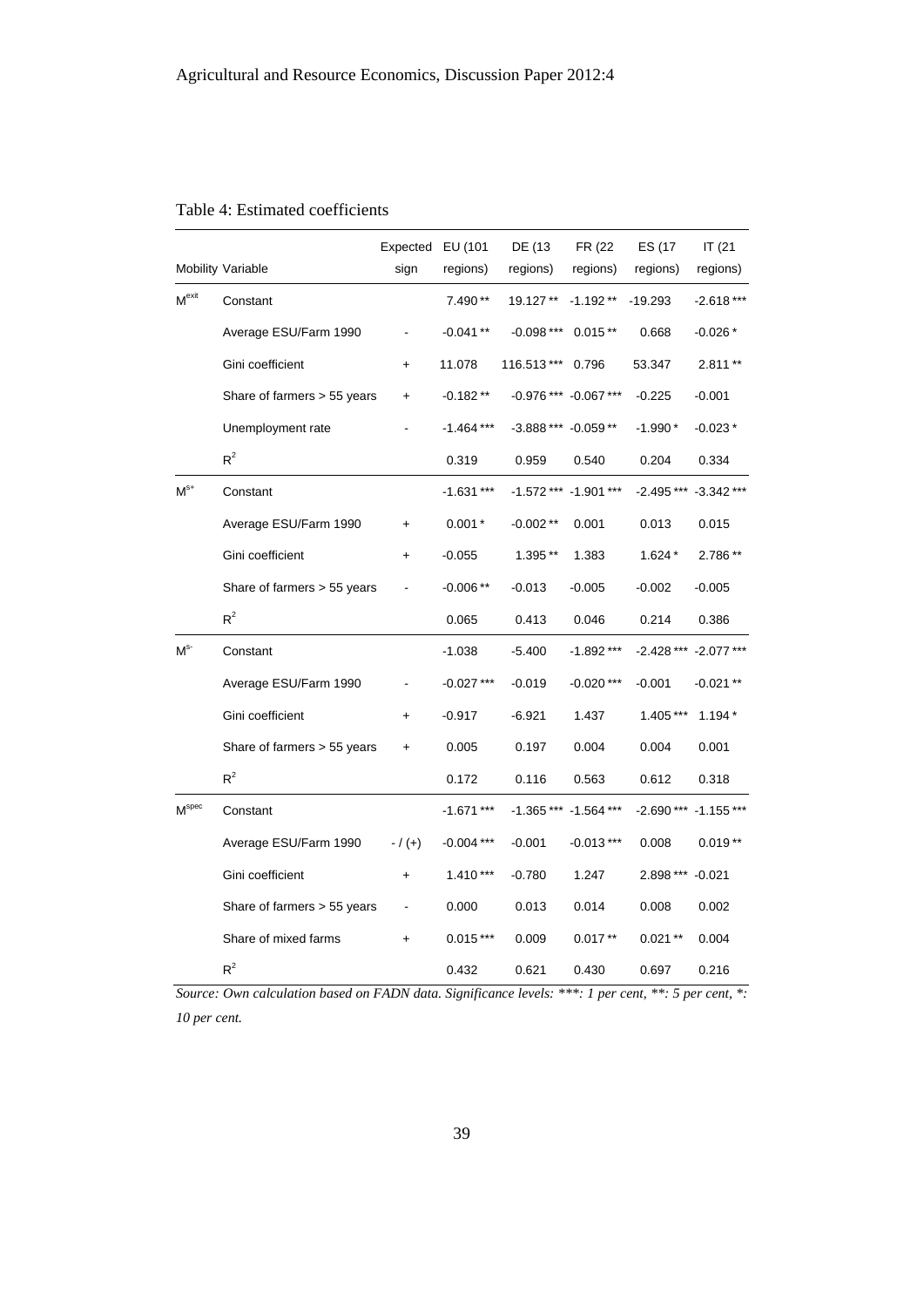#### *Initial farm size*

The average economic size per farm (in ESU) in the initial observation year was highest in Germany, close to the European average in France and far below the European average in Italy and in Spain (Table 2). In the case of the EU15, Germany and Italy, the initial farm size has, as expected, a significantly negative impact on the mobility of sector exits: the higher the farm size was at the beginning of the observation period, the lower is the probability to exit the sector due to a more consolidated farm structure. For France and Spain a positive relationship between the initial farm size and mobility of sector exits is found, though the coefficient is not significant in the Spanish case. Huettel and Margarian (2009) find in an analysis on structural change of West German farms that the higher the inital share of small farms was in a region, the lower are the exit probabilities for small farms and the higher are the exit probabilities for larger farms. Foltz (2004) finds for dairy farms in Connecticut that a small farm size is per se not significant for sector exits. While testing Gibrat's Law for Upper Austrian farms, Weiss (1999) observes a highly significant impact of the initial farm size on both farm survival (i.e. exit) and farm growth. Supporting our results, he finds that an increase in the initial farm size leads to higher survival probabilities.

Concerning the relationship between initial farm size and the mobility for changes to larger size classes, a positive coefficient was expected. The regression results show that at EU15 level the relationship is significantly positive, whereas in Germany a significantly negative relationship is found. This might be caused by the fact that in regions where the average farm size was already very large at the beginning of the observation period (as for example in East Germany), further farm size increases might just not be detected because there are only three size classes with the largest size class having no upper bound. Our assumption of a negative sign for the connection between the initial farm size and the mobility for changes to smaller size classes is confirmed by the data. Contrary to our results, Huettel and Margarian (2009) find in their analysis on West German farms that the mobility to change to larger size classes is highest in regions which are characterised by a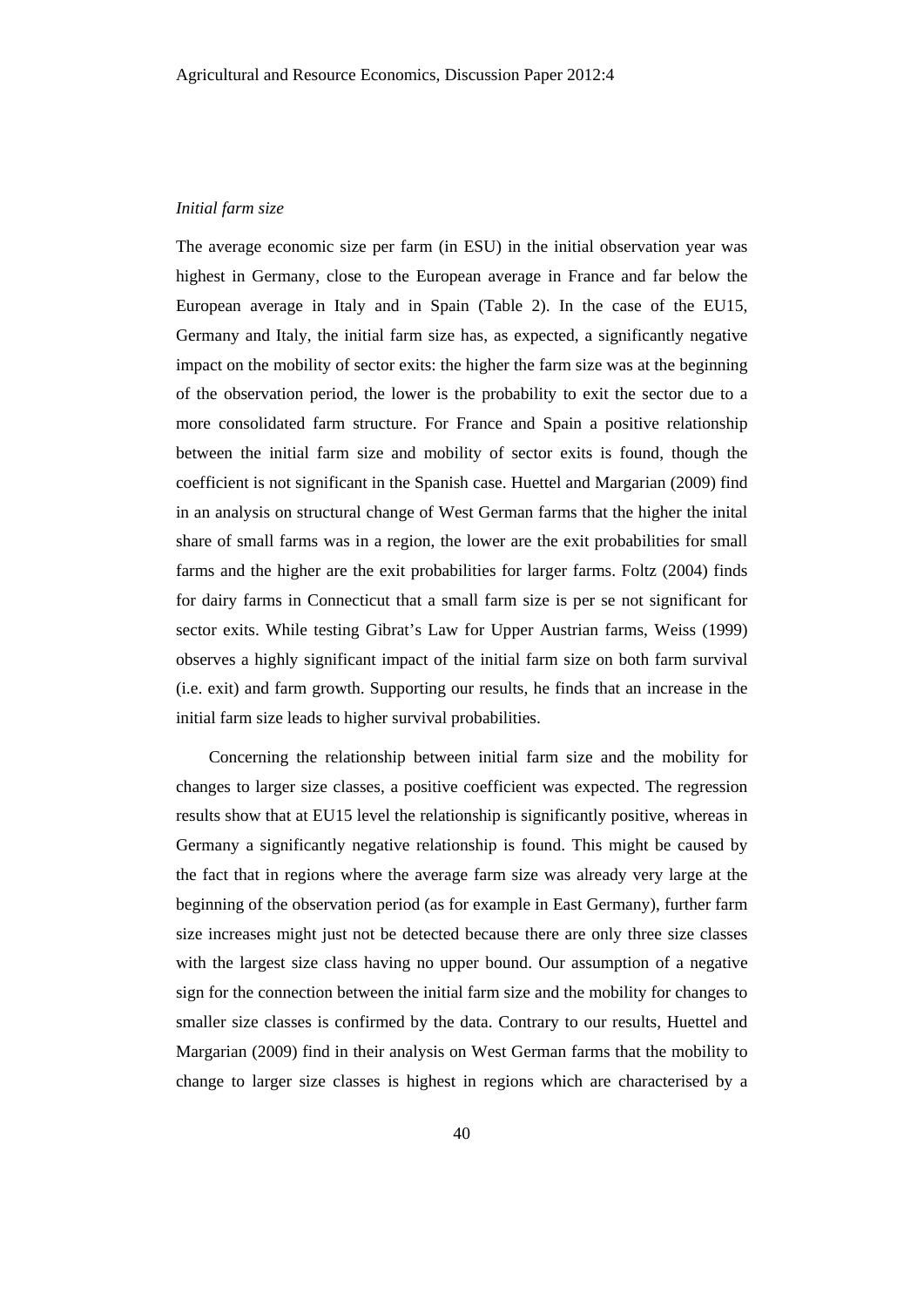small average farm size. A high initial share of small farms corresponds to higher probabilities for farm size growth in their analysis. Weiss (1999) reports two turning points: the impact of the initial farm size is negative for farms below and above the turning points, whereas it is positive for medium-sized farms. The different dynamics observed by Weiss (1999) are moreover correlated to the farmers' off-farm employment status.

As argued in the hypotheses, the initial farm size is positively as well as negatively connected with the mobility for specialisation class changes.

#### *Farm size heterogeneity*

We use a weighted Gini coefficient to represent farm size heterogeneity. The weighted Gini coefficient takes into account the relative importance of a farm type in a region. It is constructed by calculating Gini coefficients based on the economic farm size distribution for each specialisation class individually and weighting the specialisation class Gini coefficients by the share of farms falling into the respective specialisation classes. Afterwards, it is averaged across the specialisation classes in order to derive a singular heterogeneity measure per region. Gini coefficients are generally defined between 0 and 1. The higher the Gini coefficient, the more heterogeneously is farm size distributed in a region.

The weighted Gini coefficients for Italy and Germany are above and the coefficients for Spain and France are below the European average (Table 2).

As expected, farm size heterogeneity has a positive impact on the mobility for sector exits. Concerning the relationship between the farm size heterogeneity and the mobility for changes to larger size classes, the coefficients are, as expected, positive for Germany, France, Spain, and Italy. They are negative at EU15 level, though not significantly. As expected, the Gini coefficient has a positive impact (where significant) on the mobility for changes to smaller size classes and on the mobility for specialisation class changes. Huettel and Margarian (2009) distinguish between Gini coefficients at two different points in time. They generally found a higher mobility with increasing Gini coefficients which is in line with our results.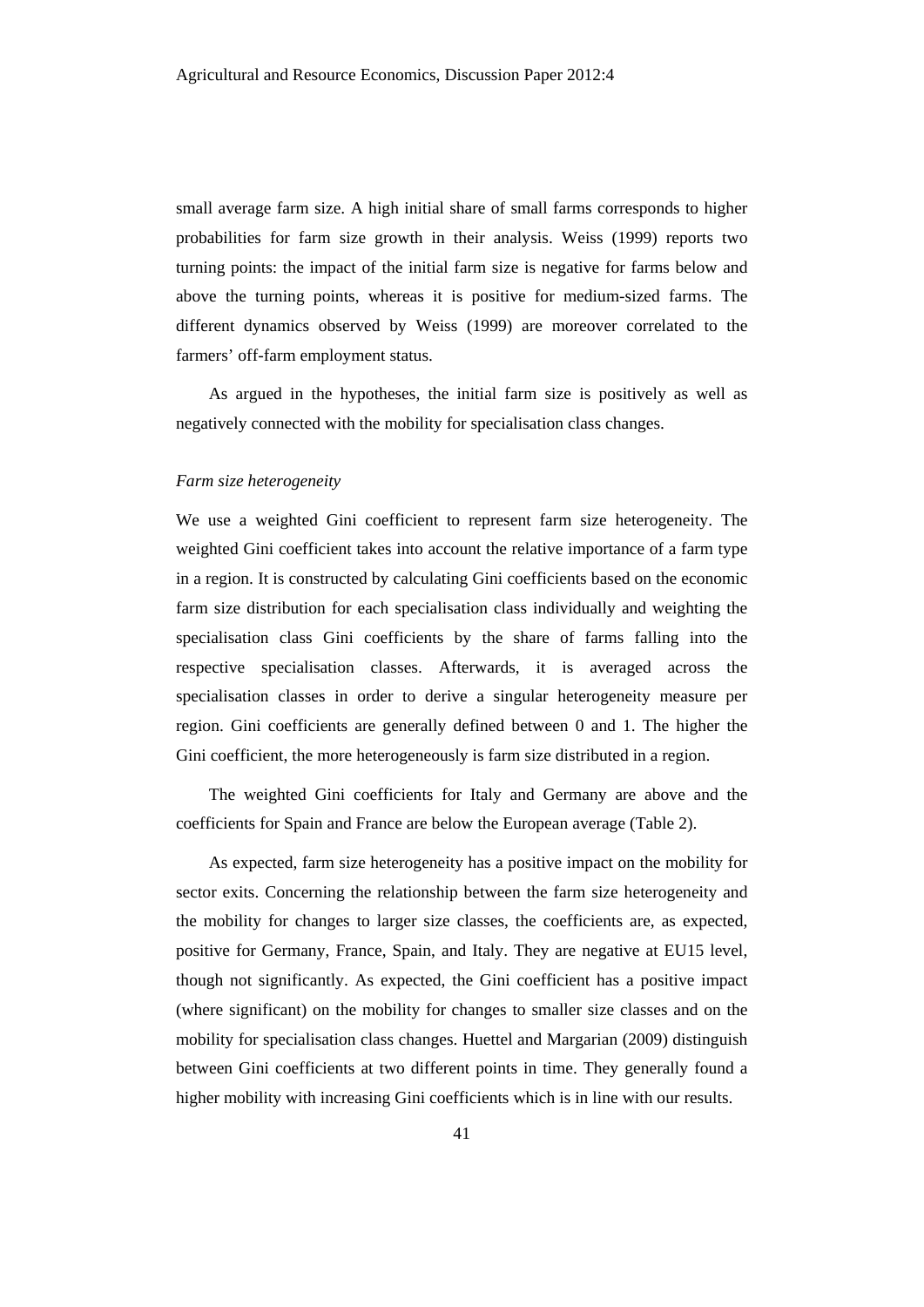#### *Farmers' age*

The share of farmers being older than 55 years in the FADN sample at the beginning of the observation period is used as explanatory variable. Clear differences across the regions are detected. On European average, 26.2 per cent of the farmers in FADN are older than 55 in the beginning of the observation period. This value is only slightly higher in Germany and about 3 per cent and 8 per cent in Spain and Italy, respectively. In France only 17.2 per cent of the farm holders are older than 55 years.

We assumed that the higher the share of farmers being older than 55 years is in the beginning of the observation period, the higher would be the mobility for sector exits. Surprisingly, the data exhibit that this share has a negative impact on the mobility for sector exits. It was further assumed that the share of farmers older than 55 years would negatively affect the mobility of changes to larger size classes. This is verified by the data, though the coefficient is significant only at EU15 level. For the mobility to smaller size classes and the mobility for specialisation class changes, the share of farmers being older than 55 is not significant. Unfortunately, we do not have any information on farm succession. While simultaneously controlling for the existence of a successor, Weiss (1999) finds a positive effect of age on the probability of survival for young farmers in Upper Austria and a negative effect once it exceeds 51 years. He observes a similar pattern regarding farm growth rates: a younger age promotes farm growth (up to 34 years), whereas a negative relationship exists for older farmers and farm growth. Bremmer et al. (2004) cannot find an influence of neither the farmers' age nor the existence of a successor on growth of Dutch arable and horticulture farms.

# *Share of mixed farms*

The share of mixed farms is especially high in Germany, close to the European average of 12.5 per cent in France, and relatively small in Spain and Italy.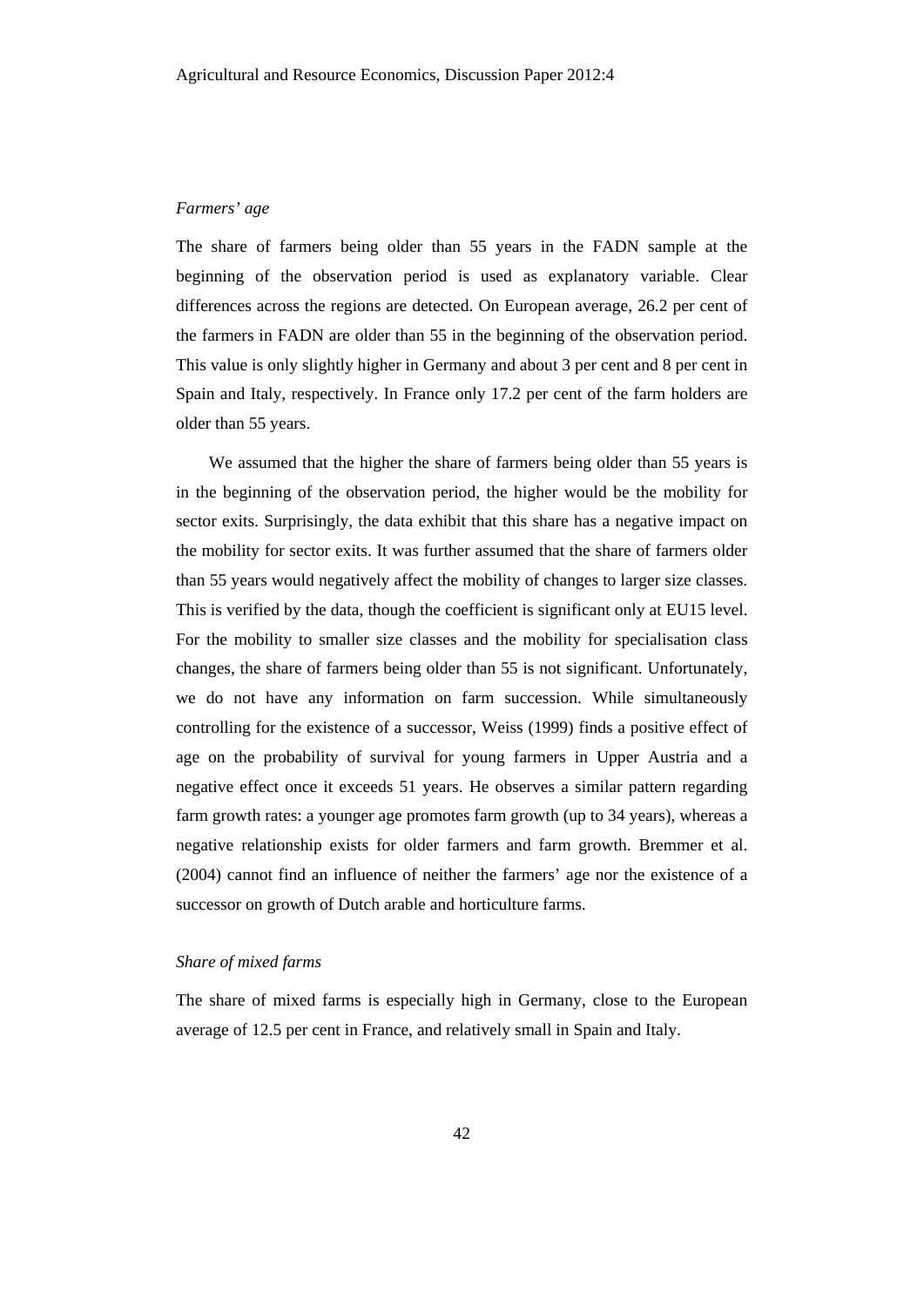We assumed that the higher the share of mixed farm is in a region, the higher would be the mobility for specialisation class changes. This relationship is generally confirmed by the data.

#### *Unemployment*

In Italy, the average of the official unemployment rate is lowest, followed by France. In Germany the unemployment rate is a little and in Spain it is well above the European average of 8.6 per cent (Table 2). It was expected that good off-farm employment opportunities let farmers give up the farming business more easily, whereas a high unemployment rate leads them to stay in farming as long as possible. This effect can be shown in all considered cases (EU15, Germany, France, Spain, and Italy). Our results are supported by Weiss (1999) who observes a significantly lower probability of survival for part-time compared to full-time farms.

#### **6 Conclusions**

The purpose of the paper was 1) to identify differences in farm structural change across EU15 regions and 2) to identify the impact of key factors on those differences.

In a first part, the differences of farm structural change across 101 EU15 regions are described for the years 1990 to 2005.

A generalized cross-entropy Markov chain estimation is conducted in order to derive transition probabilities which indicate the likelihood for a farm to change from one farm type to another in a certain period. The cross-entropy technique is employed in order to combine micro data representing movements of sample farms across the farm types and macro data which correctly mirror the distribution of farms across the farm types and which is derived from census data.

Transition probabilities are estimated for size and specialisation class changes. The information contained in the transition probabilities is summarized in mobility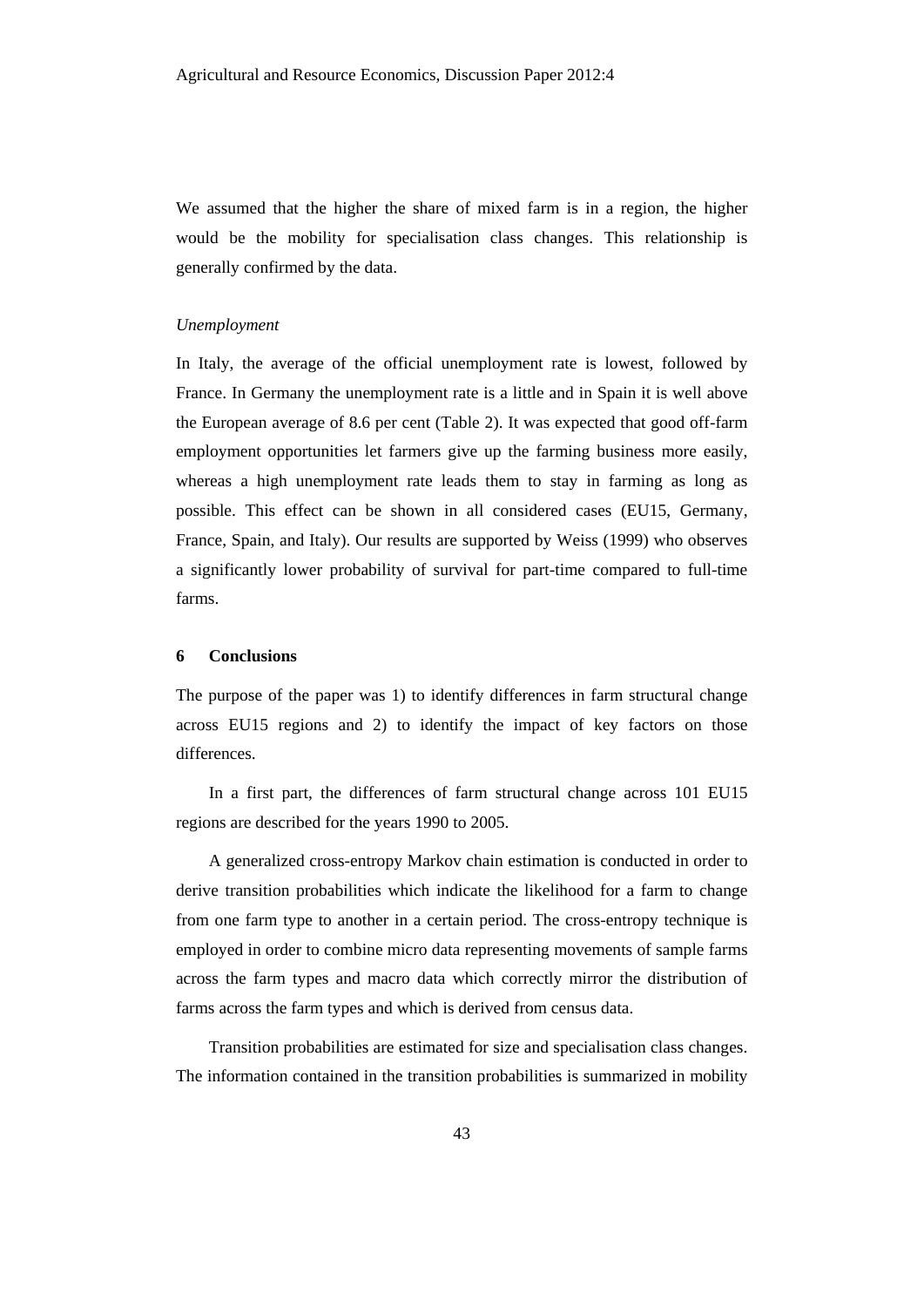indices. Distributional measures of both the transition probabilities and the mobility indices are used to demonstrate the regionally different structural development paths. The analysis confirms the often stated observation of decreasing farm numbers for most regions of the EU15. Large differences are however found in pace and scope of the farm number decline and referring to the mobility of farms across size and specialisation classes.

In order to understand what determines the cross-sectional variation in farm structural change, the mobility indices representing general directions of structural change (amount of sector exits, size class changes and specialisation class changes) are cross-sectionally regressed against a number of structural variables.

It could be shown that the considered regional characteristics significantly contribute to explaining regional differences, even though some impacts vary when looking at some Member States separately. Initial average farm size levels are negatively related to farm exit mobility but their marginal impact on upward size mobility is mixed and depends on the initial level itself. Exit and size mobility generally increase with initial farm size heterogeneity in the regions. The share of farmers above the age of 55 has surprisingly little, and if significant, negative impacts on exit mobility, but dampens specialisation changes. Regional unemployment rates show the strong and expected negative impact on exits. Specialisation changes are more likely to happen with an increasing initial share of mixed farms.

Overall we find that farm structural variables caused by structural change processes antedating our time period of analysis contribute substantially to explaining current regional variations in farm sector adjustments. This generally confirms strong path dependency of the structural change process. The current analysis is constrained by limited socio-demographic information on the farm household such as on the existence of successors. Indicators on institutional differences in regional succession laws and land transfer could further explain observed processes. A more explicit model of farm structural change, however, would very quickly force the analyst to reduce the scope with respect to included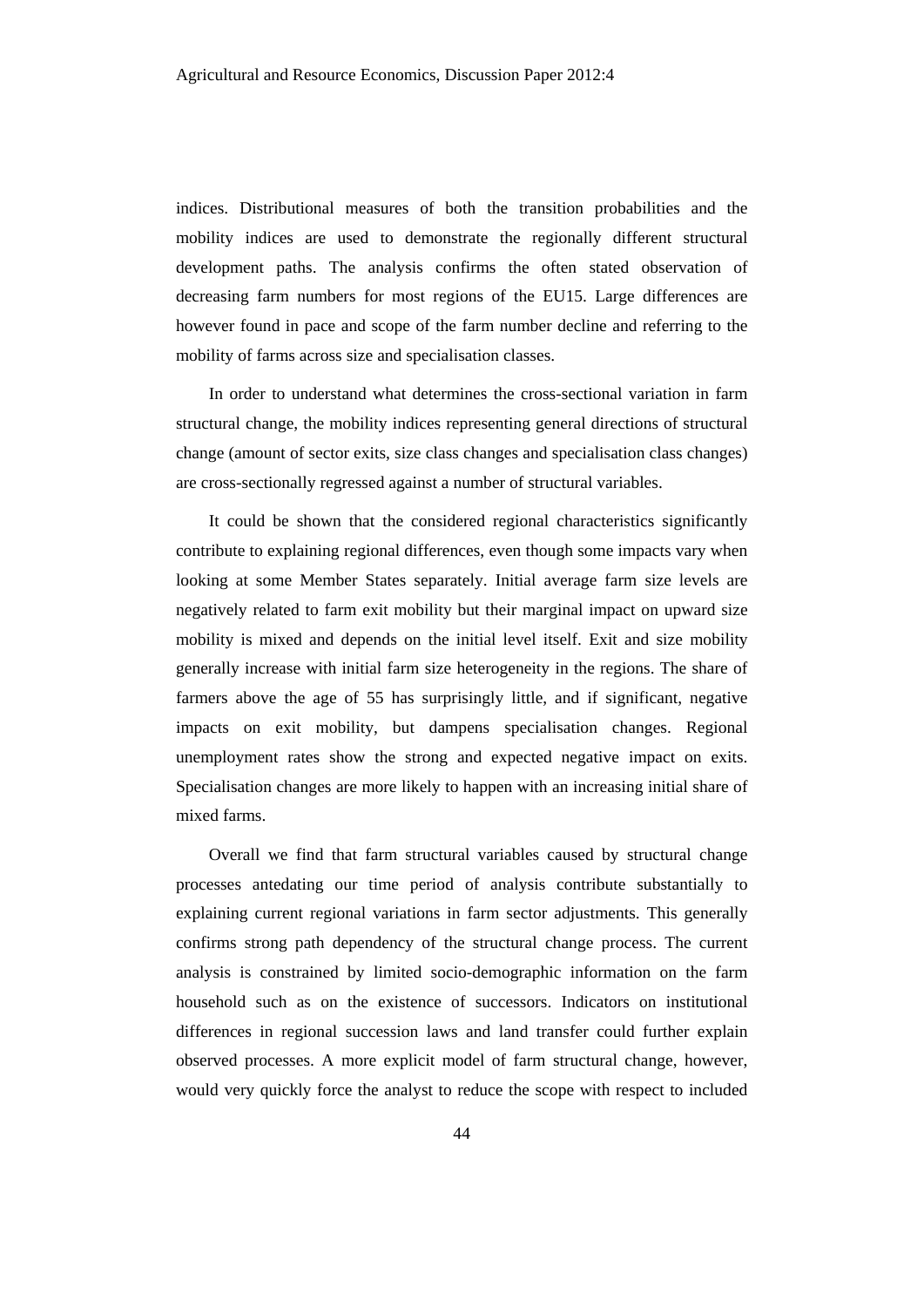regions and farm types thereby also changing the observed variance to be explained.

The contributions of the paper to the existing literature on structural change in agriculture lie in: (1) the focus on regional differences in farm structural change and their determinants, (2) the combination of micro and macro data in estimating the transition probabilities and (3) the multidimensionality of the farm typology.

The significant contribution of regional characteristics in explaining regional differences of farm structural change stresses the importance of considering regional aspects in the policy making process. This would support decentralized policies as they are intended in the EU rural development program.

#### **References**

- Andersen, E., Verhoog, A.D, Elbersen, B.S., Godeschalk, F.E. and Koole, B. (2006):. A multidimensional farming system typology. SEAMLESS Report No.12, SEAMLESS integrated project, EU 6th Framework Programme, contract no. 010036-2, www.SEAMLESS-IP.org.
- Anderson, T.W. and Goodman, L.A. (1957): Statistical Inference about Markov Chains. *Annals of Mathematical Statistics* 28: 89-110.
- Aston, T.H. and Philpin, C.H.E. (1985): The Brenner debate: agrarian class structure and economic development in pre-industrial Europe. Cambridge University Press, Cambridge.
- Balmann, A. (1995): *Pfadabhängigkeiten in Agrarstrukturentwicklungen. Begriff, Ursachen und Konsequenzen*. Duncker and Humblot, Berlin, Germany.
- Boehlje, M. (1992): Alternative Models of Structural Change in Agriculture and Related Industries. *Agribusiness* 8: 219-231.
- Bremmer, J., Oude Lansink, A.G., Olson, K.D., Baltussen, W.H. and Huirne,R.B. (2004): Analysis of farm development in Dutch agriculture and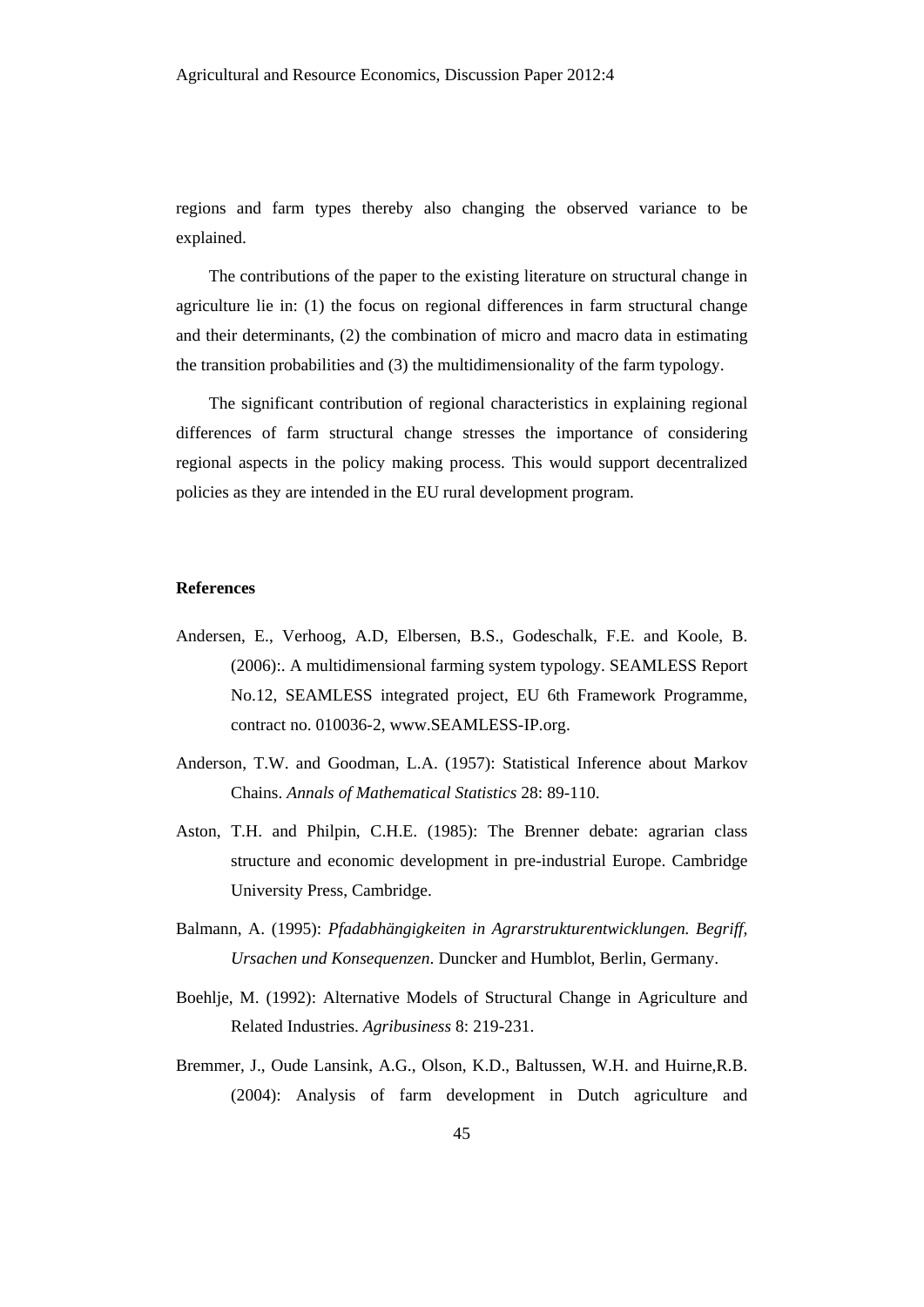horticulture. In Bremmer, J. (ed), *Strategic decision Making in firm development in Dutch horticulture*. Wageningen University and Agricultural Economics Research Institute, Netherlands, 23-39.

- Brenner, R. (1976): Agrarian Class Structure and Economic Development in Pre-Industrial Europe. *Past and Present* 70: 30-75.
- Breustedt, G. and Glauben, T. (2007): Driving Forces behind Exiting from Farming in Western Europe. *Journal of Agricultural Economics* 58: 115-127.
- De Haen, H. and Von Braun, J. (1977): Mobility of agricultural labour and fluctuating regional labour markets: a demographic and economic analysis with application to West-Germany. *European Review of Agricultural Economics* 4: 215-243.
- Disney, W.T., Duffy, P.A. and Hardy, W.E.J. (1988): A Markov chain analysis of pork farms size distributions in the South. *Southern Journal of Agricultural Economics* 20: 57-64.
- Ethridge, D.E., Roy, S.K. and Myers, D.W. (1985): A Markov chain analysis of structural changes in Texas high plains cotton ginning industry. *Southern Journal of Agricultural Economics* 7: 11-20.
- Foltz, J.D. (2004): Entry, Exit, and Farm Size: Assessing an Experiment in Dairy Price Policy. *American Journal of Agricultural Economics* 86: 594-604.
- Goddard, E., Weersink, A., Chen, K. and Turvey, C.G. (1993). Economics of structural change in agriculture. *Canadian Journal of Agricultural Economics* 41: 475-486.
- Golan, A., Judge, G. and Miller, D. (1996): *Maximum entropy econometrics.* John Wiley and Sons, UK: Chichester.
- Hallam, A. (1991): Economies of size and scale in agriculture: an interpretative review of empirical measurement. *Review of Agricultural Economics* 13: 155-172.
- Hallberg, M.C. (1969): Projecting the size distribution of agricultural firms an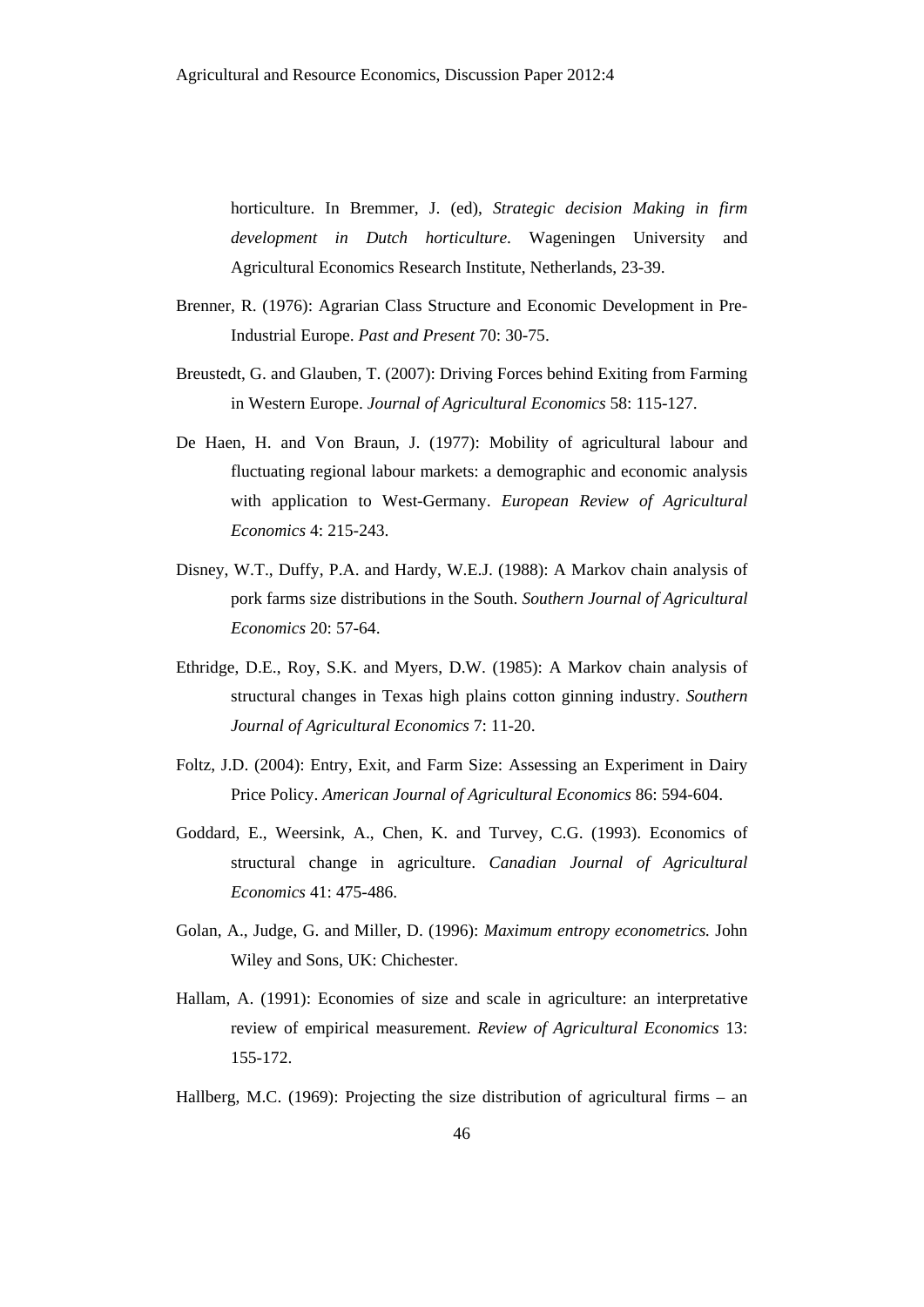application of a Markov process with non-stationary transition probabilities. *American Journal of Agricultural Economics* 51: 289-302.

- Harrington, D.H. and Reinsel, R.D. (1995): A synthesis of forces driving structural change. *Canadian Journal of Agricultural Economics* 43: 3-14.
- Hennis, M. (2001). Europeaniziation and globalization: the missing link. *Journal of Common Market Studies* 5: 829-850.
- Hoggart, K., and Paniagua, A. (2001a):. What rural restructuring? *Journal of Rural Studies* 17: 41-62.
- Hoggart, K. and Paniagua, A. (2001b): The restructuring of rural Spain? *Journal of Rural Studies* 17: 63-80.
- Huettel, S. and Jongeneel, R. (2011): How has the EU milk quota affected patterns of herd-size change? *European Review of Agricultural Economics*, forthcoming.
- Huettel, S. and Margarian, A. (2009): Structural change in the West German agricultural sector. *Agricultural Economics* 40, supplement: 759-772.
- Jongeneel, R. and Tonini, A. (2008). Dairy quota and farm structural change: a case study on the Netherlands. In: Proceedings of the 107th EAAE Seminar, 30 January-1 February 2008, Sevilla, Spain.
- Judge, G.G. and Swanson, E.R. (1961): Markov Chains: Basic Concepts and Suggested Uses in Agricultural Economics. Agricultural Experiment Station Research Report AERR-49. University of Illinois, Department of Agricultural Economics, Illinois, USA.
- Karantininis, K. (2002): Information-based estimators for the non-stationary transition probability matrix: an application to the Danish pork industry. *Journal of Econometrics* 107: 275-290.
- Karayalcin, C. (2010): Property Rights and The First Great Divergence: Europe 1500-1800. Working Paper, Department of Economics, Florida International University, USA.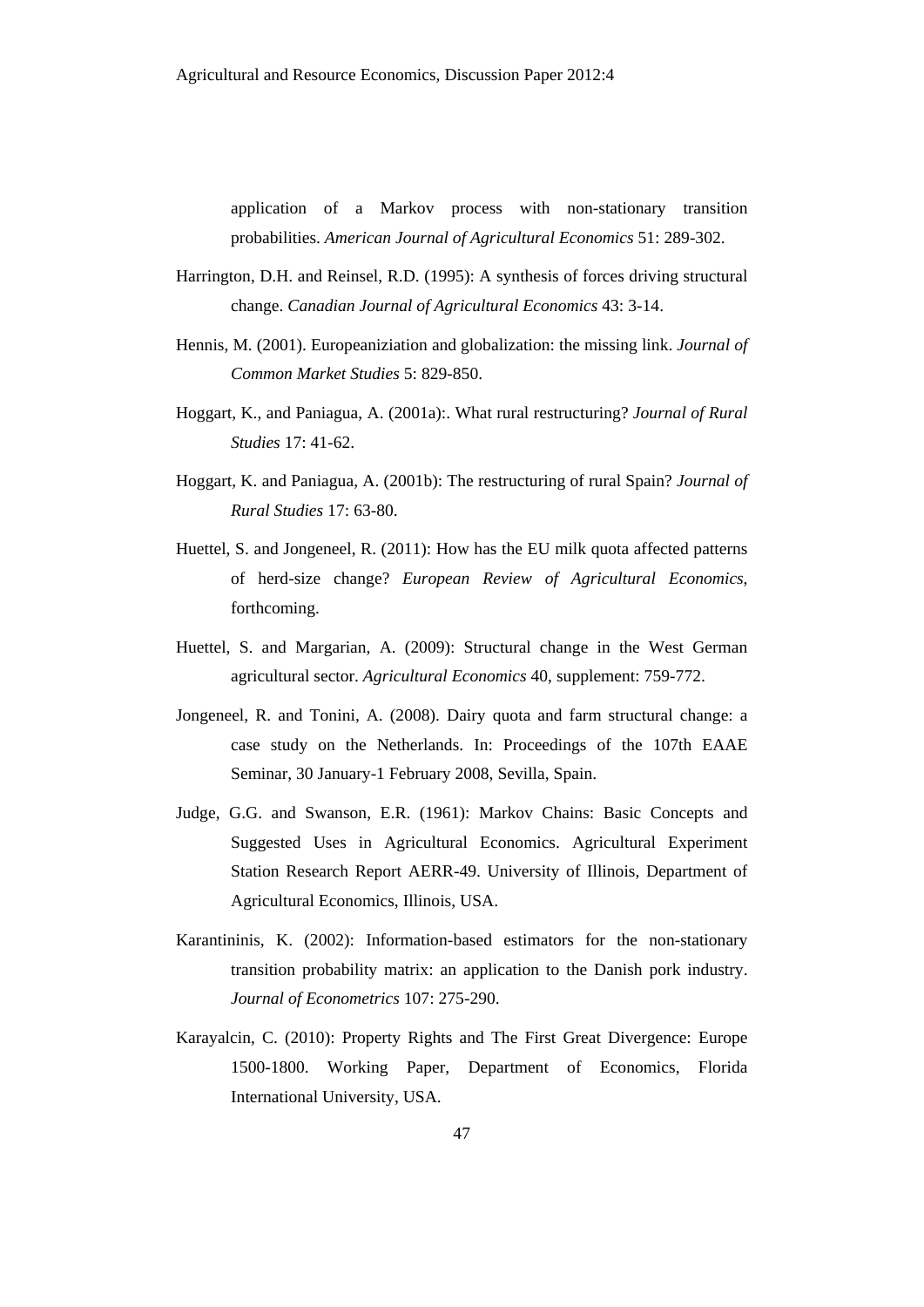- Kirner, L., Hambrusch, J. and Ortner, K.M. (2009): The persistence of small dairy farms in Austria from an economic perspective.  $111<sup>th</sup>$  EAAE Seminar, June 26-27, Canterbury, UK.
- Kostov, P., Patton, M., Moss, J and McErlean, S. (2006): Does Gibrat's law hold amongst dairy farmers in Northern Ireland? MPRA Paper No. 3370.
- Lee, T.C., Judge, G.G. and Zellner, A. (1977): *Estimating the parameters of the Markov probability model from aggregate time series data*. North-Holland Publishing Company, Amsterdam.
- Lianos, T.P. and Parliarou, D. (1986): Farm size structure in Greek agriculture. *European Review of Agricultural Economics* 13: 233-248.
- MacRae, E.C. (1977): Estimation of time-varying Markov processes with aggregate data. *Econometrica* 45: 183-198.
- Martin, J.J. (1967): *Bayesian Decision Problems and Markov Chains.* John Wiley and Sons, Inc., New York.
- Melhim, A., O' Donoghue, E.J. and Shumway, C.R. (2009): Do the Largest Firms Grow and Diversify the Fastest? The Case of U.S. Dairies. *Review of Agricultural Economics* 31: 284-302.
- Mittelhammer, R.C., Judge, G.G. and Miller, D.J. (2000): *Econometric Foundations.* Cambridge University Press, USA.
- Padberg, D.I. (1962): The use of Markov processes in measuring changes in market structure. *Journal of Farm Economics* 44: 189-199.
- Piet, L. (2008). The evolution of farm size distribution: revisiting the Markov chain model. Paper presented at the 12<sup>th</sup> EAAE Congress, August 26-29, Ghent, Belgium.
- Pietola, K., Väre, M. and Oude Lansink, A. (2003): Timing and Type of Exit from Farming: Farmer's Early Retirement Programmes in Finland. *European Review of Agricultural Economics* 30: 99-116.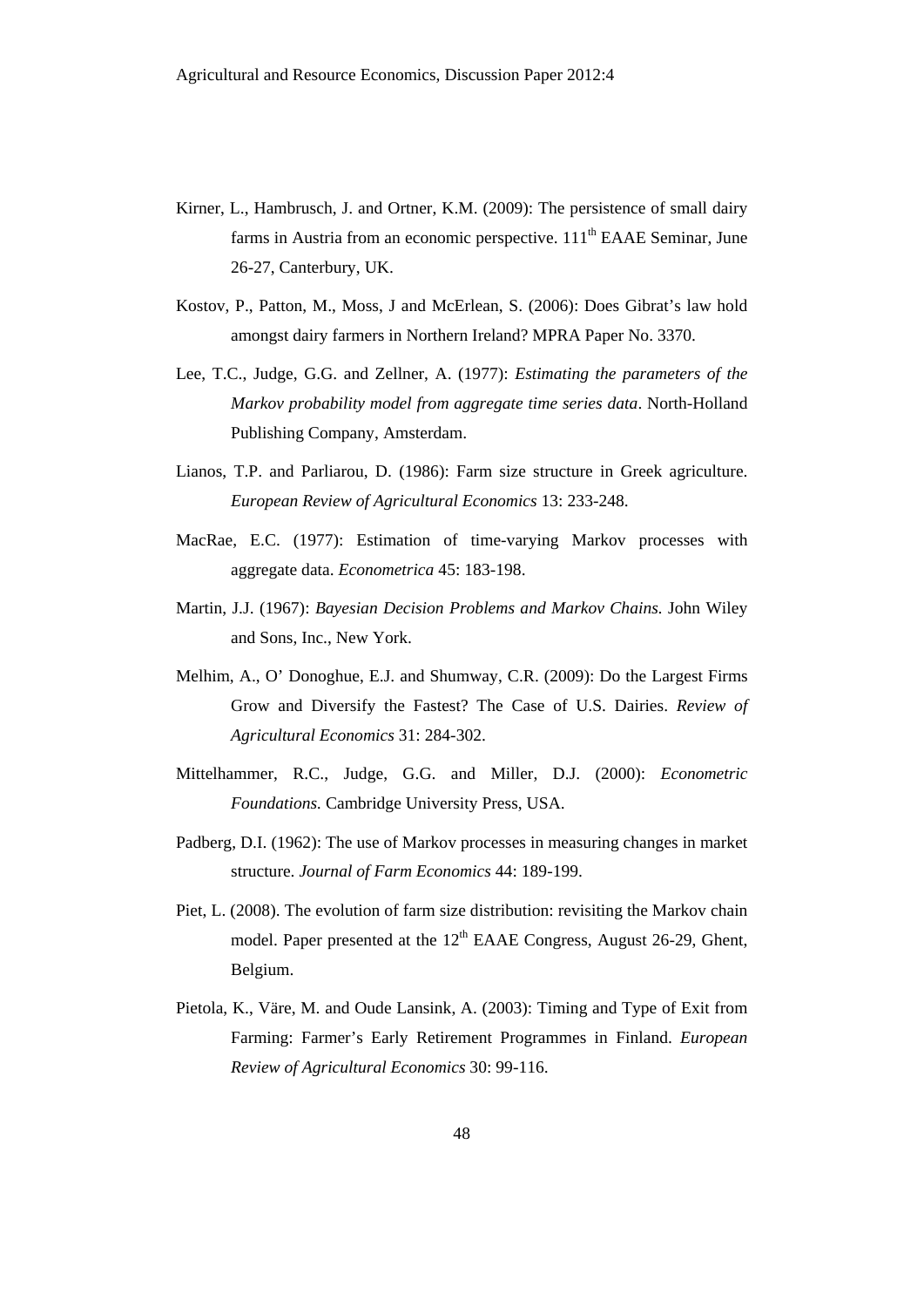Pukelsheim, F. (1994): The three sigma rule. *The American Statistician* 48: 88-91.

- Rahelizatovo, N.C. and Gillespie, J.M. (1999): Dairy farm size, entry, and exit in a declining production region. *Journal of Agriculture and Applied Economics* 31: 333-347.
- Shapiro, D., Bollman, R.D. and Ehrensaft, P. (1987): Farm size and growth in Canada. *American Journal of Agricultural Economics* 69: 477-483.
- Shorrocks, A. F. (1978). The measurement of mobility. *Econometrica* 46: 1013- 1024.
- Stavins, R. N. and Stanton, B.F. (1980): Using Markov Models to Predict the Size Distribution of Dairy Farms, New York State, 1968-1985. Cornell University, Department of Agricultural Economics, Ithaca, New York.
- Stokes, J.R. (2006): Entry, exit, and structural change in Pennsylvania's dairy sector. *Agricultural and Resource Economics Review* 35: 357-373.
- Storm, H. and Heckelei, T. (2011): Bayesian estimation of non-stationary Markov models combining micro and macro data. Working Paper. Institute for Food and Resource Economics, University of Bonn, Germany.
- Tonini, A. and Jongeneel, R. (2009): The distribution of dairy farm size in Poland: a Markov approach based on information theory. *Applied Economics* 41: 55-69.
- Von Massow, M., Weersink, A. and Turvey, C.G. (1992):. Dynamics of structural change in the Ontario hog industry. *Canadian Journal of Agricultural Economics* 40: 93-107.
- Weiss, C.R. (1999): Farm Growth and Survival: Econometric Evidence for Individual Farms in Upper Austria. *American Journal of Agricultural Economics* 81: 103-116.
- Zepeda, L. (1995a):. Asymmetry and nonstationarity in the farm size distribution of Wisconsin milk producers: An Aggregate Analysis. *American Journal of Agricultural Economics* 77: 837-852.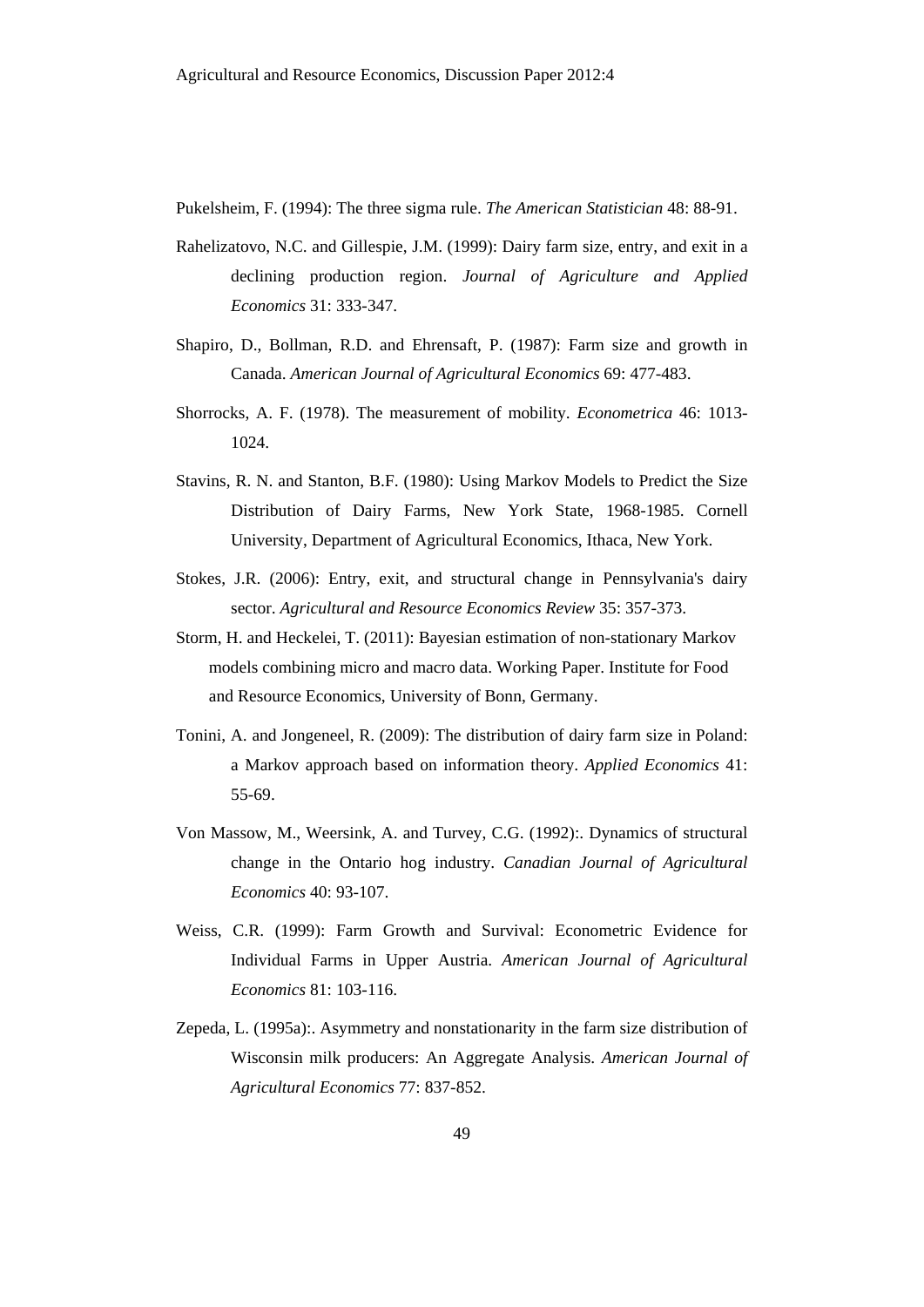- Zepeda, L. (1995b): Technical change and the structure of production: a nonstationary Markov analysis. *European Review of Agricultural Economics*  22: 41-60.
- Zimmermann, A. and Heckelei, T. (2008): Farm Structural Change in German Regions - An Empirical Analysis Using Micro and Macro Data. Poster presented at the XIIth EAAE Congress, August 26-29, Ghent, Belgium.
- Zimmermann, A., Heckelei, T. and Pérez Domínguez, I. (2009): Modelling farm structural change for integrated ex-ante assessment: review of methods and determinants. *Environmental Science & Policy* 12: 601-618.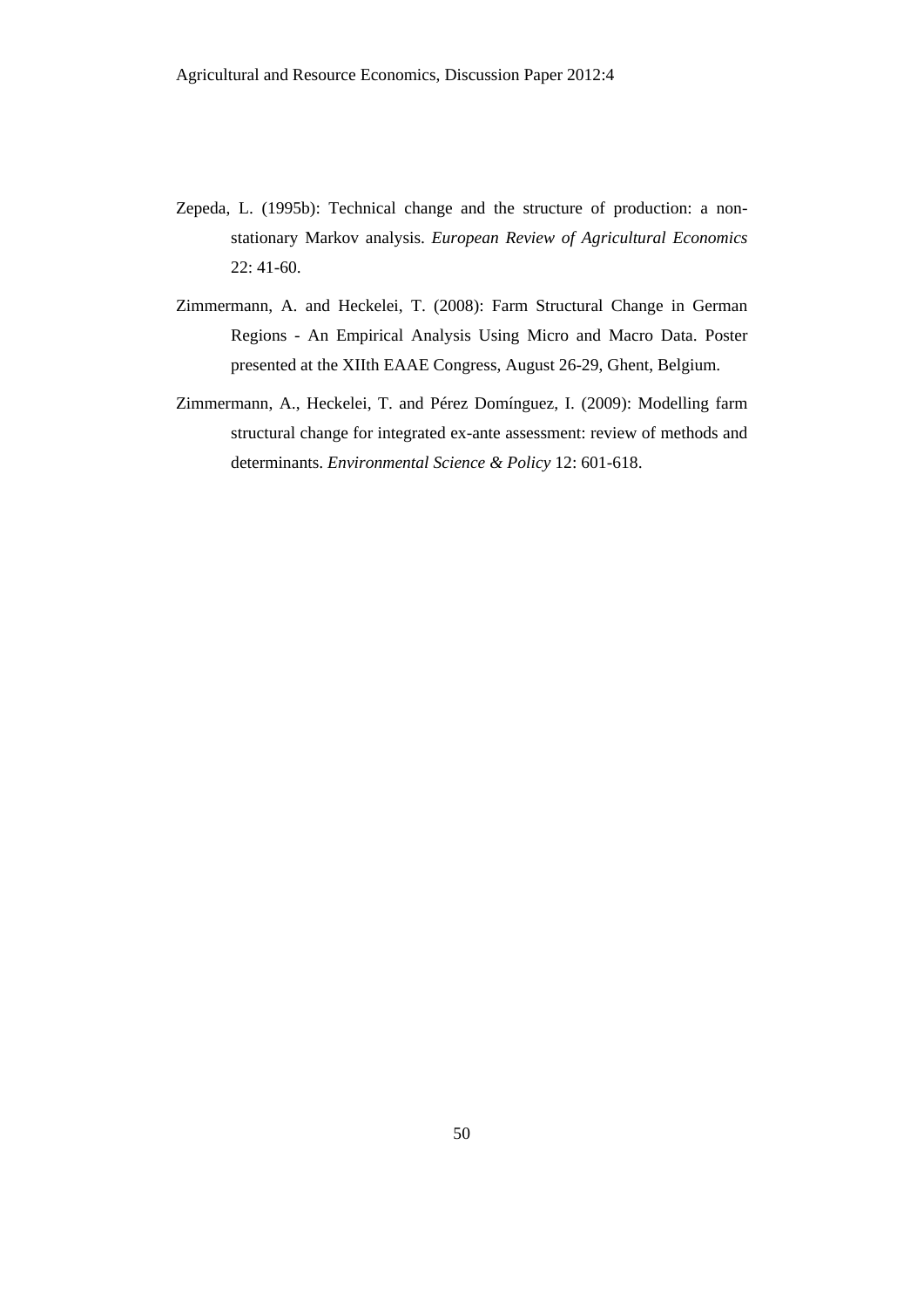# **Appendix**

Table A 1. Types in the specialisation dimension with definitions and reference to codes in the Community typology

| Specialisation type                            | EU-Code        | Definition                                                                                                                    |
|------------------------------------------------|----------------|-------------------------------------------------------------------------------------------------------------------------------|
| Arable systems                                 | $1 + 6$        | >2/3 of Standard Gross Margin (SGM) from<br>arable or (>1/3 of SGM from arable and/or<br>permanent crops and/or horticulture) |
| Dairy cattle                                   | 4.1            | >2/3 of SGM from dairy cattle                                                                                                 |
| Beef and mixed cattle                          | $4.2 + 4.3$    | >2/3 of SGM from cattle and <2/3 of SGM<br>from dairy cattle                                                                  |
| mixed<br>Sheep, goats and<br>grazing livestock | 4.4            | >2/3 of SGM from grazing livestock and<br><2/3 of SGM from cattle                                                             |
| Pigs                                           | 5.01           | >2/3 of SGM from pigs                                                                                                         |
| Poultry<br>and<br>mixed<br>pigs/poultry        | $5.02 + 5.03$  | >2/3 of SGM from pigs and poultry and<br><2/3 of SGM from pigs                                                                |
| Mixed farms                                    | 8              | All other farms                                                                                                               |
| Mixed livestock                                | $\overline{7}$ | >1/3 and <2/3 of SGM from pigs and<br>poultry and/or >1/3 and <2/3 of SGM from<br>cattle                                      |
| Permanent crops                                | 3              | >2/3 of SGM from permanent crops                                                                                              |
| Horticulture                                   | 2              | >2/3 of SGM form horticultural crops                                                                                          |

*Source: Andersen et al. 2006.*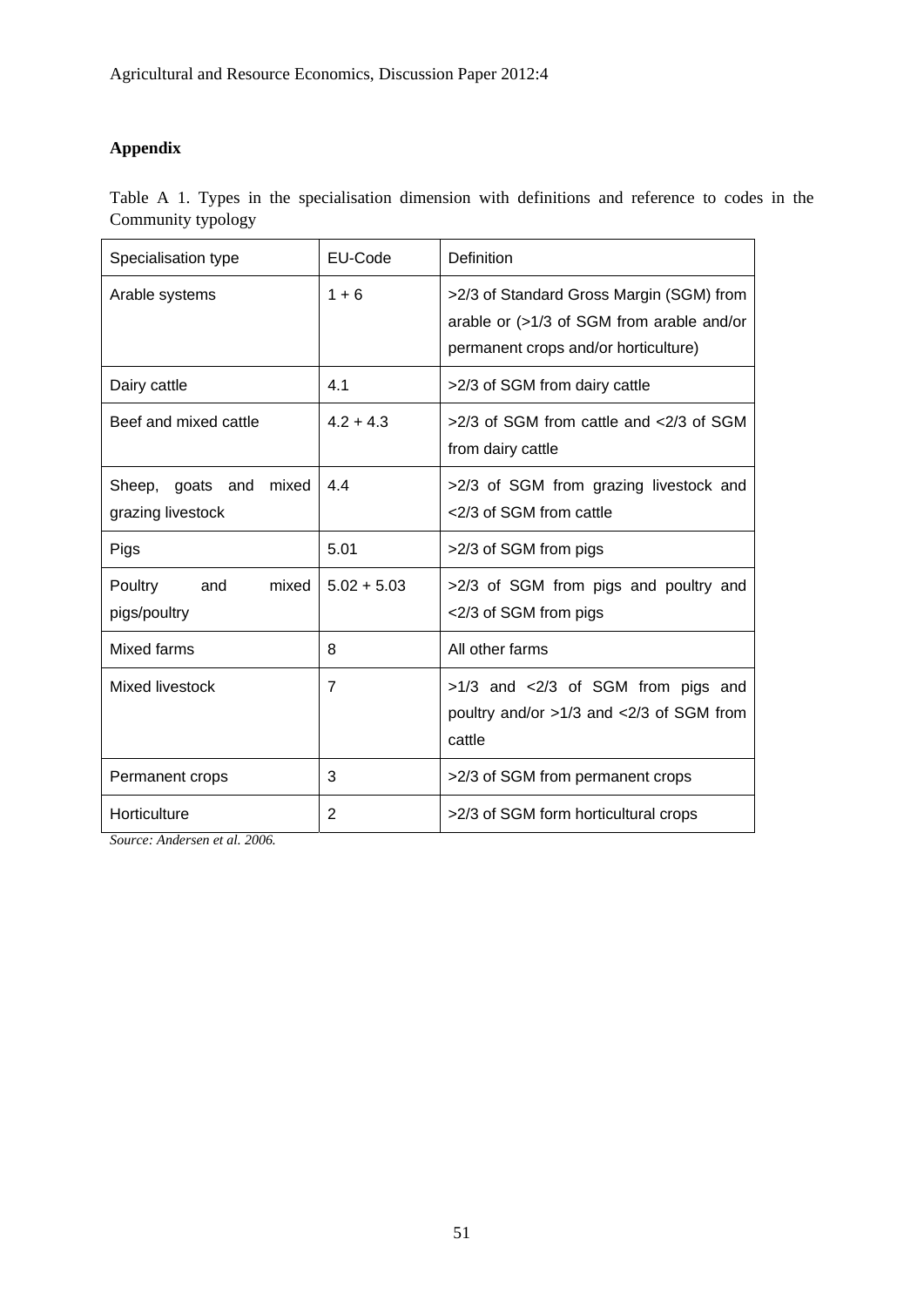| Country   | Year | Small | Medium | Large |
|-----------|------|-------|--------|-------|
| <b>UK</b> | 1990 | 18.4  | 32.7   | 49.0  |
|           | 2005 | 2.3   | 33.9   | 63.7  |
| FR.       | 1990 | 19.3  | 49.4   | 31.2  |
|           | 2005 | 6.7   | 28.4   | 64.9  |
| DE        | 1990 | 27.1  | 46.0   | 26.9  |
|           | 2005 | 0.0   | 37.1   | 62.9  |
| IT        | 1990 | 79.8  | 13.7   | 6.6   |
|           | 2005 | 63.6  | 23.2   | 13.2  |
| <b>BL</b> | 1990 | 0.0   | 44.2   | 55.8  |
|           | 2005 | 0.0   | 23.3   | 76.7  |
| LU        | 1990 | 7.1   | 44.7   | 48.2  |
|           | 2005 | 11.7  | 22.2   | 66.1  |
| <b>NL</b> | 1990 | 0.0   | 27.6   | 72.4  |
|           | 2005 | 0.0   | 21.7   | 78.3  |
| DK        | 1990 | 33.6  | 28.8   | 37.5  |
|           | 2005 | 23.2  | 27.0   | 49.7  |
| IR        | 1990 | 64.6  | 25.0   | 10.4  |
|           | 2005 | 64.1  | 21.5   | 14.4  |
| EL        | 1990 | 90.9  | 8.6    | 0.5   |
|           | 2005 | 84.6  | 13.4   | 1.9   |
| ES        | 1990 | 85.2  | 12.1   | 2.7   |
|           | 2005 | 65.8  | 21.3   | 12.9  |
| PT        | 1990 | 94.7  | 3.9    | 1.4   |
|           | 2005 | 81.4  | 11.3   | 7.3   |
| AT        | 1995 | 45.2  | 45.3   | 9.5   |
|           | 2005 | 33.7  | 46.0   | 20.2  |
| FI        | 1995 | 41.0  | 50.4   | 8.7   |
|           | 2005 | 25.3  | 41.2   | 33.6  |
| <b>SE</b> | 1995 | 27.9  | 36.0   | 36.1  |
|           | 2005 | 31.7  | 32.1   | 36.1  |

Table A 2. Shares of farms in the size classes per Member State [per cent]

*Source: Own calculation based on FADN data.*